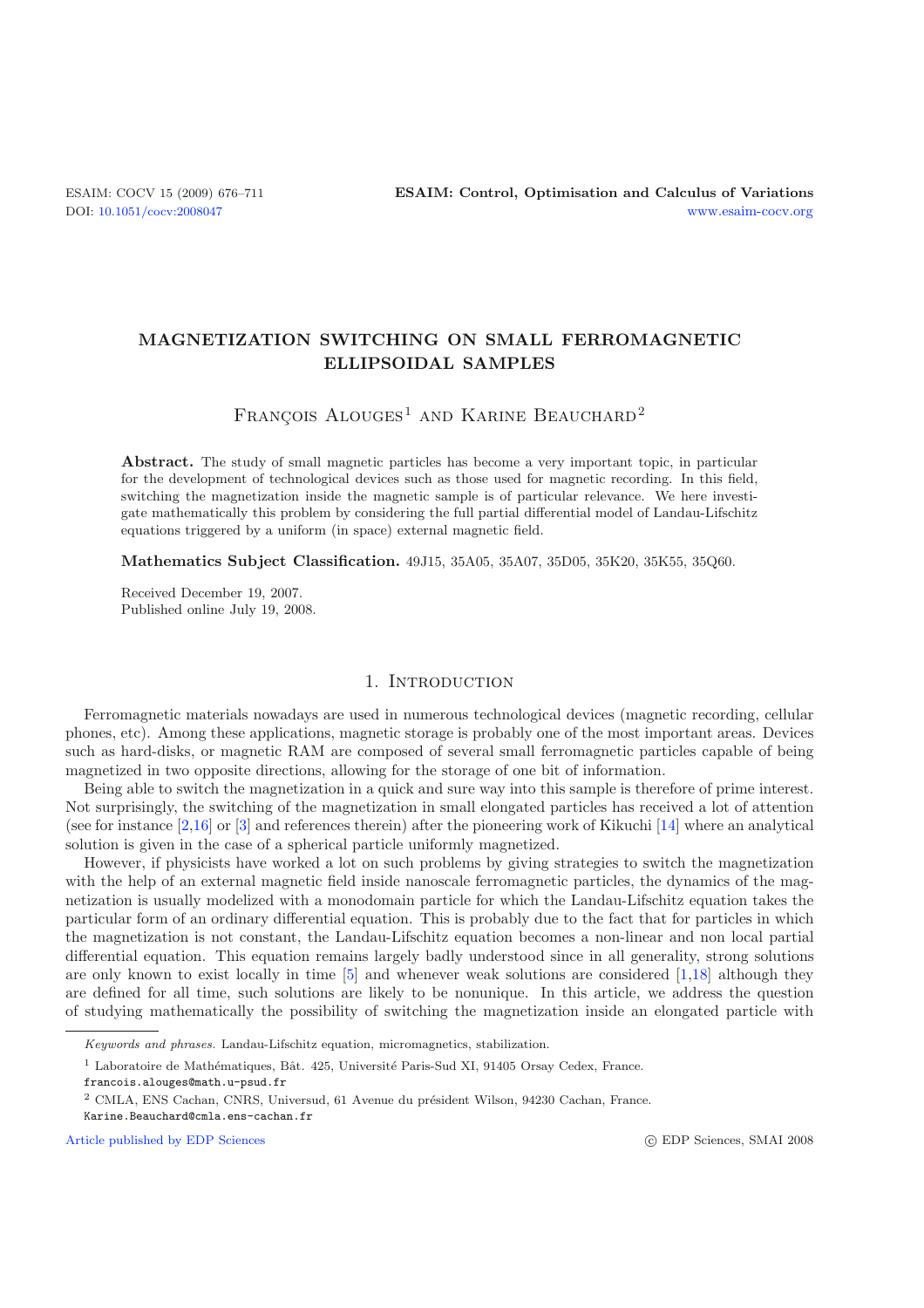<span id="page-1-0"></span>external magnetic fields that are uniform in space (but may be variable in time). As we shall see, although we will restrict to small ellipsoidal ferromagnetic particles, we will consider the full PDE problem, and both weak and strong solutions.

The magnetization m inside a ferromagnetic body, located in a space domain  $\Omega$ , is a three dimensional vector field, defined on  $\Omega$  and constrained to be of constant magnitude through the sample. After a suitable renormalization, we consider this magnitude to be equal to 1. The evolution of the magnetization inside a ferromagnetic body is modelized by the Landau-Lifschitz equation,

$$
\frac{\partial m}{\partial t} = \alpha [H(m) - \langle H(m), m \rangle m] - m \wedge H(m), \text{ in } \Omega.
$$
 (1.1)

Here,  $H(m)$  is the total magnetic field induced by several physical phenomena (exchange, stray-field, anisotropy, exterior field),  $\alpha > 0$  is a damping coefficient which depends on the material (we refer the reader to [\[4\]](#page-35-7) or [\[12](#page-35-8)] for a more complete description of the physical model). In this equation,  $\langle ., . \rangle$  denotes the Euclidean scalar product on  $\mathbb{R}^3$  and  $\wedge$  is the vectorial product. Equivalently, at least for smooth solutions, the equation [\(1.1\)](#page-1-0) may be written under the so-called Gilbert form

$$
\frac{\partial m}{\partial t} - \alpha \left( m \wedge \frac{\partial m}{\partial t} \right) = -(1 + \alpha^2) \left( m \wedge H(m) \right),\tag{1.2}
$$

and under the form,

<span id="page-1-1"></span>
$$
\alpha \frac{\partial m}{\partial t} + \left( m \wedge \frac{\partial m}{\partial t} \right) = (1 + \alpha^2) [H(m) - \langle H(m), m \rangle m]. \tag{1.3}
$$

For a ferromagnetic body without anisotropy, the magnetic field  $H(m)$  can be expressed, in order to emphasize the dependence on the (non-constant in time) external magnetic field, as

$$
H(m) = -\frac{\partial \mathcal{E}}{\partial m} + H_{\text{ext}},
$$

where  $\mathcal{E}(m)$  is the micromagnetic energy associated to a given magnetization m,

<span id="page-1-3"></span><span id="page-1-2"></span>
$$
\mathcal{E}(m) := \frac{A}{2} \int_{\Omega} |\nabla m|^2 - \frac{1}{2} \int_{\Omega} \langle H_d(m), m \rangle.
$$
 (1.4)

This leads to

$$
H(m) := A\Delta m + H_d(m) + H_{\text{ext}},\tag{1.5}
$$

<span id="page-1-4"></span>where  $H_{\text{ext}}$  is the uniform in space external magnetic field applied to the sample, A is the so-called exchange constant  $[4]$  $[4]$ , and  $H_d(m)$  is the stray field generated by the magnetization m itself *via* the following dimensionless Maxwell equations

$$
\begin{cases}\nH_d(m) = \nabla \phi, \text{ in } \mathbb{R}^3, \\
\Delta \phi = -\text{div}(\overline{m}), \text{ in } \mathbb{R}^3, \\
H_d(m) \text{ vanishes at infinity,} \n\end{cases}
$$
\n(1.6)

where

$$
\overline{m} = \begin{cases} m \text{ in } \Omega, \\ 0 \text{ in } \mathbb{R}^3 \setminus \Omega. \end{cases} \tag{1.7}
$$

It is well known that  $H_d(m)$  is the  $L^2(\mathbb{R}^3)$ -orthogonal projection of  $-\overline{m}$  on gradients from which we deduce

$$
||H_d(m)||_{L^2(\mathbb{R}^3)} \le ||\overline{m}||_{L^2(\mathbb{R}^3)}.
$$

We will frequently use the following consequence

$$
\forall m \in L^{2}(\Omega), \quad \|H_{d}(m)\|_{L^{2}(\Omega)} \leqslant \|m\|_{L^{2}(\Omega)}.
$$
\n
$$
(1.8)
$$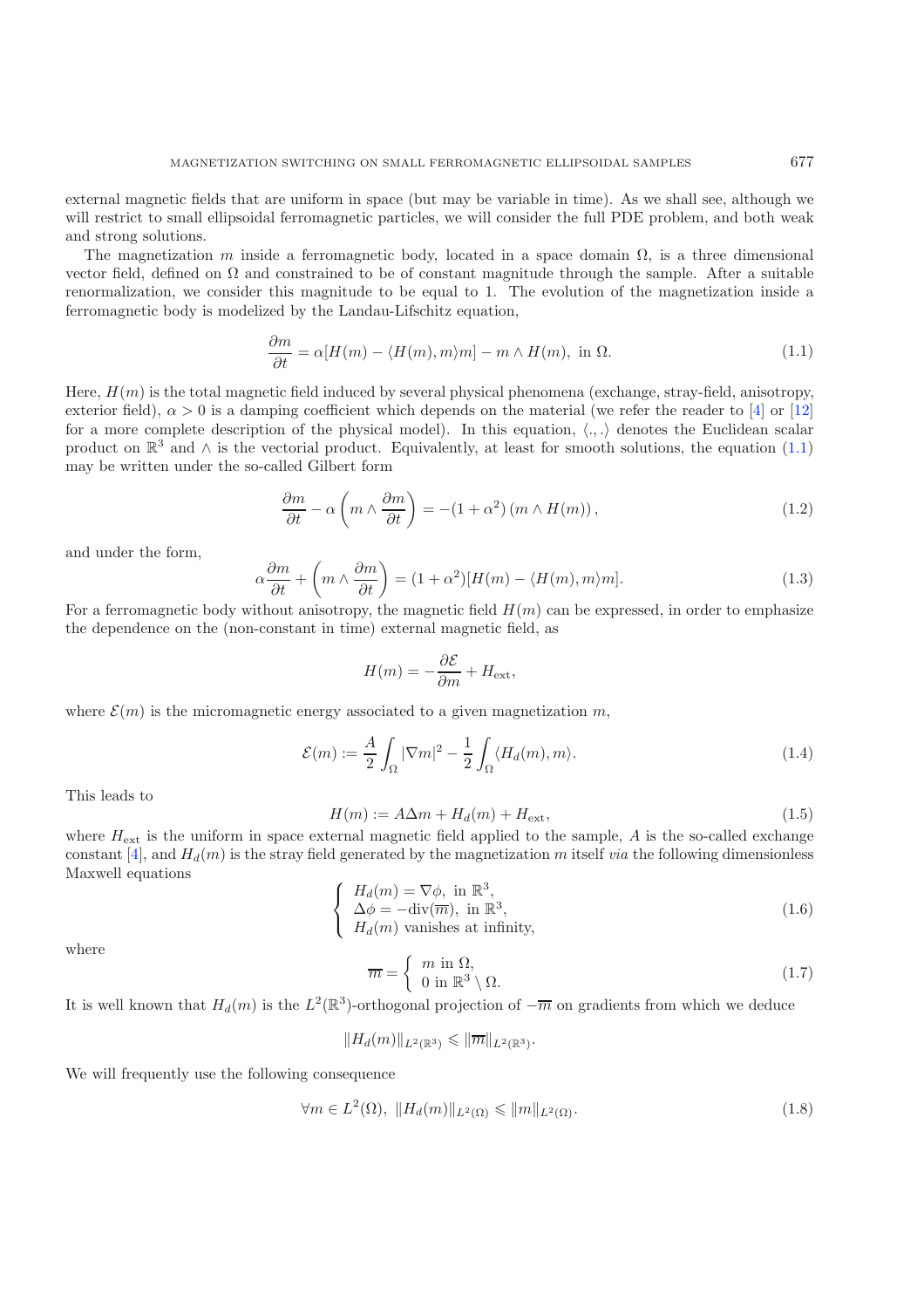The natural boundary conditions are of Neumann type, thus, we will work on the following Cauchy problem

$$
\begin{cases}\n\frac{\partial m}{\partial t} = \alpha [H(m) - \langle H(m), m \rangle m] - m \wedge H(m), \ x \in \Omega, \ t \in (0, T) \\
\frac{\partial m}{\partial \nu}(t, x) = 0, \ x \in \partial \Omega, \ t \in (0, T), \\
m(0, x) = m_0(x), \ x \in \Omega.\n\end{cases}
$$
\n(1.9)

It is a non linear control system in which

- the state is the magnetization m, with  $m(t): \Omega \to S^2$ , for every t;
- the control is the external magnetic field  $H_{ext} : t \in \mathbb{R}_+ \mapsto \mathbb{R}^3$ .

This means that we seek the possibility of using a time dependent magnetic field  $H_{\text{ext}}$  in order to control the magnetization m. In this article, we are interested in the existence and the properties of a such control  $H_{\text{ext}}$  that steers m from  $m(0) = u$  to  $m(T) = -u$  where u and  $-u$  are global minimizers of the micromagnetic energy  $\mathcal{E}$ . To further simplify the presentation, we will furthermore assume that the exchange constant  $A$  in [\(1.5\)](#page-1-1) is equal to 1. Let us also quote the paper by Carbou *et al.* [\[6](#page-35-9)] which also treats a control problem in micromagnetics, but in the completely different context of moving a wall in a nano-wire. We will also give a couple of results in the problem similar to [\(1.9\)](#page-2-0) but posed in 2D. By this, we mean that the domain is bidimensional, but the magnetization still takes values into  $S^2$ . However, the stray field satisfies [\(1.6\)](#page-1-2) and [\(1.7\)](#page-1-3) but in  $\mathbb{R}^2$ . This models an infinite ferromagnetic cylindrical rod along the axis of which the solution is invariant. As a consequence of [\(1.6\)](#page-1-2) and [\(1.7\)](#page-1-3) the component of the stray field parallel to the axis of the cylinder vanishes.

This article is organized as follows.

In Section [2,](#page-3-0) we consider a ferromagnetic body having an ellipsoidal shape. Then, the stray field of uniform magnetizations is uniform, thus, a subclass of solutions of  $(1.9)$  are uniform magnetizations that solve an ordinary differential equation (ODE) presented in Section [2.1.](#page-3-1) The goal of Section [2](#page-3-0) is the study of the switching for those uniform magnetizations. We may assume that  $\pm e_1$  are global minimizers of the micromagnetic energy. In Section [2.2,](#page-3-2) we prove the existence of external magnetic fields  $H_{ext}$  that produce the switching from  $m(0) = +e_1$ to  $m(T) = -e_1$  for every  $T > 0$ . Then, we justify the existence of optimal magnetic fields realizing this switching, and we show that the associated solutions m are not 2-dimensional, excepted when  $\Omega$  is a sphere. In Section [2.3,](#page-6-0) we study the cost of the optimal control as  $T \to +\infty$ . We prove that this cost converges to zero if and only if there exists two orthogonal global minimizers of the micromagnetic energy.

The Section [3](#page-7-0) is dedicated to weak solutions for the partial differential equation (PDE) [\(1.9\)](#page-2-0). In Section [3.1,](#page-7-1) we prove the existence of weak solutions of  $(1.9)$ . In Section [3.2,](#page-11-0) we study their convergence to uniform magnetizations when the size of the domain  $\Omega$  goes to zero. This already shows that the external field found in Section [2](#page-3-0) allows an approximate switching on any sufficiently small domain in the very general sense of weak solutions. To go further, we need more regularity and strong solutions. This imposes restrictions on either the shape of the domain or the regularity and smallness of the initial condition. Namely, Section [4](#page-14-0) is dedicated to smooth solutions of [\(1.9\)](#page-2-0). In Section [4.1,](#page-16-0) we present preliminary results useful for the proof done in the next section. In Section [4.2,](#page-18-0) we prove the existence and uniqueness of local (in time) smooth solutions when  $\Omega$  is a bounded domain of  $\mathbb{R}^2$  or  $\mathbb{R}^3$ . Then, in Section [4.3,](#page-21-0) we prove that such local solutions indeed provide global solutions when  $\Omega$  is a 2D bounded domain and when the initial condition is in a  $H^1$ -neighborhood of constant magnetizations. In Section [4.4,](#page-24-0) we prove the existence of global smooth solutions when  $\Omega$  is a small 3D ellipsoid domain and when the initial condition is in a  $H^2$ -neighborhood of constant magnetizations. Contrarily to the preceding results where we follow the strategy developed by [\[5](#page-35-4)], the latter result involves ideas completely different.

In Section [5,](#page-26-0) we work with small 2D or 3D ellipsoid domains Ω. We propose explicit external fields that exponentially stabilize the uniform stationary solutions.

In Section [6,](#page-34-0) we propose a way to realize the approximate switching of PDE solutions on small 2D or 3D ellipsoidal domains.

<span id="page-2-0"></span>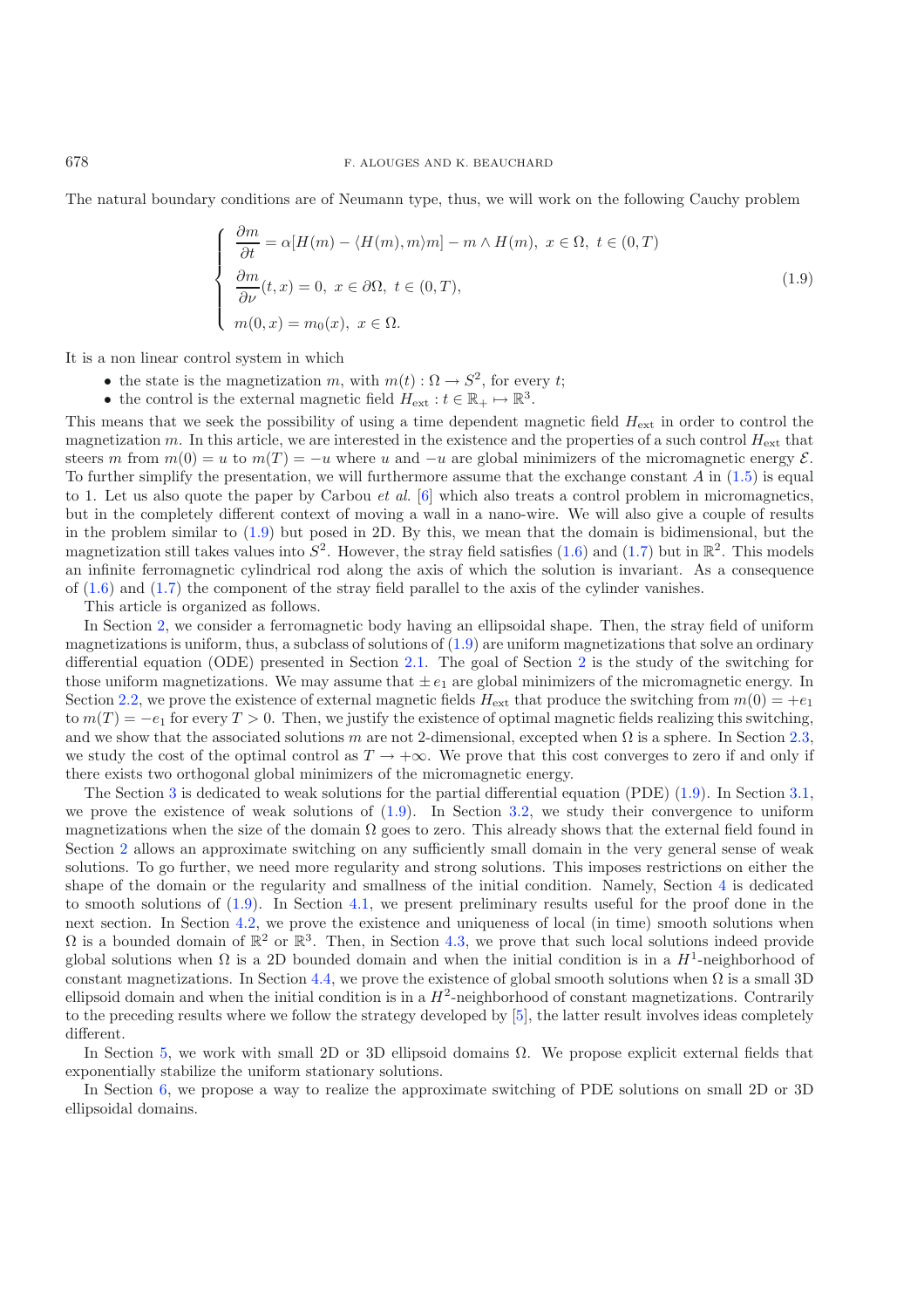In all this article we will use the following notations. The family  $(e_1, e_2, e_3)$  is the canonical basis of  $\mathbb{R}^3$ , if  $x \in \mathbb{R}^3$ , we write its components  $x^{(1)}$ ,  $x^{(2)}$  and  $x^{(3)}$ . The same letter C denotes different constants that can change from one line to another. Whenever possible, we have explicited the parameters on which those constants depend. When  $\Omega$  is an open bounded subset of  $\mathbb{R}^2$  or  $\mathbb{R}^3$  and  $T > 0$ ,  $Q_T$  denotes  $(0, T) \times \Omega$ . Eventually, for every map  $f: \Omega \to \mathbb{R}^3$ , we denote by  $f_{\sharp}$  its space average

$$
f_{\sharp} := \frac{1}{|\Omega|} \int_{\Omega} f(x) \mathrm{d}x.
$$

#### 2. Magnetization switching on ellipsoidal domains: ODE study

#### <span id="page-3-1"></span><span id="page-3-0"></span>2.1. **A simplified Landau-Lifschitz equation**

It is well known that, when  $\Omega$  is a 3D ellipsoidal domain over which the magnetization is constant, the stray field is also constant on  $\Omega$  and therefore satisfies

$$
H_d(m) = -Dm
$$
 on  $\Omega$ 

<span id="page-3-3"></span>where  $D$  is a symmetric positive matrix. Up to an orthonormal change of coordinates, we may take

$$
D:=\left(\begin{array}{ccc} \alpha_1 & 0 & 0 \\ 0 & \alpha_2 & 0 \\ 0 & 0 & \alpha_3 \end{array}\right),
$$

where  $0 \le \alpha_1 \le \alpha_2 \le \alpha_3 \le 1$  depend on the size of the three axis of the ellipsoid (the last inequality comes from  $(1.8)$ .

In this case, the Landau-Lifschitz equations becomes the ordinary differential system

<span id="page-3-4"></span>
$$
\begin{cases}\n\frac{\mathrm{d}m}{\mathrm{d}t} = \alpha [H_0(m) - \langle H_0(m), m \rangle m] - m \wedge H_0(m), \\
m(0) = m_0, \\
m: \mathbb{R}_+ \to S^2,\n\end{cases}
$$
\n(2.1)

where

$$
H_0(m) = -Dm + H_{\text{ext}}.\tag{2.2}
$$

The existence of solutions is a classical matter.

**Proposition 2.1.** For every  $H_{ext} \in L^1_{loc}(\mathbb{R}_+, \mathbb{R}^3)$ , for every  $m_0 \in S^2$ , there exist  $T > 0$  and a unique function  $m \in C^0([0,T),\mathbb{R}^3)$ , such that,

$$
m(t) = m_0 + \int_0^t \left\{ \alpha[H_0(m) - \langle H_0(m), m \rangle m] - m \wedge H_0(m) \right\} d\tau,
$$
\n(2.3)

*for every*  $t \in [0, T)$ *.* 

*Moreover, if*  $H_{ext} \in L^2_{loc}(\mathbb{R}_+, \mathbb{R}^3)$ *, then,*  $m \in H^1((0,T), \mathbb{R}^3)$ *, the first equation of* [\(2.1\)](#page-3-3) *holds in*  $L^2((0,T), \mathbb{R}^3)$ *and*  $|m| \equiv 1$ *.* 

*If*  $H_{ext}$  ∈  $C^0(\mathbb{R}_+, \mathbb{R}^3)$ *, then*  $m \in C^1([0, +\infty), S^2)$ *, and the first equation of* [\(2.1\)](#page-3-3) *holds for every*  $t \in [0, +\infty)$ *.* 

## <span id="page-3-2"></span>2.2. **Optimal control**

Viewing  $H_{\text{ext}}$  as a control parameter, [\(2.1\)](#page-3-3) turns out to be a flat system *i.e.* for every reference path  $m_{\text{ref}} \in H^1((0,T), S^2)$  (for some  $T > 0$ ), there exists an external field  $H_{\text{ext}}[m_{\text{ref}}(t)] \in L^2((0,T), \mathbb{R}^3)$  such that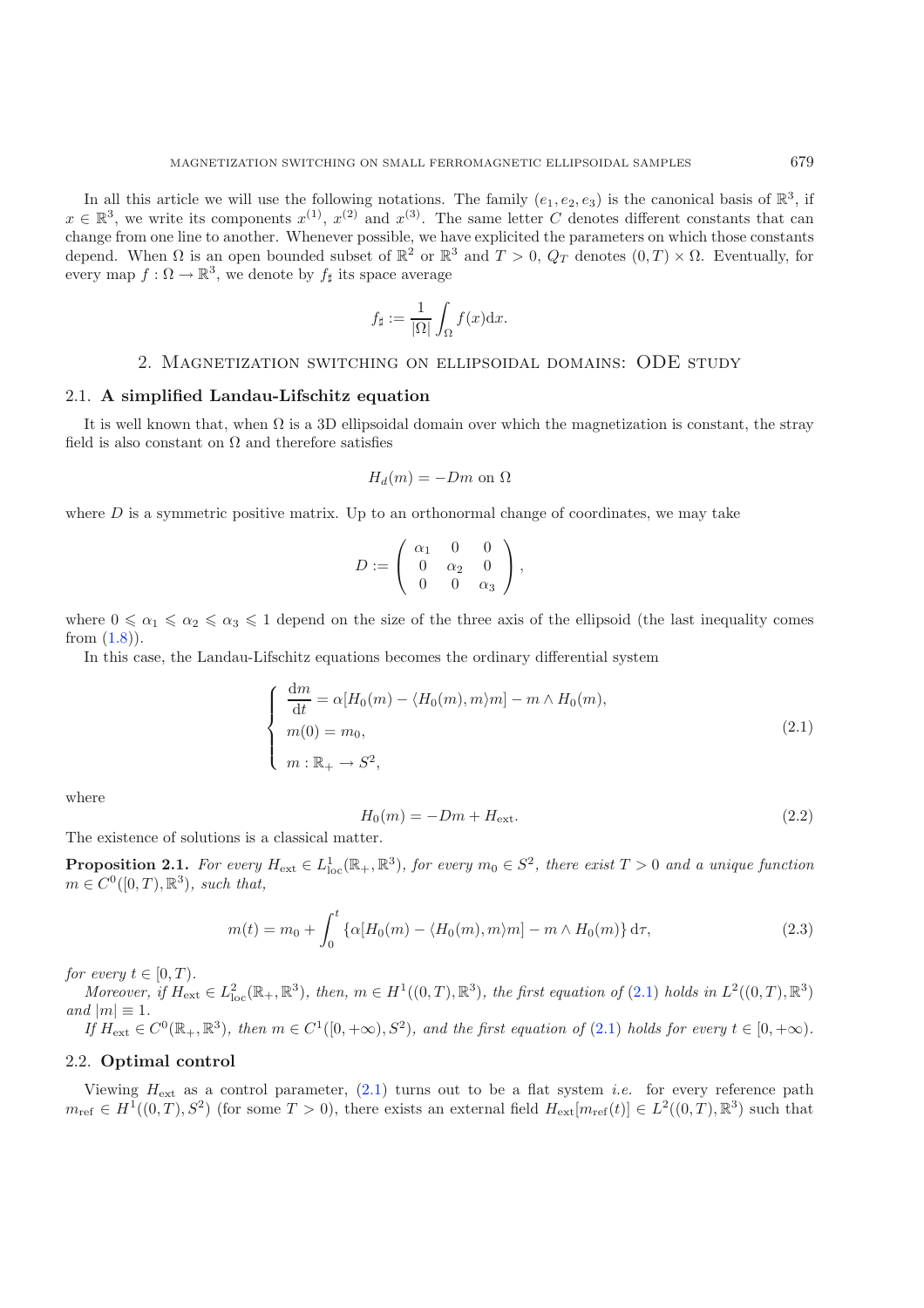the unique solution m of [\(2.1\)](#page-3-3) with initial condition  $m_0 = m_{ref}(0)$ , and external field  $H_{ext}(m_{ref})$  coincides with  $m_{\text{ref}}$ 

$$
m(t) = m_{\text{ref}}(t), \quad \forall t \in (0, T)
$$

Indeed, [\(2.1\)](#page-3-3) rewrites as

$$
\alpha \frac{\mathrm{d}m}{\mathrm{d}t} + m \wedge \frac{\mathrm{d}m}{\mathrm{d}t} = (1 + \alpha^2)[-Dm + H_{\text{ext}} + \langle Dm - H_{\text{ext}}, m \rangle m],\tag{2.4}
$$

thus, for every path  $m \in H^1((0,T), S^2)$ , the magnetic field

<span id="page-4-1"></span>
$$
H_{\text{ext}}(m) := \frac{1}{1 + \alpha^2} \left\{ \alpha \frac{dm}{dt} + m \wedge \frac{dm}{dt} \right\} + Dm - \langle Dm, m \rangle m \tag{2.5}
$$

belongs to  $L^2((0,T),\mathbb{R}^3)$  and, since  $\langle H_{\text{ext}}(m), m \rangle = 0$ , allows to follow m. The other solutions are such that  $\tilde{H}_{ext} - \langle \tilde{H}_{ext}, m \rangle m = H_{ext}(m)$ , and therefore  $H_{ext}(m)$  has the minimal  $L^2((0,T), \mathbb{R}^3)$ -norm, among all possible solutions.

For  $T > 0$ , we introduce the set

$$
V_T := \{ m \in H^1((0,T), S^2); m(0) = e_1, m(T) = -e_1 \},\
$$

<span id="page-4-2"></span>and the functional  $J_T: V_T \to \mathbb{R}_+,$ 

$$
J_T(m) := \int_0^T |H_{\text{ext}}(m)(t)|^2 dt.
$$

<span id="page-4-0"></span>**Proposition 2.2.** *Let*  $T > 0$ *. There exists a solution*  $m^{\text{opt}}$ ,  $T \in V_T$  *of the minimization problem* 

$$
J_T(m^{\text{opt},T}) = \min\{J_T(\xi), \xi \in V_T\}.
$$
\n(2.6)

<span id="page-4-4"></span>*This solution is not unique and satisfies*

$$
\begin{cases}\n\frac{2}{1+\alpha^2} \left\{ -\frac{d^2m}{dt^2} + \frac{d}{dt}[m \wedge Dm] + \frac{dm}{dt} \wedge Dm + D\left(m \wedge \frac{dm}{dt}\right) \right\} \\
+ 2D^2m - 4\langle Dm, m \rangle Dm = \lambda m, \\
m(0) = e_1, m(T) = -e_1,\n\end{cases}
$$
\n(2.7)

<span id="page-4-5"></span>*where*  $\lambda : [0, T] \to \mathbb{R}$ *.* 

*If*  $\alpha_1 = \alpha_2 = \alpha_3$ *, then any* 2 *dimensional path* 

<span id="page-4-3"></span>
$$
m_{\theta}(t) := \cos\left(\frac{\pi t}{T}\right)e_1 + \sin\left(\frac{\pi t}{T}\right)\left[\cos(\theta)e_2 + \sin(\theta)e_3\right], \quad \theta \in (0, 2\pi),\tag{2.8}
$$

*is optimal, otherwise, no optimal solution can be only* 2 *dimensional.*

*Proof of Proposition* [2.2](#page-4-0)*.* Let  $T > 0$ *.* We have, for every  $m \in V_T$ ,

$$
J_T(m) = \int_0^T \frac{1}{1+\alpha^2} \left| \frac{\mathrm{d}m}{\mathrm{d}t} \right|^2 + \frac{2}{1+\alpha^2} \langle m \wedge \frac{\mathrm{d}m}{\mathrm{d}t}, Dm \rangle + |Dm - \langle Dm, m \rangle m|^2. \tag{2.9}
$$

The existence of an optimal path is a consequence of the direct method of calculus of variations.

For  $m = (m^{(1)}, m^{(2)}, m^{(3)})^t \in V_T$ , we define

$$
\widetilde{m} = (m^{(1)}, -m^{(2)}, -m^{(3)})^t.
$$
\n(2.10)

<span id="page-4-6"></span>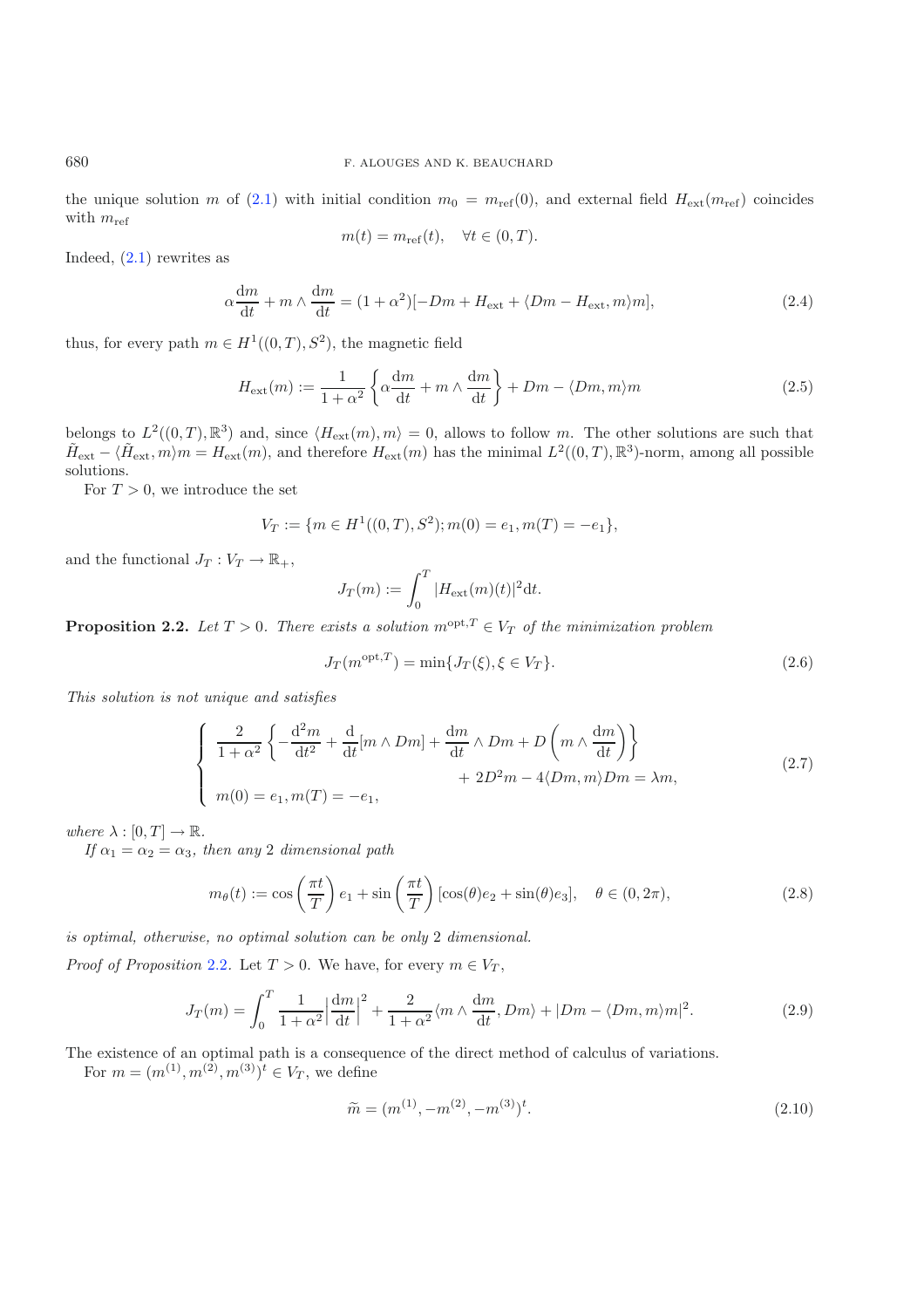An easy calculation gives  $J_T(m) = J_T(\tilde{m})$ , showing that the solution to [\(2.6\)](#page-4-1) cannot be unique.

The equation [\(2.7\)](#page-4-2) is the Euler-Lagrange equation of the optimization problem [\(2.6\)](#page-4-1).

Moreover, any function  $m \in V_T$  solution of [\(2.7\)](#page-4-2) satisfies at time 0

$$
\frac{2}{1+\alpha^2} \frac{d^2 m}{dt^2}(0) = \frac{2}{1+\alpha^2} (2\alpha_1 - \alpha_2 - \alpha_3) \frac{dm}{dt}(0) \wedge e_1 - (\lambda + 2\alpha_1^2)e_1.
$$
 (2.11)

Let m be an optimal path from  $e_1$  to  $-e_1$  on [0, T]. It is clear from [\(2.7\)](#page-4-2) that  $m \in C^1([0,T], S^2)$  and we have

$$
\forall t \in [0, T], \ \frac{\mathrm{d}m}{\mathrm{d}t}(t) \perp m(t).
$$

Now, since  $m$  is not constant, the Cauchy-Lipschitz theorem ensures that

$$
\frac{\mathrm{d}m}{\mathrm{d}t}(0)\neq 0
$$

and this vector is orthogonal to  $m(0) = e_1$  because  $|m| \equiv 1$ . Hence,

$$
\frac{d^2m}{dt^2}(0) \wedge e_1 = -(2\alpha_1 - \alpha_2 - \alpha_3)\frac{dm}{dt}(0).
$$

Therefore, in the case  $2\alpha_1 - \alpha_2 - \alpha_3 \neq 0$ , the optimal path can not be 2-dimensional.

Now, let us assume that  $\alpha_1 = \alpha_2 = \alpha_3$ . The Euler equation [\(2.7\)](#page-4-2) reduces to

$$
-\frac{2}{1+\alpha^2}\frac{d^2m}{dt^2} = (\lambda + 2\alpha_1^2)m,
$$
\n(2.12)

which is the equation of geodesics on the sphere. Those geodesics are bi-dimensional.

**Remark 2.1.** When  $\alpha_1 < \alpha_2 = \alpha_3$ , for every  $m = (m^{(1)}, m^{(2)}, m^{(3)})^t \in H^1((0,T), \mathbb{R}^3)$ , the function  $\tilde{m} :=$  $(m^{(1)}, -m^{(3)}, m^{(2)})$  satisfies  $J_T(m) = J_T(\tilde{m})$ . Thus, the optimal path is not unique, even up to the symmetry defined by  $(2.10)$ .

However, when  $\alpha_1 < \alpha_2 < \alpha_3$ , the uniqueness of the optimal path, up to the symmetry defined in [\(2.10\)](#page-4-3), is an open problem.

As a sake of example, we provide hereafter the solution obtained by a numerical method based on a shooting strategy, when one solves the boundary value problem  $(2.7)$  with  $D = diag(0.02, 0.5, 1)$ . The three components of the magnetization are shown in Figure [1](#page-6-1) where it is clear that the solution is not bidimensional only.

**Remark 2.2.** Of course, minimizing  $J_T$  over  $V_T$  leads to discontinuous external fields, which, in practice might be undesirable. Other functionals can be chosen ensuring more regular  $H_{\text{ext}}$ , for instance, minimizing

$$
\widetilde{J}_T(m) := \int_0^T \left| \frac{\mathrm{d}}{\mathrm{d}t} H_{\text{ext}}(m) \right|^2 \mathrm{d}t
$$

over

$$
\widetilde{V}_T := \left\{ m \in H^2((0,T), S^2); m(0) = e_1, m(T) = -e_1, \frac{dm}{dt}(0) = \frac{dm}{dt}(T) = 0 \right\}
$$

leads to optimal external fields in  $H_0^1((0,T),\mathbb{R}^3)$   $(H_{ext}(0) = H_{ext}(T) = 0$  corresponds to a switch off for the magnetic source).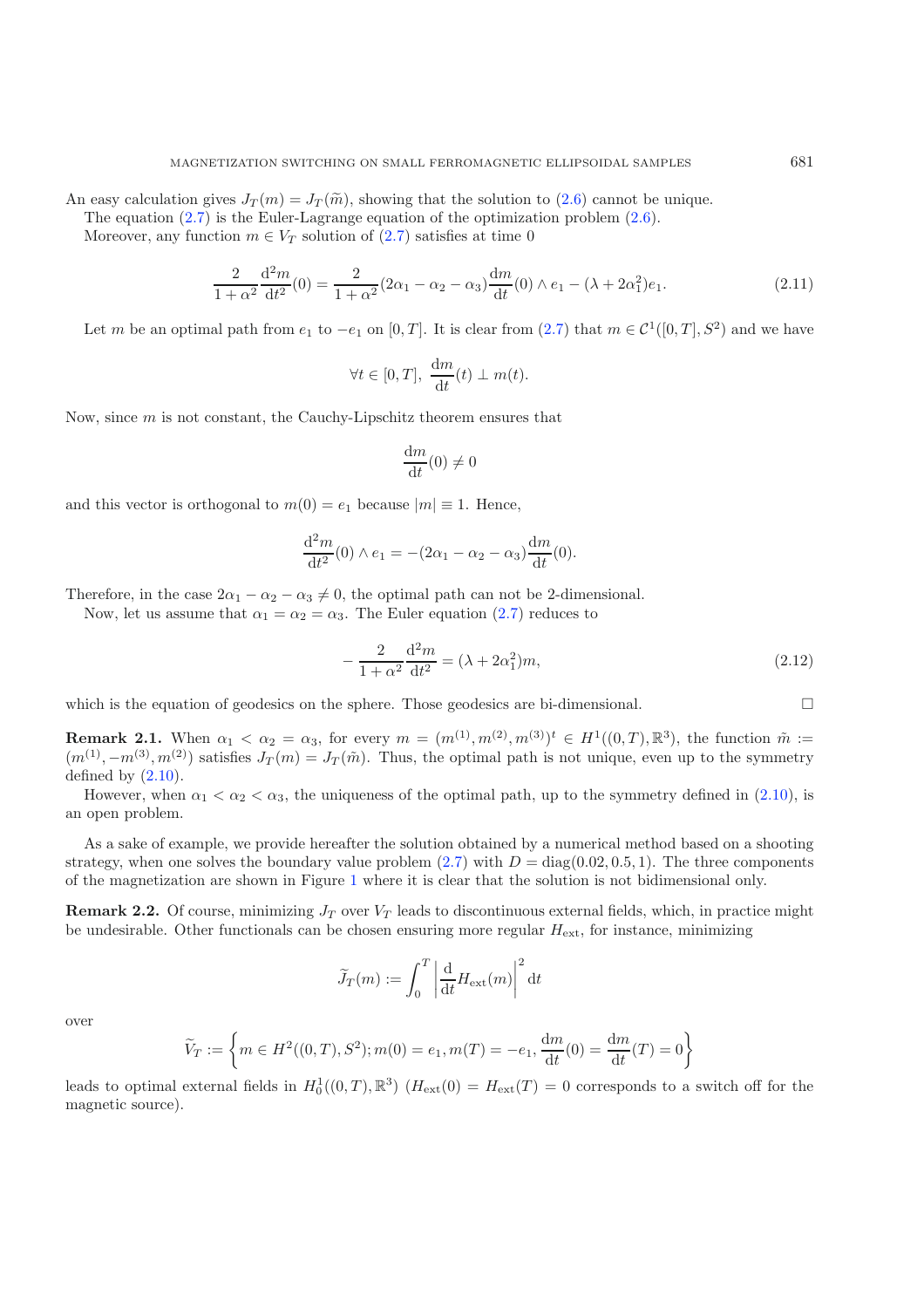<span id="page-6-1"></span>

<span id="page-6-3"></span>FIGURE 1. The three components of the optimal magnetization with respect to time.

## <span id="page-6-0"></span>2.3. **Behavior of the optimal cost as**  $T \rightarrow +\infty$

The asymptotic behavior, when  $T \to +\infty$ , of the optimal cost

$$
f(T) := J_T(m^{\text{opt},T})
$$

<span id="page-6-2"></span>is given by the following proposition.

**Proposition 2.3.** *If*  $\alpha_1 = \alpha_2 \leq \alpha_3$ , then  $f(T) \to 0$ , when  $T \to +\infty$ . Otherwise,

$$
f(T) \ge 4\left(\frac{1}{1+\alpha^2} - \frac{1}{(1+\alpha^2)^{3/2}}\right)(\alpha_2 - \alpha_1),\tag{2.13}
$$

*thus*  $f(T)$  *does not converge to zero when*  $T \rightarrow +\infty$ *.* 

*Proof of Proposition* [2.3](#page-6-2). When  $\alpha_1 = \alpha_2 \leq \alpha_3$ , computing explicitly the energy of the path  $(2.8)$ , for  $\theta = 0$ , we get

$$
f(T) \leqslant J_T(m_0) = \frac{1}{1 + \alpha^2} \frac{\pi^2}{T}
$$

proving that  $f(T) \to 0$  when  $T \to +\infty$ .

Now, let us assume that  $\alpha_1 < \alpha_2 \leq \alpha_3$ . Let  $T > 0$  and  $m \in V_T$ . We have

$$
\int_0^T \frac{2}{1+\alpha^2} \langle m \wedge \frac{dm}{dt}, Dm \rangle = \int_0^T \frac{2}{1+\alpha^2} \langle m \wedge \frac{dm}{dt}, Dm - \langle Dm, m \rangle m \rangle
$$
  

$$
\leq \int_0^T \frac{1}{(1+\alpha^2)^{3/2}} \left| \frac{dm}{dt} \right|^2 + \frac{1}{(1+\alpha^2)^{1/2}} |Dm \wedge m|^2.
$$
 (2.14)

We introduce the notations

$$
C(\alpha) := \frac{1}{1 + \alpha^2} - \frac{1}{(1 + \alpha^2)^{3/2}},
$$
  
\n
$$
T_1 := \sup\{t > 0; m^{(1)}(\tau) > 0, \quad \forall \tau \in (0, t)\},
$$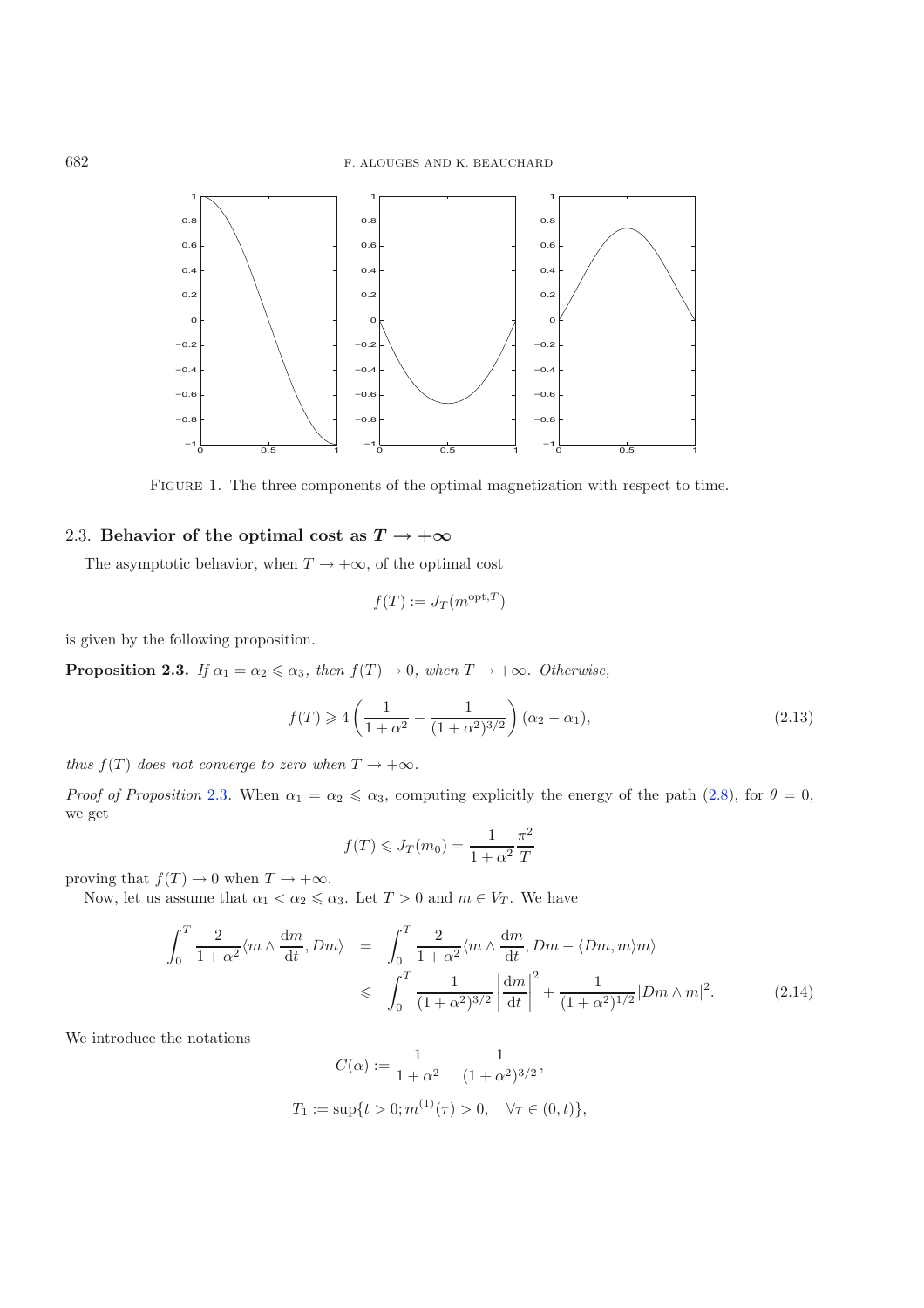then  $m(T_1) \in \text{Span}(e_2, e_3)$ . We deduce from  $(2.9)$  and the last inequality that

$$
J_T(m) \geq C(\alpha) \int_0^T \left| \frac{dm}{dt} \right|^2 + |Dm \wedge m|^2
$$
  
\n
$$
\geq 2C(\alpha) \int_0^T \left| \left\langle \frac{dm}{dt}, Dm - \langle Dm, m \rangle m \right\rangle \right|
$$
  
\n
$$
= 2C(\alpha) \left( \int_0^{T_1} \left| \left\langle \frac{dm}{dt}, Dm \right\rangle \right| + \int_{T_1}^T \left| \left\langle \frac{dm}{dt}, Dm \right\rangle \right| \right)
$$
  
\n
$$
\geq 2C(\alpha) \left( \left| \int_0^{T_1} \left\langle \frac{dm}{dt}, Dm \right\rangle \right| + \left| \int_{T_1}^T \left\langle \frac{dm}{dt}, Dm \right\rangle \right| \right)
$$
  
\n
$$
= 4C(\alpha) \left[ \langle Dm(T_1), m(T_1) - \alpha_1 \right]
$$
  
\n
$$
\geq 4C(\alpha)(\alpha_2 - \alpha_1).
$$

<span id="page-7-0"></span>This holds for every  $m \in V_T$ , which justifies [\(2.13\)](#page-6-3).

## 3. PDE weak solutions

#### <span id="page-7-1"></span>3.1. **Existence of 3D global weak solutions**

Weak solutions for Landau-Lifschitz equations have been proven to exist in [\[1](#page-35-5)[,15](#page-35-10)[,18](#page-35-6)] although either without a possibly variable in time external field or without the stray-field. We here follow the strategy of [\[1\]](#page-35-5), and show necessary adaptations to our case.

**Definition 3.1.** Let  $m_0 \in H^1(\Omega, S^2)$  and  $H_{ext} \in L^1_{loc}(\mathbb{R}, \mathbb{R}^3)$ . A function m is a weak solution of [\(1.9\)](#page-2-0) if

- <span id="page-7-3"></span>• for every  $T > 0$ ,  $m \in H^1(Q_T, S^2);$
- <span id="page-7-4"></span>• for every  $T > 0$ , for every  $\Phi \in H^1(Q_T, \mathbb{R}^3)$ , there holds

$$
\int_{Q_T} \left\langle \frac{\partial m}{\partial t}, \Phi \right\rangle - \alpha \left\langle m \wedge \frac{\partial m}{\partial t}, \Phi \right\rangle dx dt =
$$
\n
$$
-(1 + \alpha^2) \int_{Q_T} -\sum_{j=1}^3 \left\langle m \wedge \frac{\partial m}{\partial x_j}, \frac{\partial \Phi}{\partial x_j} \right\rangle + \left\langle m \wedge (H_d(m) + H_{\text{ext}}), \Phi \right\rangle dx dt; \tag{3.1}
$$

- $m(0, x) = m_0(x)$  in the trace sense;
- for almost every  $T > 0$ ,

$$
\mathcal{E}(m(T)) + \frac{\alpha}{1+\alpha^2} \int_0^T \left\| \frac{\partial m}{\partial t}(t) \right\|_{L^2(\Omega)}^2 dt \leq \mathcal{E}(m_0) + \int_0^T \int_{\Omega} \left\langle H_{\text{ext}}, \frac{\partial m}{\partial t} \right\rangle,
$$
\n(3.2)

where  $\mathcal{E}(m)$  is the micromagnetic energy defined by

$$
\mathcal{E}(m) := \frac{1}{2} \int_{\Omega} |\nabla m|^2 + \frac{1}{2} \int_{\mathbb{R}^3} |H_d(m)|^2.
$$

Let us now state the main result of this section.

<span id="page-7-2"></span>**Theorem 3.1.** *Let*  $m_0 \in H^1(\Omega, S^2)$  *and*  $H_{ext} \in L^2_{loc}(\mathbb{R}_+, \mathbb{R}^3)$ *. There exists a weak solution of* [\(1.9\)](#page-2-0)*.* **Remark 3.1.** Notice that such weak solutions may not be unique (see [\[1](#page-35-5)], Thm. 1.6).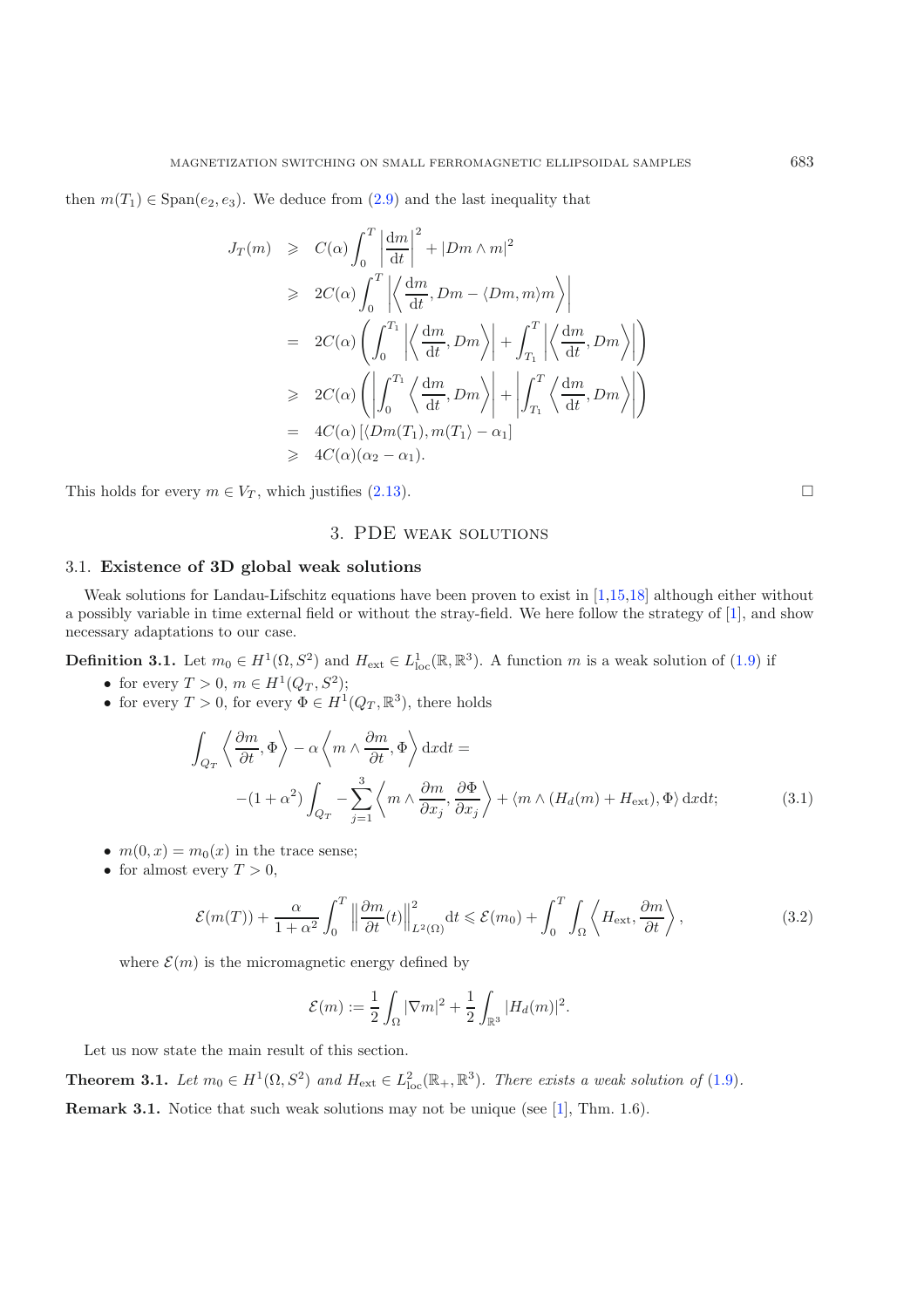The proof of Theorem [3.1](#page-7-2) readily follows the arguments of [\[1](#page-35-5)], Theorem 1.5. We write a complete proof in order to precise the necessary adaptations, due to the presence of  $H_d(m)$  and  $H_{\text{ext}}$  in [\(1.9\)](#page-2-0).

*Proof of Theorem* [3.1](#page-7-2)*.* First, following [\[1](#page-35-5)], we construct, through a Galerkin method, weak solutions to the penalized system

<span id="page-8-2"></span>
$$
(P^k)\begin{cases} \alpha\frac{\partial m^k}{\partial t} + m^k \wedge \frac{\partial m^k}{\partial t} = (1+\alpha^2) \Big[\Delta m^k + H_d(m^k) + H_{\text{ext}} - k(|m^k|^2 - 1)m^k\Big] \text{ in } \Omega, \\ m^k(0) = m_0, \\ \frac{\partial m^k}{\partial \nu}(t, x) = 0, \ x \in \partial\Omega, \end{cases}
$$

for  $k \in \mathbb{R}_+^*$ , where the constraint  $|m| = 1$  is relaxed.

Let  $(\varphi_j)_{j\in\mathbb{N}}$  be an orthonormal basis of  $L^2(\Omega,\mathbb{R})$  consisting of eigenvectors of the Laplace operator with Neumann boundary conditions,

$$
\begin{cases}\n-\Delta \varphi_j = \lambda_j \varphi_j, \text{ in } \Omega, \\
\frac{\partial \varphi_j}{\partial \nu} = 0, \text{ on } \partial \Omega,\n\end{cases}
$$
\n(3.3)

<span id="page-8-1"></span>where  $(\lambda_j)_{j\in\mathbb{N}}$  is a non decreasing sequence. Let  $n \in \mathbb{N}^*$ . We are looking for approximate solutions

$$
m_n(t,x) = \sum_{j=0}^{n-1} y_j(t)\varphi_j(x)
$$

where

- <span id="page-8-0"></span>• for every  $T > 0$ ,  $y_j \in H^1((0, T), \mathbb{R}^3)$ ;
- for almost every  $t \in (0, +\infty)$ , for every  $l \in \{0, \ldots, n-1\}$ ,

$$
\begin{cases}\n\int_{\Omega} \left\{ \frac{1}{\alpha^2 + 1} \left( \alpha \frac{\partial m_n}{\partial t} + m_n \wedge \frac{\partial m_n}{\partial t} \right) - \left[ \Delta m_n + H_d(m_n) + H_{\text{ext}} - k(|m_n|^2 - 1)m_n \right] \right\} (t, x)\varphi_l(x) dx = 0, \\
\int_{\Omega} \left[ m_n(0, x) - m_0(x) \right] \varphi_l(x) dx = 0.\n\end{cases} \tag{3.4}
$$

These relations produce a differential system that can be written as

$$
\begin{cases} \frac{\partial Y}{\partial t} - A(Y)\frac{\partial Y}{\partial t} = F(Y) + B(t), \text{ for almost every } t \in (0, +\infty),\\ Y(0) = Y_0, \end{cases}
$$
\n(3.5)

where  $Y(t) := ((y_0(t), \ldots, y_{n-1}(t))^{\tau} \in \mathbb{R}^{3n})$ ,  $A(Y)$  is a  $3n \times 3n$  skew-symmetric matrix (thus  $I - A(Y)$  is always invertible),  $F : \mathbb{R}^{3n} \to \mathbb{R}^{3n}$  is a locally Lipschitz nonlinear map and  $B(t) := (B_0(t), \ldots, B_{n-1}(t))^{\tau} \in \mathbb{R}^{3n}$  has components

$$
B_j := \frac{(1+\alpha^2)}{\alpha} H_{\text{ext}}(t)\delta_{j,0}.
$$

A fixed point argument gives the existence of  $\tilde{T}_n > 0$  and the existence and uniqueness of  $Y \in C^0((0, \tilde{T}_n), \mathbb{R}^{3n})$ such that, for every  $t \in (0, \tilde{T}_n)$ ,

$$
Y(t) = Y_0 + \int_0^t (I - A(Y(s)))^{-1} [F(Y(s)) + B(s)] \, ds,
$$

moreover,  $Y \in H^1((0, \tilde{T}_n), \mathbb{R}^{3n})$  and  $(3.5)$  is satisfied.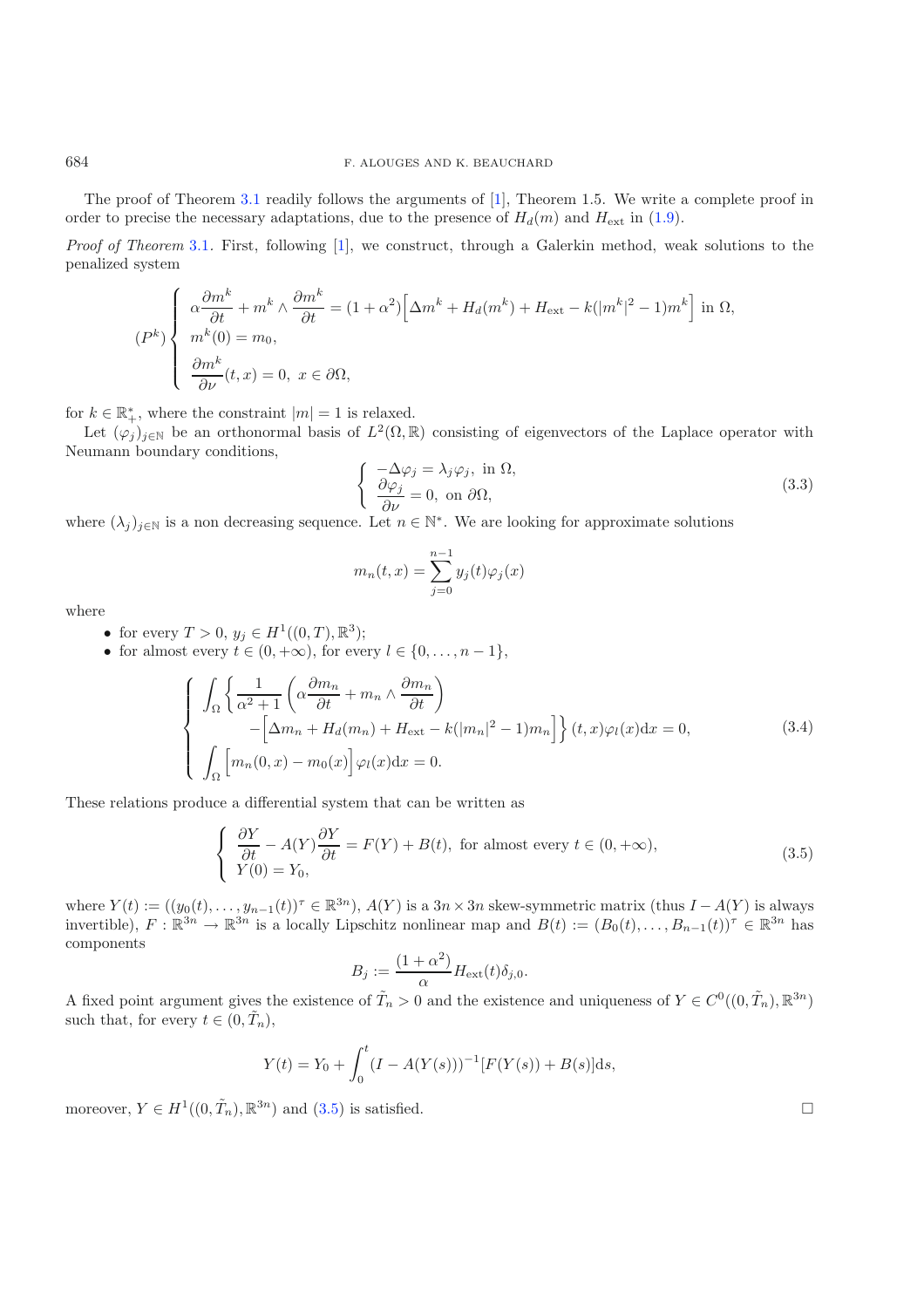**Remark 3.2.** If  $H_{ext} \in C^0(\mathbb{R}_+, \mathbb{R}^3)$  then  $Y \in C^1((0,T_n), \mathbb{R}^{3n})$ , the first equality of  $(3.5)$  holds for every  $t \in (0, T_n)$  and the proof may be finished exactly as in [\[1\]](#page-35-5). When  $H_{ext} \in L^2_{loc}(\mathbb{R}_+, \mathbb{R}^3)$ , the first equality of  $(3.5)$ may only hold a.e., this changes a few details at the end of the proof.

Let  $T_n \in (0, +\infty]$  and  $Y \in C^0((0,T_n), \mathbb{R}^{3n})$  be a maximal solution. In order to prove that  $T_n = +\infty$ , we proceed by contradiction, assuming that  $T_n < +\infty$  and  $Y(t)$  is not bounded when  $t \to T_n$ . Noticing that

$$
||Y(t)||^2 = \int_{\Omega} |m_n(t, x)|^2 \mathrm{d}x,
$$

we provide estimates on  $m_n$  showing that  $m_n \in L^{\infty}((0,T_n), L^2(\Omega))$ , which gives the contradiction.

<span id="page-9-2"></span>Multiplying the first equation of [\(3.4\)](#page-8-1) by  $\frac{dy_l}{dt}(t)$  (which is finite for almost every  $t \in (0, T_n)$ ) and summing for  $l = 0, ..., n - 1$ , we find, for almost every  $t \in (0, T_n)$ ,

$$
\frac{\alpha}{\alpha^2 + 1} \int_{\Omega} \left| \frac{\partial m_n}{\partial t} \right|^2 = -\frac{\mathrm{d}}{\mathrm{d}t} \left[ \frac{1}{2} \int_{\Omega} \left( |\nabla m_n|^2 + \frac{k}{2} (|m_n|^2 - 1)^2 \right) + \frac{1}{2} \int_{\mathbb{R}^3} |H_d(m_n)|^2 \right] + \left\langle H_{\text{ext}}, \int_{\Omega} \frac{\partial m_n}{\partial t} \right\rangle. \tag{3.6}
$$

Integrating this relation between  $0$  and  $t$  leads to

$$
\mathcal{E}_k(m_n(t)) + \frac{\alpha}{\alpha^2 + 1} \int_0^t \int_{\Omega} \left| \frac{\partial m_n}{\partial t} \right|^2 \leq \mathcal{E}_k(m_{n0}) + \int_0^t \left\langle H_{\text{ext}}, \int_{\Omega} \frac{\partial m_n}{\partial t} \right\rangle \tag{3.7}
$$

<span id="page-9-0"></span>for almost every  $t \in (0, T_n)$ , where  $m_{n0}(x) := m_n(0, x)$ , and

$$
\mathcal{E}_k(m) := \frac{1}{2} \int_{\Omega} \left( |\nabla m|^2 + \frac{k}{2} (|m|^2 - 1)^2 \right) + \frac{1}{2} \int_{\mathbb{R}^3} |H_d(m)|^2.
$$

<span id="page-9-1"></span>Using the inequality

$$
\left\langle H_{\text{ext}}, \frac{\partial m_n}{\partial t} \right\rangle \leq \frac{\alpha^2 + 1}{2\alpha} |H_{\text{ext}}|^2 + \frac{\alpha}{2(\alpha^2 + 1)} \left| \frac{\partial m_n}{\partial t} \right|^2,
$$

we deduce that

$$
\mathcal{E}_k(m_n(t)) + \frac{\alpha}{2(\alpha^2 + 1)} \int_0^t \int_{\Omega} \left| \frac{\partial m_n}{\partial t} \right|^2 \leqslant \mathcal{E}_k(m_{n0}) + |\Omega| \frac{\alpha^2 + 1}{2\alpha} \int_0^t |H_{\text{ext}}|^2.
$$
 (3.8)

Moreover, since for every  $t \in (0, T_n)$ ,

$$
\int_{\Omega} |m_n(t,x)|^2 dx \leqslant \left( |\Omega| \int_{\Omega} (|m_n(t,x)|^2 - 1)^2 \right)^{1/2} + |\Omega|,
$$
\n(3.9)

then [\(3.8\)](#page-9-0) provides a bound of the right-hand side, and we get that  $m_n \in L^{\infty}((0,T_n), L^2(\Omega))$ , which gives the contradiction. Finally, the maximal solution  $Y(t)$  is defined for every  $t \in (0, +\infty)$ , and for every  $T > 0$ ,  $m_n \in H^1(Q_T)$ .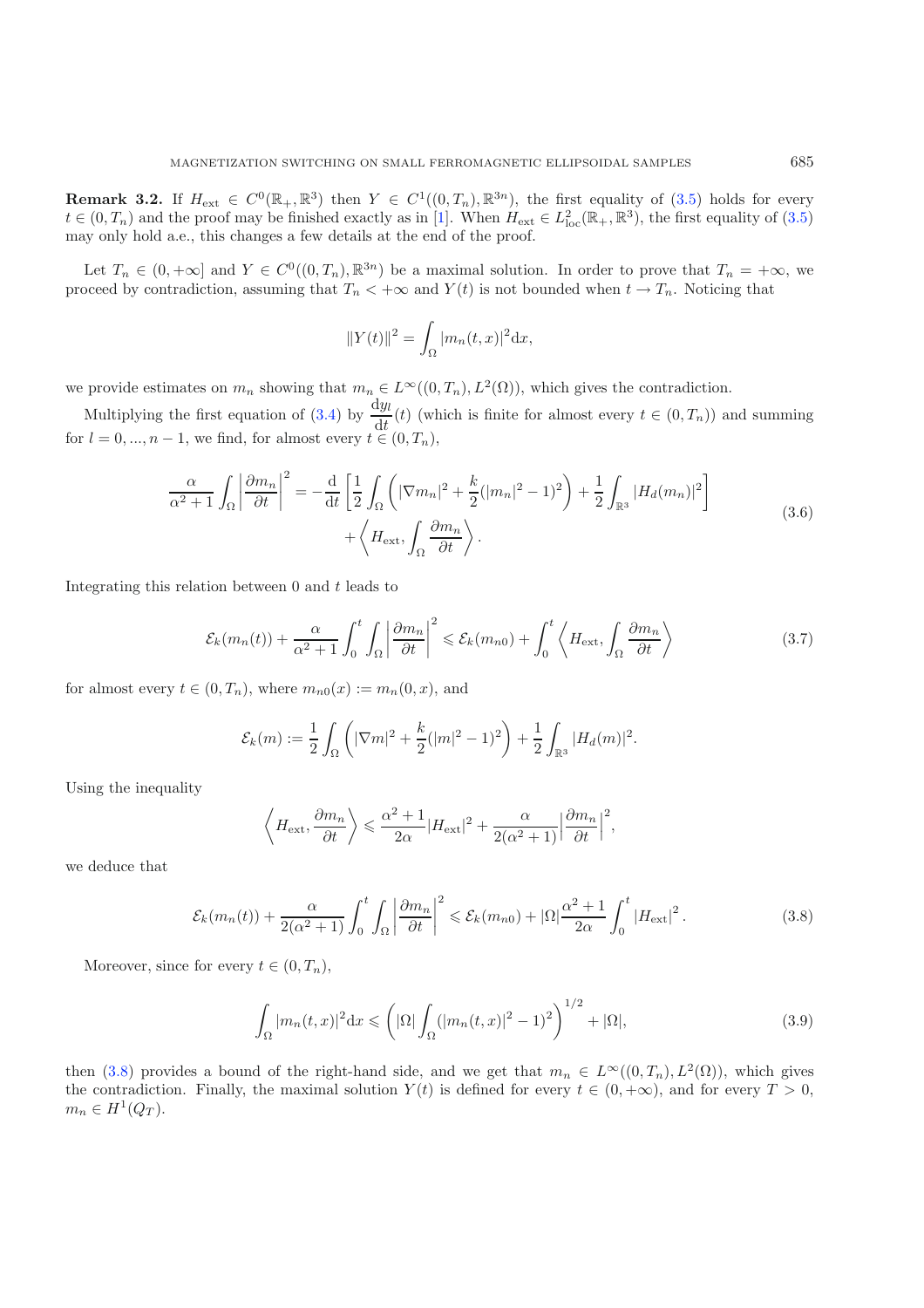Let  $T > 0$ . Since  $H^1(\Omega)$  is embedded into  $L^4(\Omega)$ , the right hand side of [\(3.8\)](#page-9-0), is bounded uniformly with respect to  $n \in \mathbb{N}^*$  and  $t \in [0, T]$  by

$$
\mathcal{R}_k := C_k ||m_0||_{H^1(\Omega)} + |\Omega| \frac{\alpha^2 + 1}{2\alpha} \int_0^T |H_{\text{ext}}|^2
$$

where  $C_k = C(\Omega, k)$ .

The inequality [\(3.8\)](#page-9-0) shows that  $(|m_n|^2 - 1)$ ,  $\frac{\partial m_n}{\partial t}$  and  $\nabla m_n$  are bounded in  $L^2(Q_T, \mathbb{R}^3)$ , indeed,

$$
\int_0^T \mathcal{E}_k(m_n(t)) dt \leq T \mathcal{R}_k,
$$
\n
$$
\frac{\alpha}{2(\alpha^2 + 1)} \int_0^T \int_{\Omega} \left| \frac{\partial m_n}{\partial t}(t, x) \right|^2 dx dt \leq \mathcal{R}_k.
$$
\n(3.10)

<span id="page-10-1"></span>Thus  $m_n$  is also bounded in  $H^1(Q_T)$  (the uniform  $L^2$  bound is given by [\(3.9\)](#page-9-1)) and there exists  $m^k \in H^1(Q_T)$ such that, up to the extraction of a subsequence,

$$
m_n \to m^k
$$
 weakly in  $H^1(Q_T)$ ,  $m_n \to m^k$  strongly in  $L^2(Q_T)$ ,  $|m_n|^2 - 1 \to |m^k|^2 - 1$  weakly in  $L^2(Q_T)$ .

Passing to the limit  $(n \to +\infty)$  in [\(3.7\)](#page-9-2) gives (since  $\mathcal{E}_k(m_0) = \mathcal{E}_0(m_0)$ )

$$
\mathcal{E}_k(m^k(t)) + \frac{\alpha}{\alpha^2 + 1} \int_0^t \int_{\Omega} \left| \frac{\partial m^k}{\partial t} \right|^2 \leq \mathcal{E}_0(m_0) + \int_0^t \left\langle H_{\text{ext}}, \int_{\Omega} \frac{\partial m^k}{\partial t} \right\rangle \tag{3.11}
$$

for almost every  $t \in [0, T]$ .

Now, let  $N \in \mathbb{N}^*$  and  $\varphi = \sum_{j=0}^{N-1} \alpha_j(t)\varphi_j$ , where  $\forall j \in \{0, ..., N-1\}$ ,  $\alpha_j \in \mathcal{C}^{\infty}([0,T], \mathbb{R}^3)$ . For every  $n \in \mathbb{N}^*$ with  $n \geq N$ , we have

$$
\int_{Q_T} \left\langle \alpha \frac{\partial m_n}{\partial t} + m_n \wedge \frac{\partial m_n}{\partial t}, \varphi \right\rangle = -(\alpha^2 + 1) \int_{Q_T} \langle \nabla m_n, \nabla \varphi \rangle
$$

$$
+(\alpha^2 + 1) \int_{Q_T} \langle H_d(m_n) + H_{\text{ext}} - k(|m_n|^2 - 1) m_n, \varphi \rangle,
$$

<span id="page-10-0"></span>which gives, passing to the limit  $n \to +\infty$ 

$$
\int_{Q_T} \left\langle \alpha \frac{\partial m^k}{\partial t} + m^k \wedge \frac{\partial m^k}{\partial t}, \varphi \right\rangle = -(\alpha^2 + 1) \int_{Q_T} \langle \nabla m^k, \nabla \varphi \rangle \n+ (\alpha^2 + 1) \int_{Q_T} \langle H_d(m^k) + H_{\text{ext}} - k(|m^k|^2 - 1) m^k, \varphi \rangle. \tag{3.12}
$$

Indeed, thanks to  $(1.8)$ , we have

$$
||H_d(m_n - m^k)||_{L^2(Q_T)} \le ||m_n - m^k||_{L^2(Q_T)}
$$
  

$$
\to 0 \text{ when } n \to +\infty.
$$

By density, [\(3.12\)](#page-10-0) also holds for every  $\varphi \in H^1(Q_T, \mathbb{R}^3)$ .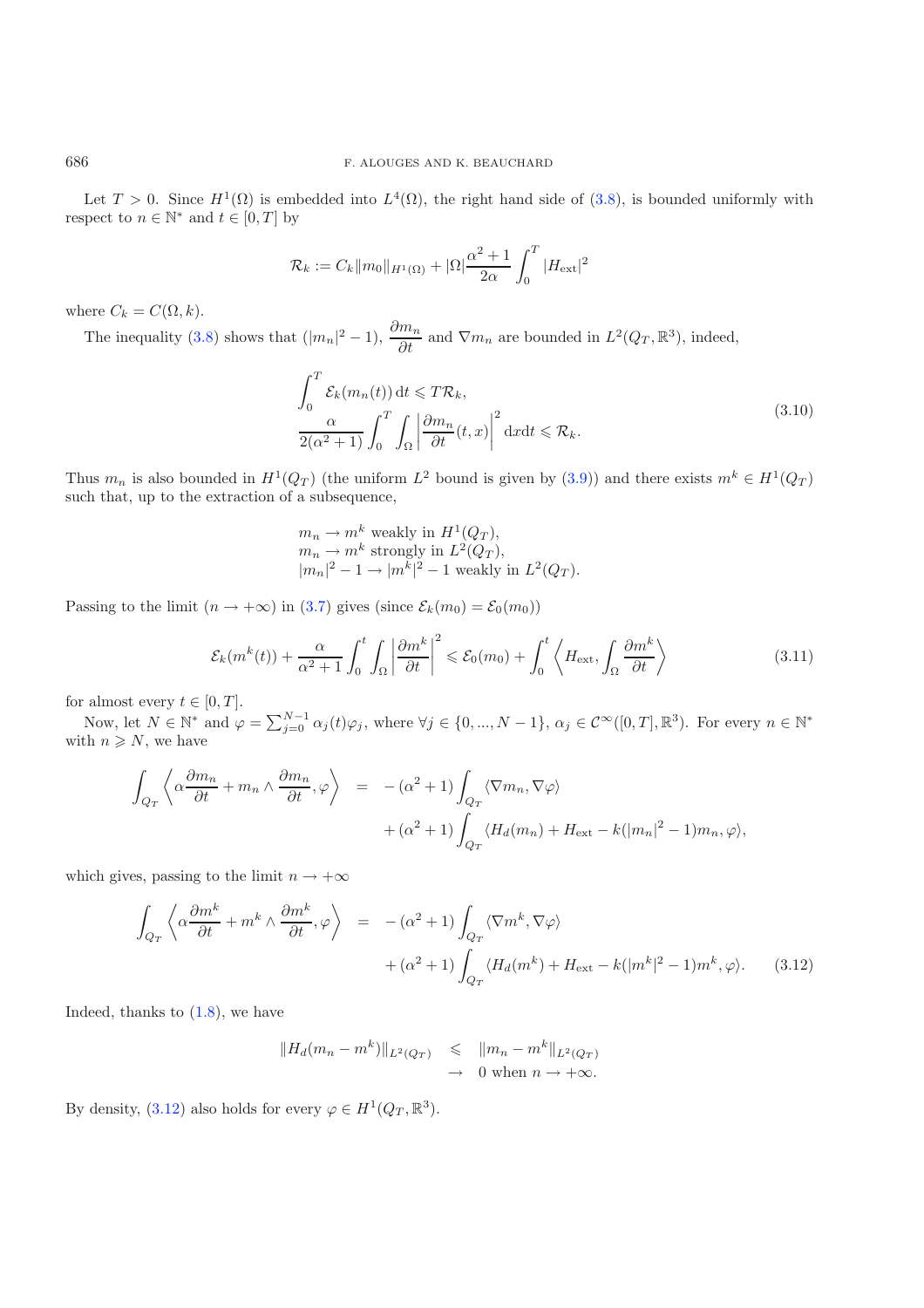<span id="page-11-1"></span>From [\(3.11\)](#page-10-1), we get that  $\nabla m^k$ ,  $H_d(m^k)$ ,  $\sqrt{k}(|m^k|^2-1)$ ,  $\frac{\partial m^k}{\partial t}$  are bounded in  $L^2(Q_T)$ , and therefore, there exists  $m \in H^1(Q_T)$  such that, up to the extraction of a suitable subsequence,

$$
m^{k} \to m \text{ weakly in } H^{1}(Q_{T}),
$$
  
\n
$$
m^{k} \to m \text{ strongly in } L^{2}(Q_{T}),
$$
  
\n
$$
|m^{k}|^{2} - 1 \to 0 \text{ strongly in } L^{2}(Q_{T}).
$$
\n(3.13)

We hence first obtain,  $|m| = 1$  a.e. on  $Q_T$ , and in order to pass to the limit  $k \to +\infty$  in [\(3.12\)](#page-10-0), we take  $\Phi \in C^{\infty}(Q_T)$ , and test  $(3.12)$  with  $\varphi(t, x) := m^k \wedge \Phi \in H^1(Q_T)$ . We get

$$
\int_{Q_T} \alpha \left\langle \frac{\partial m^k}{\partial t} \wedge m^k, \Phi \right\rangle - \left\langle m^k, \frac{\partial m^k}{\partial t} \right\rangle \langle m^k, \Phi \rangle + |m^k|^2 \left\langle \frac{\partial m^k}{\partial t}, \Phi \right\rangle =
$$
\n
$$
(\alpha^2 + 1) \int_{Q_T} -\langle \nabla m^k \wedge m^k, \nabla \Phi \rangle + \langle (H_d(m^k) + H_{\text{ext}}) \wedge m^k, \Phi \rangle.
$$
\n(3.14)

All the terms pass to the limit easily but two, namely,  $\int$  $Q_T$  $\left\langle m^k, \frac{\partial m^k}{\partial t} \right\rangle \left\langle m^k, \Phi \right\rangle$  and  $\int$  $Q_T$  $|m^k|^2\left\langle \frac{\partial m^k}{\partial t}\right\rangle$  $\left\langle \frac{m^k}{\partial t}, \Phi \right\rangle$ . We decompose this latter term as

$$
\begin{array}{lcl} \displaystyle\int_{Q_T}|m^k|^2\left\langle\frac{\partial m^k}{\partial t},\Phi\right\rangle&=&\displaystyle\int_{Q_T}(|m^k|^2-1)\left\langle\frac{\partial m^k}{\partial t},\Phi\right\rangle+\displaystyle\int_{Q_T}\left\langle\frac{\partial m^k}{\partial t},\Phi\right\rangle\\ & & \to&\displaystyle\int_{Q_T}\left\langle\frac{\partial m}{\partial t},\Phi\right\rangle \end{array}
$$

when  $k$  tends to infinity, from  $(3.13)$ .

For the other term, we perform an integration by parts

$$
-\int_{Q_T} \left\langle m^k, \frac{\partial m^k}{\partial t} \right\rangle \langle m^k, \Phi \rangle = -\int_{Q_T} \frac{1}{2} \frac{d}{dt} [|m^k|^2 - 1] \langle m^k, \Phi \rangle
$$
  

$$
= \frac{1}{2} \int_{Q_T} [|m^k|^2 - 1] \frac{d}{dt} [\langle m^k, \Phi \rangle]
$$
  

$$
\to 0 \text{ as } k \to +\infty.
$$

**Remark 3.3.** This step is different from [\[1](#page-35-5)]: we do not need here that  $|m^k| \leq 1$  a.e. which was proved with a Stampacchia argument in [\[1\]](#page-35-5).

Eventually, in order to show that m satisfies the energy inequality [\(3.2\)](#page-7-3), we just pass to the weak  $H^1(Q_T)$ limit in [\(3.11\)](#page-10-1).

## <span id="page-11-0"></span>3.2. **Convergence of weak solutions to ODE solutions when the size of the domain goes to zero**

Let  $\Omega$  be a bounded open subset of  $\mathbb{R}^2$  or  $\mathbb{R}^3$  such that  $|\Omega| = 1$ . In this section, we consider the weak Let  $\Omega$  be a bounded open subset of  $\mathbb{R}^n$  of  $\mathbb{R}^n$  such that  $|\Omega| = 1$ . In this section, we consider the weak<br>solutions of the Landau-Lifschitz PDE on the domain  $\Omega_{\lambda} := \sqrt{\lambda} \Omega$ , when  $\lambda \to 0$ ,  $\lambda > 0$ . A chang time variables shows that it is equivalent to study the weak solutions of the following Landau-Lifschitz PDE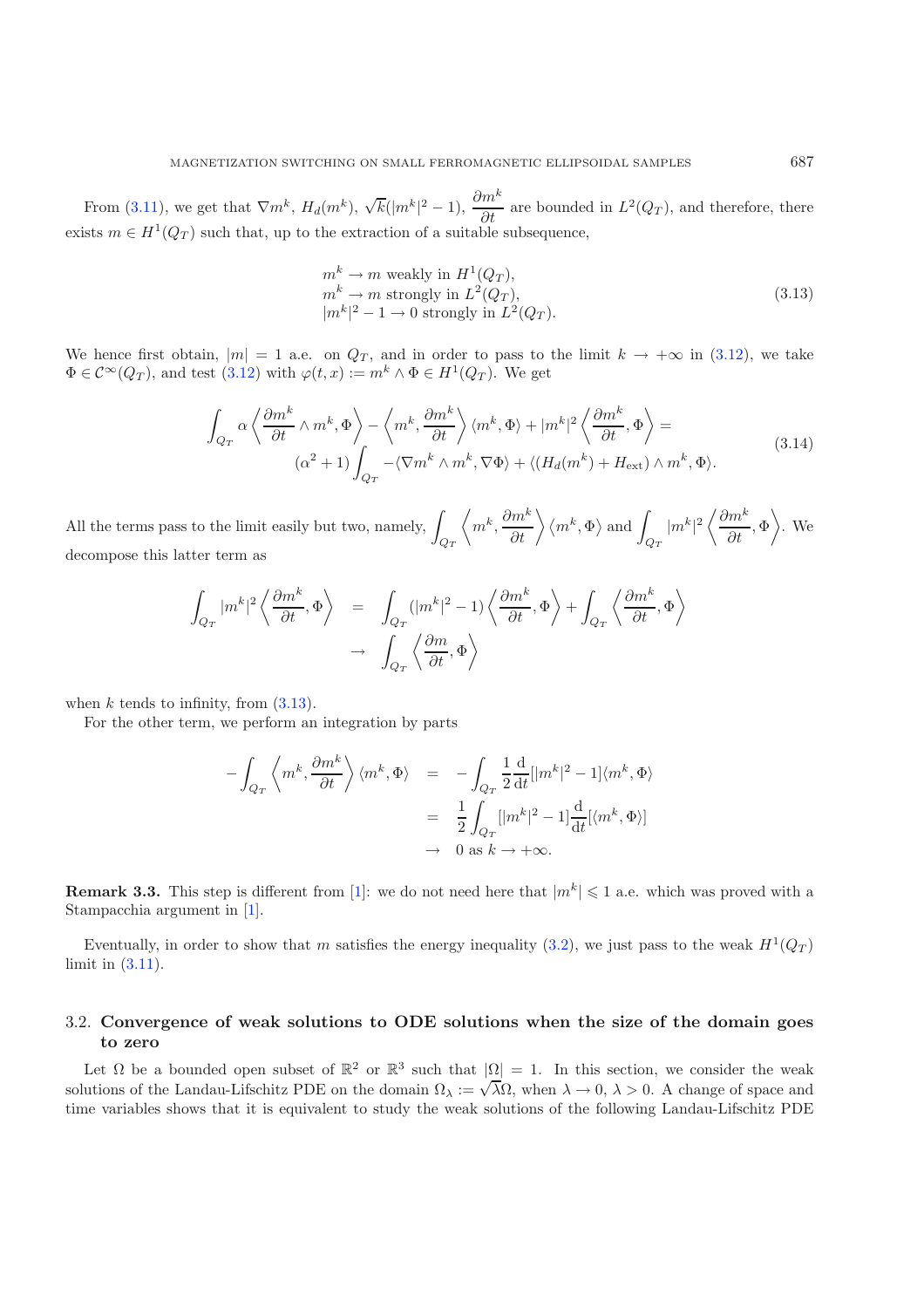on the fixed domain  $\Omega$ ,

<span id="page-12-4"></span><span id="page-12-1"></span>
$$
\begin{cases}\n\frac{\partial m}{\partial t} = \alpha [H_{\lambda}(m) - \langle H_{\lambda}(m), m \rangle m] - m \wedge H_{\lambda}(m), & x \in \Omega, \quad t \in (0, T) \\
\frac{\partial m}{\partial \nu}(t, x) = 0, & x \in \partial \Omega, \quad t \in (0, T), \\
m(0, x) = m_0(x), & x \in \Omega,\n\end{cases}
$$
\n(3.15)

with an effective magnetic field

$$
H_{\lambda}(m) := \frac{\Delta m}{\lambda} + H_d(m) + H_{\text{ext}} \tag{3.16}
$$

associated to the micromagnetic energy

$$
\mathcal{E}_{\lambda}(m) := \int_{\Omega} \frac{1}{2\lambda} |\nabla m|^2 + \frac{1}{2} \int_{\mathbb{R}^3} |H_d(m)|^2.
$$
 (3.17)

When the domain is small  $(\lambda \ll 1)$ , non constant in space magnetizations are penalized. Therefore it is expected that solutions of  $(3.15)$ ,  $(3.16)$  should tend to the solutions of the ODE  $(2.1)$  with D defined by

$$
D\widetilde{m} := -\frac{1}{|\Omega|} \int_{\Omega} H_d(\widetilde{m}\chi_{\Omega}), \quad \forall \widetilde{m} \in S^2,
$$

<span id="page-12-2"></span>where  $\chi_{\Omega}$  is the characteristic function of  $\Omega$ . This is precisely the purpose of this section. We also quote the paper by DeSimone [\[10](#page-35-11)] in which the same kind of result is shown but for static problems, using Γ-convergence theory.

The convergence result proved in this section shows that the external magnetic field found in Section [2](#page-3-0) allows an approximate switching for the PDE solutions, on any sufficiently small domain, in the very general sense of weak solutions.

<span id="page-12-3"></span>**Proposition 3.1.** Let  $\Omega$  be a bounded open subset of  $\mathbb{R}^2$  or  $\mathbb{R}^3$ ,  $\alpha > 0$ ,  $H_{ext} \in L^2_{loc}(\mathbb{R}_+, \mathbb{R}^3)$ ,  $\overline{m} \in S^2$ . Let  $(m_{\lambda 0})_{\lambda>0}$  *be a sequence of*  $H^2(\Omega, S^2)$  *such that*  $\frac{\partial m_{\lambda 0}}{\partial \nu} \equiv 0$  *on*  $\partial \Omega$  *for every*  $\lambda > 0$ *,* 

$$
m_{\lambda 0\sharp} \to \overline{m} \text{ and } \int_{\Omega} |\nabla m_{\lambda 0}|^2 = o\left(\sqrt{\lambda}\right) \text{ when } \lambda \to 0.
$$
 (3.18)

Let  $m_{\lambda}$  be a weak solution of [\(3.15\)](#page-12-0) such that  $m_{\lambda}(0) = m_{\lambda 0}$  and  $m_{\text{ref}}$  be the solution of [\(2.1\)](#page-3-3) with initial data  $m_0 = \overline{m}$ *. Then, for every*  $T > 0$ *,* 

$$
||m_{\lambda}-m_{\text{ref}}||_{C^{0}([0,T],H^{1}(\Omega))}\rightarrow 0 when \lambda \rightarrow 0.
$$

<span id="page-12-5"></span>**Remark 3.4.** The assumption [\(3.18\)](#page-12-2) is not restrictive as the minimizers of  $\mathcal{E}_{\lambda}$  do satisfy it.

*Proof of Proposition* [3.1](#page-12-3)*.* The proof follows 3 steps.

**First step: Bounds on**  $\nabla m_\lambda$  and  $\frac{\partial m_\lambda}{\partial t}$ . We know (from the definition of 'weak solution') that

$$
\mathcal{E}_\lambda(m_\lambda(t)) + \frac{\alpha}{2(\alpha^2+1)}\int_0^t \Big\|\frac{\partial m_\lambda}{\partial t}\Big\|_{L^2}^2 \leqslant \mathcal{E}_\lambda(m_\lambda(0)) + |\Omega|\frac{(\alpha^2+1)}{2\alpha}\int_0^t |H_{\rm ext}|^2
$$

with  $\mathcal{E}_{\lambda}$  defined by [\(3.17\)](#page-12-4). Thus, we have the following bounds

$$
\|\nabla m_{\lambda}\|_{C^0([0,T],L^2)}^2 \leq 2\lambda \left(\mathcal{E}_{\lambda}(m_{\lambda}(0)) + |\Omega|\frac{\alpha^2 + 1}{2\alpha} \int_0^T |H_{\text{ext}}|^2\right),\tag{3.19}
$$

<span id="page-12-0"></span>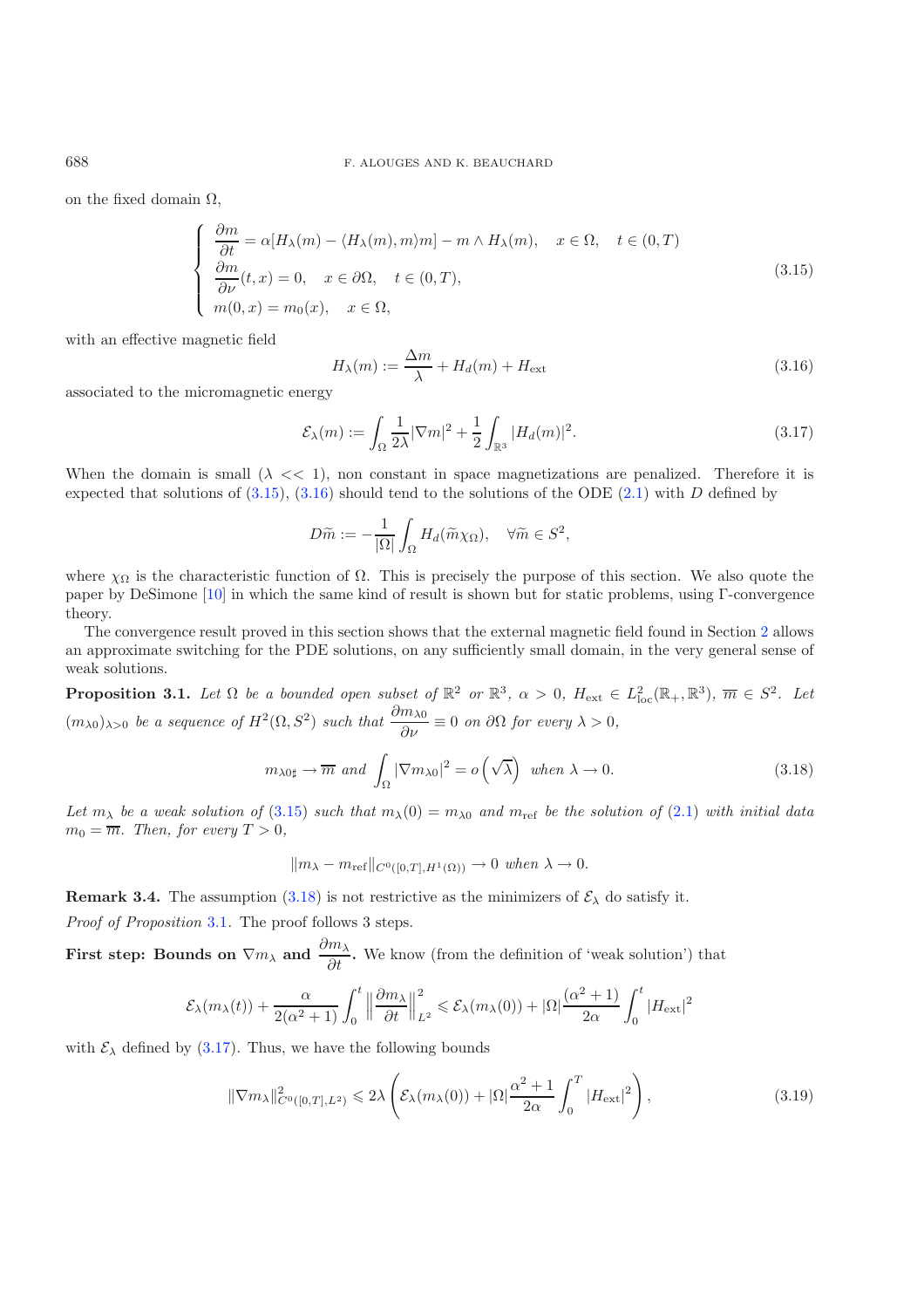<span id="page-13-1"></span><span id="page-13-0"></span>and

$$
\int_0^T \left\| \frac{\partial m_\lambda}{\partial t} \right\|_{L^2}^2 \leqslant \frac{2(\alpha^2 + 1)}{\alpha} \left( \mathcal{E}_\lambda(m_\lambda(0)) + |\Omega| \frac{\alpha^2 + 1}{2\alpha} \int_0^T |H_{\text{ext}}|^2 \right). \tag{3.20}
$$

**Second step: Study of**  $m_{\sharp}$ **. Taking in [\(3.1\)](#page-7-4) a test function**  $\Phi$  **constant in space (but not in time) leads to an** equation for  $m_{\lambda\sharp}$ 

$$
\frac{dm_{\lambda\sharp}}{dt} - \alpha m_{\lambda\sharp} \wedge \frac{dm_{\lambda\sharp}}{dt} = -(1 + \alpha^2)m_{\lambda\sharp} \wedge H_0(m_{\lambda\sharp}) + f_{\lambda}(t),\tag{3.21}
$$

where from the definition  $(2.2)$  of  $H_0$ 

<span id="page-13-2"></span>
$$
f_{\lambda}(t) := \frac{1}{|\Omega|} \int_{\Omega} \alpha(m_{\lambda} - m_{\lambda\sharp}) \wedge \frac{\partial m_{\lambda}}{\partial t} - \frac{(1+\alpha^2)}{|\Omega|} \int_{\Omega} m_{\lambda} \wedge (H_d(m_{\lambda}) + Dm_{\lambda\sharp}).
$$

Now, since  $Dm_{\lambda \sharp \chi_{\Omega}} = -\frac{1}{|\Omega|}$ i. Ω  $H_d(m_{\lambda\sharp})$ , we may write the latter term as

$$
\int_{\Omega} m_{\lambda} \wedge (H_d(m_{\lambda}) + Dm_{\lambda \sharp}) = \int_{\Omega} m_{\lambda} \wedge H_d(m_{\lambda} - m_{\lambda \sharp} \chi_{\Omega}) + (m_{\lambda} - m_{\lambda \sharp}) \wedge (H_d(m_{\lambda \sharp} \chi_{\Omega}) + Dm_{\lambda \sharp})
$$

from which we can bound

$$
|f_{\lambda}(t)| \leq \frac{\alpha}{|\Omega|} \|m_{\lambda} - m_{\lambda\sharp}\|_{L^2} \left\| \frac{\partial m_{\lambda}}{\partial t} \right\|_{L^2} + \frac{(1+\alpha^2)}{\sqrt{|\Omega|}} \left( \|H_d(m_{\lambda} - m_{\lambda\sharp}\chi_{\Omega})\|_{L^2} + 2\|m_{\lambda} - m_{\lambda\sharp}\|_{L^2} \right).
$$

This implies, thanks to [\(3.19\)](#page-12-5), [\(3.20\)](#page-13-0) and Poincaré inequality that there exists  $C_2 = C_2(\Omega, \alpha, T) > 0$  such that

$$
\int_0^T |f_\lambda(t)| \mathrm{d}t \leq C_2[B(\lambda) + \sqrt{B(\lambda)}] \sqrt{\lambda},\tag{3.22}
$$

where

$$
B(\lambda) := \mathcal{E}_{\lambda}(m_{\lambda}(0)) + |\Omega| \frac{\alpha^2 + 1}{2\alpha} \int_0^T |H_{\text{ext}}|^2.
$$

We notice that from [\(3.21\)](#page-13-1) we can deduce

$$
\left\langle m_{\lambda\sharp},\frac{\mathrm{d}m_{\lambda\sharp}}{\mathrm{d}t}\right\rangle = \left\langle m_{\lambda\sharp},f_{\lambda}(t)\right\rangle
$$

from which we get

$$
\frac{dm_{\lambda\sharp}}{dt} = F(m_{\lambda\sharp}) + \frac{1}{1 + \alpha^2 |m_{\lambda\sharp}|^2} \left( \alpha^2 \langle m_{\lambda\sharp}, f_{\lambda}(t) \rangle m_{\lambda\sharp} + f_{\lambda}(t) + \alpha m_{\lambda\sharp} \wedge f_{\lambda}(t) \right),
$$
  
\n
$$
\frac{dm_{\text{ref}}}{dt} = F(m_{\text{ref}}),
$$

where

$$
F: \mathbb{R}^3 \to \mathbb{R}^3
$$
  
\n
$$
m \mapsto -\frac{1+\alpha^2}{1+\alpha^2|m|^2} (m \wedge H_0(m) + \alpha m \wedge (m \wedge H_0(m)))
$$

satisfies

$$
\forall m_1, m_2 \in B_{\mathbb{R}^3}(0,1), |F(m_1) - F(m_2)| \leq C_3(1 + |H_{\text{ext}}(t)|)|m_1 - m_2|,
$$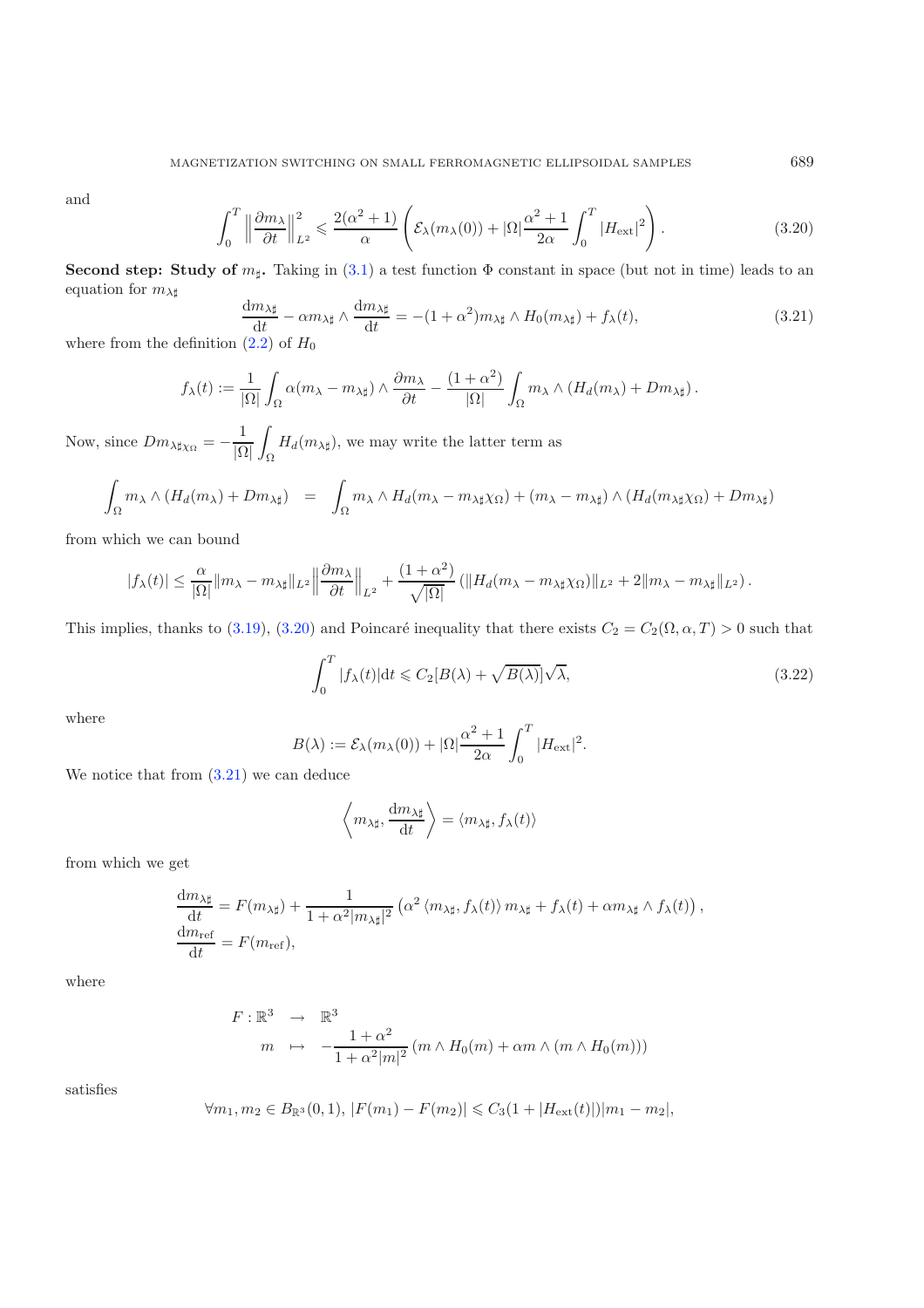for some constant  $C_3 = C_3(\alpha, D)$ . Using Gronwall lemma and [\(3.22\)](#page-13-2), we get

$$
|m_{\lambda\sharp}-m_{\scriptstyle{\textup{ref}}}|_{C^0([0,T],{\mathbb{R}}^3)}\leqslant \left(|m_{\lambda0\sharp}-\overline{m}|+C_2\sqrt{\lambda}[B+\sqrt{B}]\right)\mathrm{e}^{C_3(T+\int_0^T|H_{\scriptstyle{\textup{ext}}}|)}.
$$

**Third step: Conclusion.** Noticing that

$$
||m_{\lambda}-m_{\text{ref}}\chi_{\Omega}||_{L^2}^2=2|\Omega|(1-\langle m_{\lambda\sharp},m_{\text{ref}}\rangle)=2|\Omega|\langle m_{\text{ref}},m_{\text{ref}}-m_{\lambda\sharp}\rangle,
$$

we get

$$
||m_{\lambda}-m_{\mathrm{ref}}\,\chi_{\Omega}||_{C^{0}([0,T],H^{1})}^{2}\leqslant 2\lambda B+2|\Omega|\left(|m_{\lambda 0\sharp}-\overline{m}|+C_{2}\sqrt{\lambda}[B+\sqrt{B}]\right)\mathrm{e}^{C_{3}(T+\int_{0}^{T}|H_{\mathrm{ext}}|)}
$$

and the conclusion comes from  $(3.18)$ .

It is well known (see [\[1](#page-35-5)] for examples) that, for  $\lambda > 0$  fixed, there may not be uniqueness for the weak solutions of [\(3.15\)](#page-12-0), [\(3.16\)](#page-12-1). However, all these weak solutions converge in  $C^0([0,T], H^1(\Omega))$  to the same function  $m_{\text{ref}}$ , when  $\lambda \rightarrow 0.$ 

Although restricted to approximate controllability, the preceding result is very general in the sense that it applies to a wide class of solutions to Landau-Lifschitz equations. To go further and obtain stronger results (like stabilization and convergence to minimizers), we need stronger solutions. This is precisely the aim of the following sections.

# 4. Global PDE smooth solutions

<span id="page-14-0"></span>In this section, we investigate the existence and uniqueness of global smooth solutions of the Landau-Lifschitz In this section, we investigate the existence and uniqueness of global smooth solutions of the Landau-Lifechitz<br>equation [\(1.9\)](#page-2-0) on the domain  $\Omega_{\lambda} := \sqrt{\lambda} \Omega$ , with  $\lambda > 0$ . As already explained, it is equivalent to study and [\(3.16\)](#page-12-1). First, we show existence and uniqueness of local (in time) smooth solutions.

<span id="page-14-1"></span>**Theorem 4.1.** *Let*  $\Omega$  *be a bounded regular open subset of*  $\mathbb{R}^2$  *or*  $\mathbb{R}^3$ *,*  $\alpha > 0$ *,*  $\lambda > 0$ *,*  $H_{ext} \in C^0(\mathbb{R}_+, \mathbb{R}^3)$  *and*  $m_0 \in H^2(\Omega, S^2)$  *be such that*  $\frac{\partial m_0}{\partial \nu} = 0$  *on*  $\partial \Omega$ *. There exist a time*  $T^* = T^*(\Omega, \alpha, \lambda, ||m_0||_{H^2(\Omega)}, ||H_{ext}||_{L^{\infty}})$  *and a unique*

 $m \in C^{0}([0, T], H^{2}(\Omega, S^{2})) \cap H^{1}((0, T), H^{1}(\Omega, S^{2})) \cap L^{2}((0, T), H^{3}(\Omega, S^{2})).$ 

<span id="page-14-4"></span>*for all*  $T \in (0, T^*)$ *, satisfying* [\(3.15\)](#page-12-0) *and* [\(3.16\)](#page-12-1)*. Moreover, such regular solutions depend continuously on*  $m_0$ *for the topology*  $C^0([0, T], H^2(\Omega, S^2))$ *.* 

In the 2D case, this result can be improved since global existence holds for small  $\lambda$  (*i.e.* small domains  $\Omega_{\lambda} = \sqrt{\lambda} \Omega$ ), with initial conditions  $m_0$  in a  $H^1$ -neighborhood of constants, and for all (bounded and regular) domains Ω.

<span id="page-14-2"></span>**Theorem 4.2.** Let  $\Omega$  be a bounded open subset of  $\mathbb{R}^2$ ,  $\alpha > 0$ ,  $\lambda > 0$ ,  $H_{ext} \in L^{\infty}(\mathbb{R}_+, \mathbb{R}^3)$  with  $\dot{H}_{ext} \in L^1(\mathbb{R}_+, \mathbb{R}^3)$ and  $C^*(\Omega)$  be the smallest constant C such that [\(4.13\)](#page-17-0) holds. For every  $m_0 \in H^2(\Omega, S^2)$  such that  $\frac{\partial m_0}{\partial \nu} = 0$ *on* ∂Ω *and*

$$
\int_{\Omega} |\nabla m_0|^2 + \lambda \left( \int_{\Omega} |H_d(m_0)|^2 + 4 \| H_{\text{ext}} \|_{L^{\infty}(\mathbb{R}_+, \mathbb{R}^3)} + 2 \| \dot{H}_{\text{ext}} \|_{L^1(\mathbb{R}_+, \mathbb{R}^3)} \right) < \frac{1}{C^*(\Omega)},\tag{4.1}
$$

*the smooth solution of*  $(3.15)$  *exists on*  $\mathbb{R}_+$ *.* 

<span id="page-14-3"></span>In the 3D case, the result of Theorem [4.1](#page-14-1) can also be improved, when  $\Omega$  is an ellipsoidal domain. We get in the 3D case, the result of 1 heorem 4.1 can also be improved, when  $\Omega$  is an empsoidal domain. We get<br>in that case global existence of smooth solutions for small  $\lambda$  (*i.e.* small ellipsoids  $\Omega_{\lambda} = \sqrt{\lambda} \Omega$ ), and fo conditions  $m_0$  in a  $H^2$ -neighborhood of constants.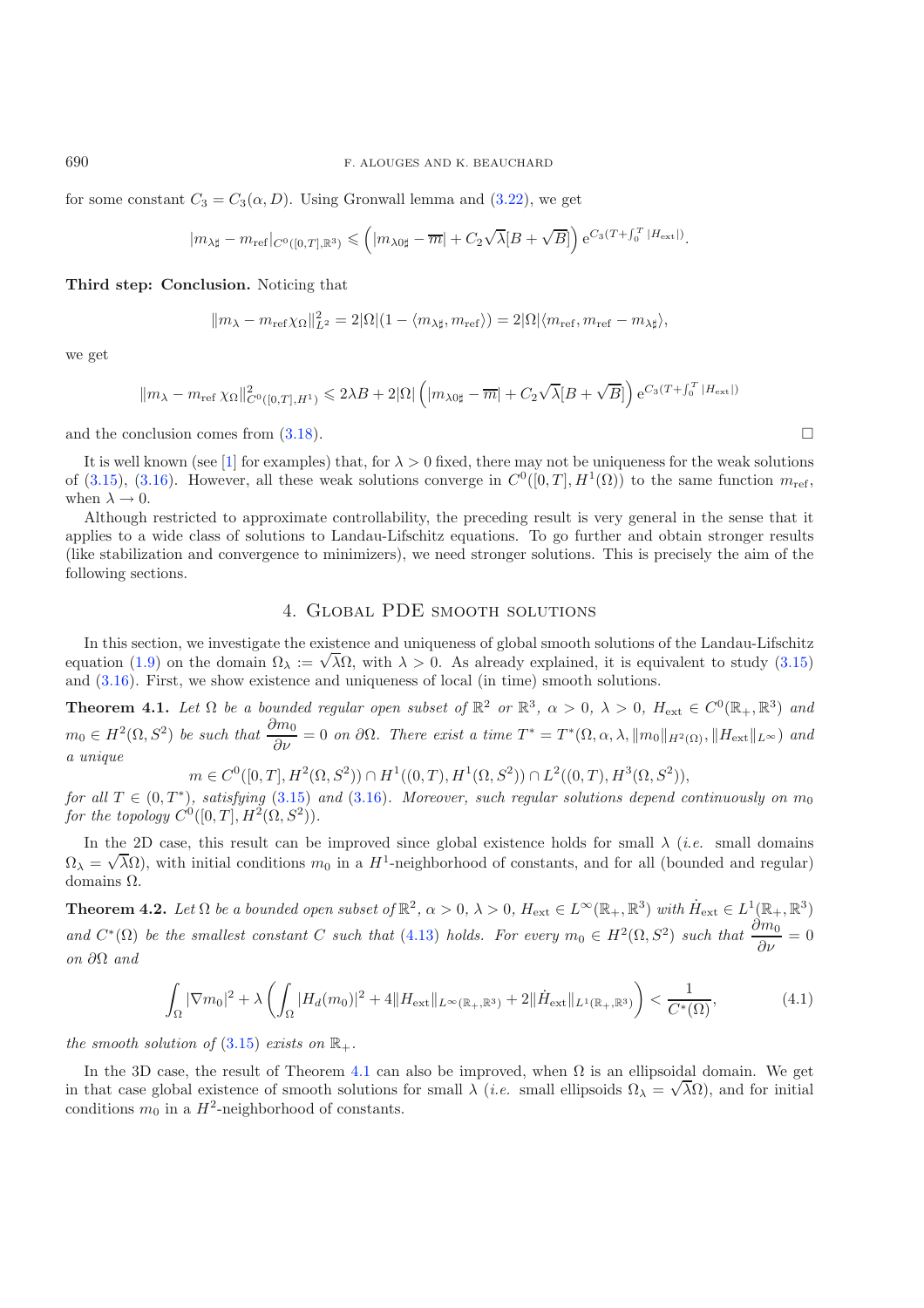<span id="page-15-2"></span><span id="page-15-1"></span><span id="page-15-0"></span>**Theorem 4.3.** *Let*  $\Omega$  *be a* 3*D* ellipsoid domain. There exists  $C^{**}(\Omega) > 0$  such that, for every  $\alpha > 0$ , for every  $\lambda \in (0,1)$ , for every  $H_{ext} \in C^0 \cap L^{\infty}(\mathbb{R}_+, \mathbb{R}^3)$ , for every  $m_0 \in H^2(\Omega, S^2)$  with  $\frac{\partial m_0}{\partial \nu} = 0$  on  $\partial \Omega$  that satisfy

<span id="page-15-3"></span>
$$
C^{**}(\alpha+1)(1+\|H_{\text{ext}}\|_{L^{\infty}(\mathbb{R}_+)}) \leq \frac{\alpha}{\lambda},\tag{4.2}
$$

$$
C^{**}(\alpha+1)[\|\Delta m_0\|_{L^2} + \|\Delta m_0\|_{L^2}^2] < \alpha,\tag{4.3}
$$

*the smooth solution of* [\(3.15\)](#page-12-0) *exists on*  $\mathbb{R}_+$  *and verifies, for every*  $T > 0$ 

$$
\|\Delta m(T)\|_{L^2}^2 + \frac{\alpha - N(T)}{\lambda} \int_0^T \|\nabla \Delta m(t)\|_{L^2}^2 dt \le \|\Delta m_0\|_{L^2}^2,
$$
\n(4.4)

*where*

$$
N(T) := \sup \left\{ C^{**}(\alpha + 1) [\|\Delta m(t)\|_{L^2} + \|\Delta m(t)\|_{L^2}^2]; t \in [0, T] \right\}.
$$
 (4.5)

*In particular, we have*

$$
\|\Delta m(t)\|_{L^2} \le \|\Delta m_0\|_{L^2}, \quad \forall t > 0.
$$
\n
$$
(4.6)
$$

**Remark 4.1.** As a corollary of Theorem [4.2,](#page-14-2) we have the existence of 2D global smooth solutions for  $(3.15)$ when  $\lambda$  is small enough, namely

$$
\lambda \left( 1 + 4 \| H_{\text{ext}} \|_{L^{\infty}(\mathbb{R}_+, \mathbb{R}^3)} + 2 \| \dot{H}_{\text{ext}} \|_{L^1(\mathbb{R}_+, \mathbb{R}^3)} \right) < \frac{1}{2C^*(\Omega)},
$$

and for every initial data  $m_0 \in H^2(\Omega, \mathbb{R}^3)$  which satisfies  $\frac{\partial m_0}{\partial \nu} = 0$  on  $\partial \Omega$  and

$$
\int_{\Omega} |\nabla m_0|^2 < \frac{1}{2C^*(\Omega)}.
$$

This defines an  $H^1$ -neighborhood of uniform magnetizations of fixed size. Similarly, a corollary of Theorem [4.3](#page-14-3) is the existence of 3D global smooth solutions [\(3.15\)](#page-12-0) when  $\lambda$  is small enough, namely

$$
\lambda \leqslant \frac{\alpha}{C^{**}(\alpha+1)(1+\|H_{\text{ext}}\|_{L^{\infty}(\mathbb{R}_+)})},
$$

and for every  $m_0 \in H^2(\Omega, \mathbb{R}^3)$  which satisfies  $\frac{\partial m_0}{\partial \nu} = 0$  on  $\partial \Omega$  and

$$
\|\Delta m_0\|_{L^2} < \min\left\{1, \frac{\alpha}{2C^{**}(\alpha+1)}\right\}.
$$

This defines an  $H^2$ -neighborhood of uniform magnetizations of fixed size.

**Remark [4.2](#page-14-2).** Theorem 4.2 provides the existence of global smooth solutions of  $(3.15)$  when  $\lambda$  is small enough and for initial conditions in a  $H^1$ -neighborhood of any minimizer  $m^*_{\lambda}$  of the micromagnetic energy  $\mathcal{E}_{\lambda}$ , defined by [\(3.17\)](#page-12-4), when  $\lambda > 0$  is small enough. Indeed,

$$
\|\nabla m_{\lambda}^*\|_{L^2(\Omega)}^2 \leq 2\lambda \mathcal{E}_{\lambda}(m_{\lambda}^*) \leq 2\lambda \mathcal{E}_{\lambda}(e_1 \chi_{\Omega}) = 2\lambda \|H_d(e_1 \chi_{\Omega})\|_{L^2(\Omega)}^2 \leq 2\lambda |\Omega|,
$$

thus  $(4.1)$  holds when

$$
\|\nabla(m_0 - m_\lambda^*)\|_{L^2(\Omega)}^2 + 2\lambda [1+2\|H_{\text{ext}}\|_{L^\infty(\mathbb{R}_+,\mathbb{R}^3)} + \|H_{\text{ext}}\|_{L^1(\mathbb{R}_+,\mathbb{R}^3)}] < \frac{1}{C^*(\Omega)}.
$$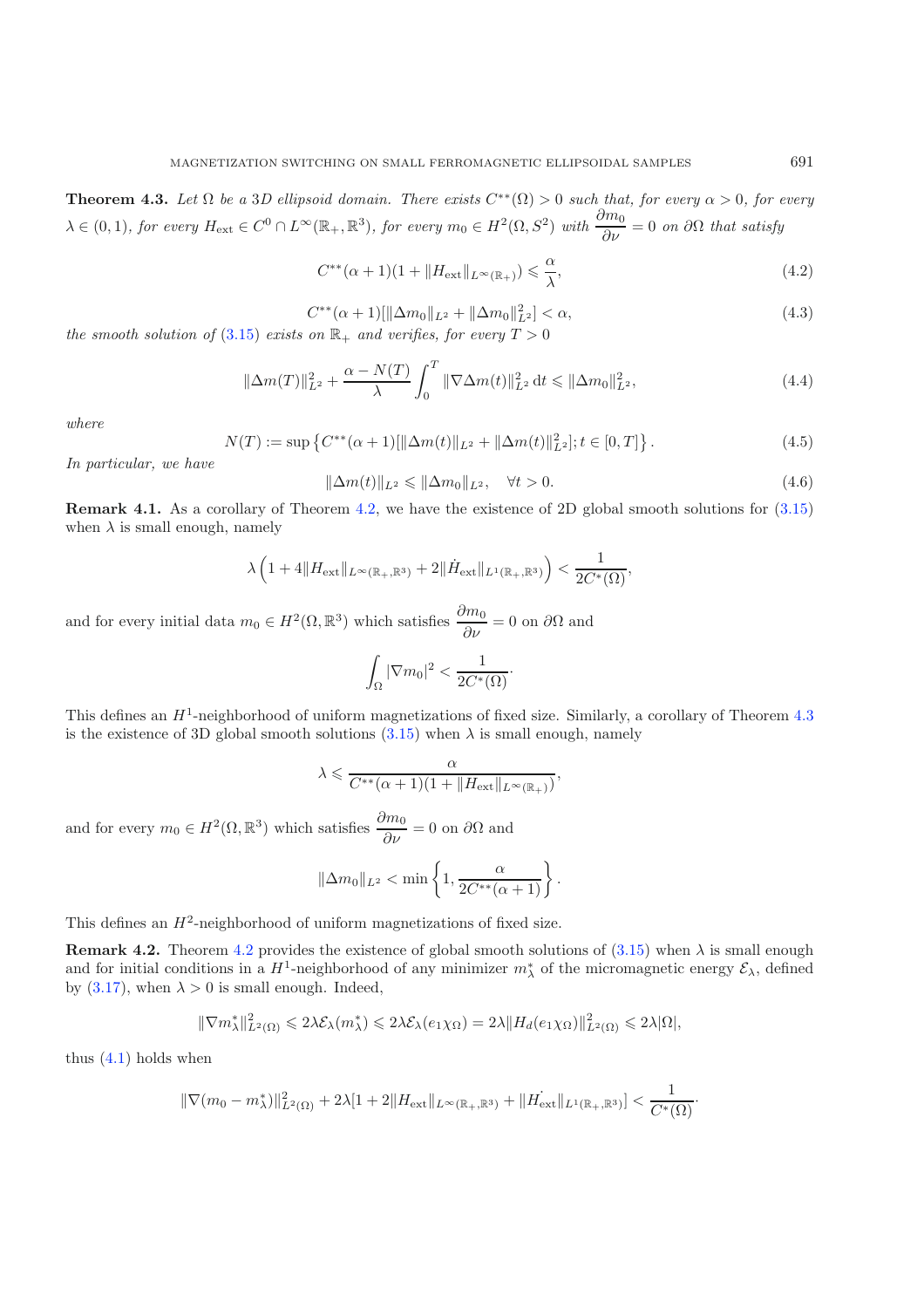Therefore, Theorem [4.2](#page-14-2) provides the existence of global smooth solutions of  $(3.15)$  when  $\lambda$  is small enough, namely

$$
2\lambda[1+2\|H_{\text{ext}}\|_{L^{\infty}(\mathbb{R}_+,\mathbb{R}^3)} + \|\dot{H}_{\text{ext}}\|_{L^1(\mathbb{R}_+,\mathbb{R}^3)}] < \frac{1}{2C^*(\Omega)},
$$

and for initial conditions in a  $H^1$ -neighborhood of  $m^*_{\lambda}$ , namely

$$
\|\nabla(m_0 - m_\lambda^*)\|_{L^2(\Omega)}^2 \leq \frac{1}{2C^*(\Omega)}.
$$

Theorem [4.2](#page-14-2) also provides the existence of global smooth solutions of [\(3.15\)](#page-12-0) for initial conditions in an  $H^2$ -neighborhood of any minimizer of the micromagnetic energy  $\mathcal{E}_{\lambda}$ , defined by [\(3.17\)](#page-12-4), when  $\lambda > 0$  is small enough. Indeed, on a 3D ellipsoidal domain, for  $\lambda$  small enough, the minimizers of the micromagnetic energy  $\mathcal{E}_{\lambda}$ are constant in space (see Prop. [5.1](#page-27-0) below).

<span id="page-16-6"></span>**Remark 4.3.** In 3D, the existence of global solutions is only proven on ellipsoidal domains on which the stray field has a particular structure. Indeed, on such domains, one has

$$
H_d(m) = H_d(m_{\sharp}\chi_{\Omega}) + H_d(m - m_{\sharp}\chi_{\Omega})
$$

where  $H_d(m_\sharp \chi_{\Omega})$  is constant over  $\Omega$ . In particular, we have the following inequality that will be crucial in the proof

$$
\|\nabla H_d(m)\|_{L^2} \leqslant C\|\nabla m\|_{L^2},
$$

where  $C = C(\Omega) > 0$ , which is a consequence of Proposition [4.2](#page-17-1) below and Poincaré inequality.

These results are more general than [\[5\]](#page-35-4), Theorems 1.1–1.4:

- in Theorem [4.1,](#page-14-1) we take into account an external field  $H_{\text{ext}}$  which is not considered in [\[5](#page-35-4)], Theorems 1.1 and 1.2;
- in Theorem [4.2,](#page-14-2) we take into account the stray field  $H_d(m)$  and the external field  $H_{\text{ext}}$  which are not considered in [\[5\]](#page-35-4), Theorems 1.3 and 1.4;
- <span id="page-16-4"></span><span id="page-16-3"></span><span id="page-16-2"></span>• Theorem [4.3](#page-14-3) deals with global solutions in a 3D case, this situation is not investigated in [\[5\]](#page-35-4).

The proofs of Theorems [4.1](#page-14-1) and [4.2](#page-14-2) follow the ones of [\[5\]](#page-35-4). We detail them in order to justify the necessary adaptations due to the presence of  $H_d$  and  $H_{\text{ext}}$ . The proof of Theorem [4.3,](#page-14-3) instead, involves new arguments.

This section is organized as follows. First, in Section [4.1,](#page-16-0) we recall Sobolev inequalities and some classical properties of the operator  $H_d$ , that will be useful. Then, we prove Theorems [4.1,](#page-14-1) [4.2](#page-14-2) and [4.3](#page-14-3) in Sections [4.2,](#page-18-0) [4.3](#page-21-0) and [4.4](#page-24-0) respectively.

### <span id="page-16-1"></span><span id="page-16-0"></span>4.1. **Preliminaries**

**Proposition 4.1.** *Let*  $\Omega$  *be a bounded regular open subset of*  $\mathbb{R}^2$  *or*  $\mathbb{R}^3$ *. There exists*  $C = C(\Omega) > 0$  *such that, for every*  $u \in H^2(\Omega, S^2)$  *with*  $\frac{\partial u}{\partial \nu} = 0$  *on*  $\partial \Omega$ *,* 

<span id="page-16-5"></span>
$$
||u||_{H^{2}(\Omega)} \leqslant C \left( ||u||_{L^{2}(\Omega)}^{2} + ||\Delta u||_{L^{2}(\Omega)}^{2} \right)^{1/2}, \qquad (4.7)
$$

$$
||u||_{L^{\infty}(\Omega)} \leq C \left( ||u||_{L^{2}(\Omega)}^{2} + ||\Delta u||_{L^{2}(\Omega)}^{2} \right)^{1/2},
$$
\n(4.8)

$$
\|\nabla u\|_{L^p} \leqslant C\|\Delta u\|_{L^2}, \quad \forall p \in [1, 6],\tag{4.9}
$$

$$
||D^2u||_{L^2} \leqslant C||\Delta u||_{L^2}
$$
\n(4.10)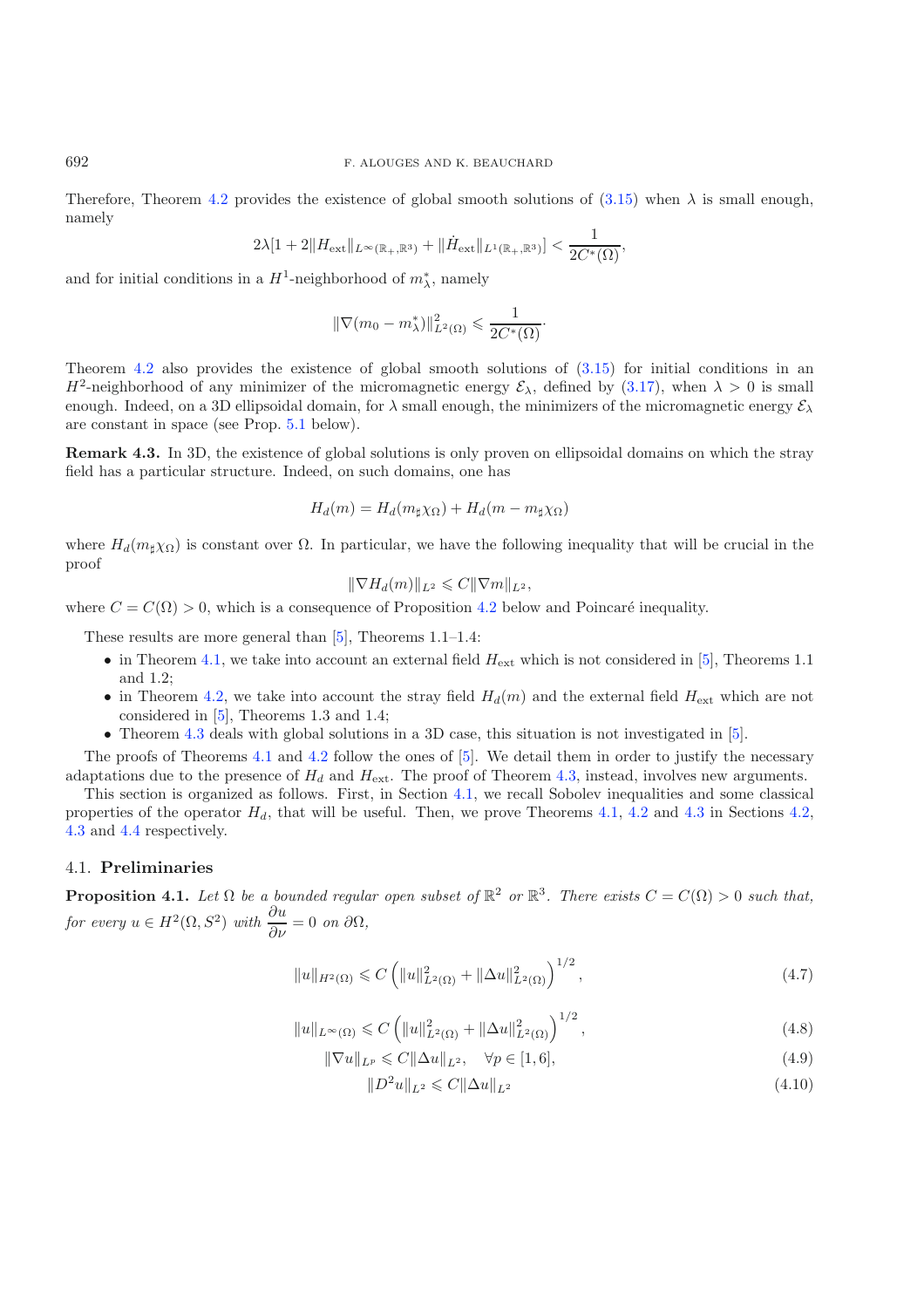<span id="page-17-5"></span><span id="page-17-4"></span><span id="page-17-3"></span><span id="page-17-2"></span><span id="page-17-0"></span>and for every  $u \in H^3(\Omega, S^2)$  with  $\frac{\partial \Delta u}{\partial \nu} = \frac{\partial u}{\partial \nu} = 0$  on  $\partial \Omega$ ,

$$
\|\Delta u\|_{L^2} \leqslant C \|\nabla \Delta u\|_{L^2},\tag{4.11}
$$

$$
||D^2u||_{L^3} \leqslant C||\Delta u||_{L^2}^{1/2}||\nabla \Delta u||_{L^2}^{1/2}.
$$
\n(4.12)

Let  $\Omega$  *be a bounded regular open subset of*  $\mathbb{R}^2$ . There exists  $C = C(\Omega) > 0$  *such that, for every*  $u \in H^2(\Omega, S^2)$  $with \frac{\partial u}{\partial \nu} = 0 \text{ on } \partial \Omega,$ 

$$
\|\nabla u\|_{L^{4}(\Omega)} \leq C\|\nabla u\|_{L^{2}(\Omega)}^{1/2} \|\Delta u\|_{L^{2}(\Omega)}^{1/2},
$$
\n(4.13)

$$
\|\nabla u\|_{L^{6}(\Omega)} \leqslant C\|\nabla u\|_{L^{2}(\Omega)}^{1/3} \|\Delta u\|_{L^{2}(\Omega)}^{2/3}
$$
\n(4.14)

and for every  $u \in H^3(\Omega, S^2)$  with  $\frac{\partial \Delta u}{\partial \nu} = \frac{\partial u}{\partial \nu} = 0$  on  $\partial \Omega$ ,

$$
\|\nabla u\|_{L^{\infty}(\Omega)} \leqslant C\|\nabla u\|_{L^{2}(\Omega)}^{1/2} \|\nabla \Delta u\|_{L^{2}(\Omega)}^{1/2}.
$$
\n(4.15)

*Proof of Proposition* [4.1](#page-16-1). The inequality [\(4.7\)](#page-16-2) results from the regularity of the operator  $A = -\Delta + I$  with domain

$$
D(A) := \left\{ u \in H^{2}(\Omega) ; \frac{\partial u}{\partial \nu} \equiv 0 \text{ on } \partial \Omega \right\},\
$$

and [\(4.8\)](#page-16-3) follows from [\(4.7\)](#page-16-2) and the classical embedding  $H^2(\Omega) \to L^{\infty}(\Omega)$ . The inequality [\(4.9\)](#page-16-4) with  $p = 2$  is a consequence of the spectral decomposition

$$
\|\nabla u\|_{L^2}^2 = \sum_{n=0}^{\infty} \lambda_n |\langle u, \varphi_n \rangle|^2 \leq C \sum_{n=0}^{\infty} \lambda_n^2 |\langle u, \varphi_n \rangle|^2 = C \|\Delta u\|_{L^2}^2,
$$

where  $(\varphi_n)_{n\in\mathbb{N}}$  is defined by [\(3.3\)](#page-8-2). Thanks to the embedding  $H^1(\Omega) \to L^p(\Omega)$ , with  $1 \leq p \leq 6$ , the Poincaré inequality and [\(4.7\)](#page-16-2), we get

$$
\|\nabla u\|_{L^p} = \|\nabla (u - u_{\sharp})\|_{L^p}
$$
  
\n
$$
\leq C \|u - u_{\sharp}\|_{H^2}
$$
  
\n
$$
\leq C (\|\nabla u\|_{L^2}^2 + \|\Delta u\|_{L^2}^2)^{1/2},
$$

which leads to  $(4.9)$ . The inequality  $(4.10)$  follows from the regularity of Laplace operator on regular domains, while  $(4.11)$  results from a spectral decomposition, in the same way as  $(4.9)$ . Thanks to the embedding  $H^{1/2}(\Omega) \to L^3(\Omega)$ , we have

$$
||D^2u||_{L^3}\leqslant C\Big(||u||_{L^2}^2+||\Delta u||_{L^2}^2)^{1/2}+(||u||_{L^2}^2+||\Delta u||_{L^2}^2)^{1/4}||\nabla\Delta u||_{L^2}^{1/2}\Big).
$$

Applying the previous inequality with u replaced by  $u - u_{\sharp}$ , using Poincaré inequality and [\(4.9\)](#page-16-4) we get

$$
\|D^2u\|_{L^3} \leq C\Big( (\|\nabla u\|_{L^2}^2 + \|\Delta u\|_{L^2}^2)^{1/2} + (\|\nabla u\|_{L^2}^2 + \|\Delta u\|_{L^2}^2)^{1/4} \|\nabla \Delta u\|_{L^2}^{1/2} \Big) \leq C\Big( \|\Delta u\|_{L^2} + \|\Delta u\|_{L^2}^{1/2} \|\nabla \Delta u\|_{L^2}^{1/2} \Big),
$$

<span id="page-17-1"></span>which gives  $(4.12)$  thanks to  $(4.11)$ . Inequalities  $(4.13)$ ,  $(4.14)$ ,  $(4.15)$  are consequences of Galiardo Nirenberg inequalities.  $\Box$ 

We will also need the following proposition.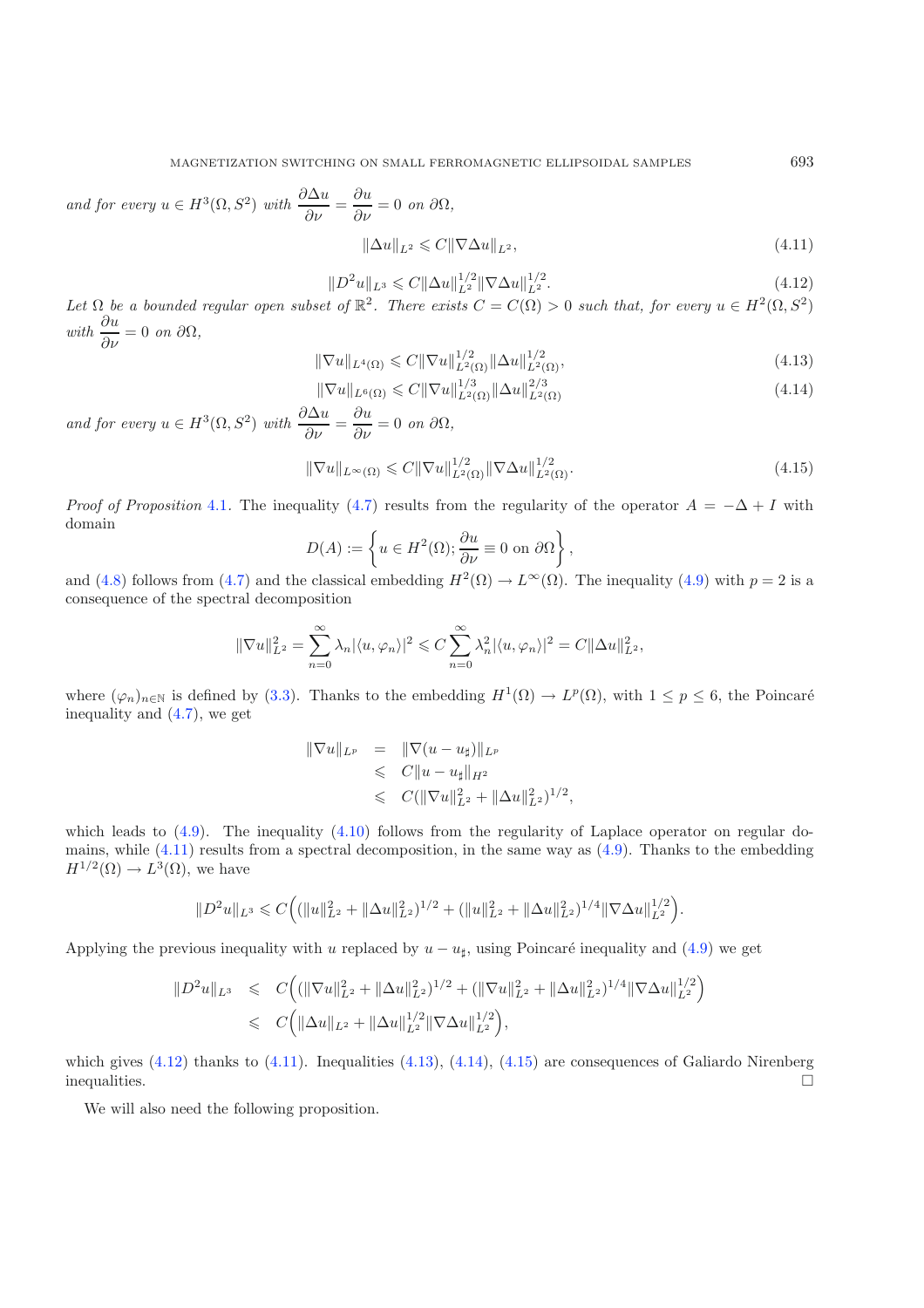**Proposition 4.2** ([\[5](#page-35-4)], Lem. 2.3). *If*  $m \in H^1(\Omega)$ *, the restriction of*  $H_d(m)$  *to*  $\Omega$  *belongs to*  $H^1(\Omega)$ *, and there exists*  $C = C(\Omega) > 0$  *such that,* 

$$
||H_d(m)||_{H^1(\Omega)} \leqslant C||m||_{H^1(\Omega)}.
$$

## <span id="page-18-1"></span><span id="page-18-0"></span>4.2. **Local smooth solutions: proof of Theorem [4.1](#page-14-1)**

This section is dedicated to the proof of Theorem [4.1,](#page-14-1) following the strategy of [\[5\]](#page-35-4), Theorem 1.1. This proof is in six steps.

## **First step: Approximate problem**

We denote by  $\mathcal{V}_n$  the finite dimensional space built on the n first eigen-functions of  $-\Delta$  on  $\Omega$  with Neumann conditions, and by  $P_n$  the orthogonal projection from  $L^2(\Omega,\mathbb{R})$  on  $\mathcal{V}_n$ . We seek a solution  $m_n \in C^1([0,T_n),\mathcal{V}_n)$ , with  $T_n > 0$  of

$$
\begin{cases}\n\frac{\partial m_n}{\partial t} = \alpha \left\{ \frac{1}{\lambda} \Delta m_n + H_{\text{ext}} + \frac{1}{\lambda} P_n [\left| \nabla m_n \right|^2 m_n] - P_n [\langle H_{\text{ext}}, m_n \rangle m_n] \right. \\
\left. - P_n [m_n \wedge (m_n \wedge H_d(m_n))] \right\} - P_n \left[ m_n \wedge \left( \frac{1}{\lambda} \Delta m_n + H_d(m_n) + H_{\text{ext}} \right) \right],\n\end{cases} \tag{4.16}
$$

<span id="page-18-2"></span>Thanks to Cauchy-Lipschitz theorem, there exists a unique maximal solution of  $(4.16)$  defined on  $[0, T_n)$  where  $T_n \in (0, +\infty].$ 

## **Second step:** L<sup>2</sup> **estimate**

Taking the inner product in  $L^2(\Omega)$  of [\(4.16\)](#page-18-1) by  $m_n$ , and using [\(4.7\)](#page-16-2) and [\(4.8\)](#page-16-3), we get  $C = C(\Omega, \alpha, \lambda) > 0$ such that

<span id="page-18-3"></span>
$$
\frac{1}{2}\frac{\mathrm{d}}{\mathrm{d}t}\left[||m_n||_{L^2}^2\right] + \frac{\alpha}{\lambda}||\nabla m_n||_{L^2}^2 = \int_{\Omega} \frac{\alpha}{\lambda} |\nabla m_n|^2 |m_n|^2 + \alpha \langle H_{\text{ext}}, m_n \rangle (1 - |m_n|^2) \leq C(1 + |H_{\text{ext}}|)[1 + (||m_n||_{L^2}^2 + ||\Delta m_n||_{L^2}^2)^2].\tag{4.17}
$$

Thus, for every  $T \in (0, T_n)$ , for every  $t \in [0, T]$ , we have

$$
||m_n(t)||_{L^2}^2 + \frac{2\alpha}{\lambda} \int_0^t ||\nabla m_n||_{L^2}^2 \le ||m_0||_{L^2}^2 + C[1 + ||H_{\text{ext}}||_{L^\infty(0,T)}] \int_0^t [1 + (||m_n||_{L^2}^2 + ||\Delta m_n||_{L^2}^2)^2]. \tag{4.18}
$$

# Third step:  $H^2$  estimate

Multiplying [\(4.16\)](#page-18-1) by  $\Delta^2 m_n$  and using integrations by parts, we get

$$
\frac{1}{2}\frac{d}{dt}\left[\|\Delta m_n\|_{L^2(\Omega)}^2\right] + \frac{\alpha}{\lambda}\|\nabla\Delta m_n\|_{L^2(\Omega)}^2 = I_1 + I_2 + I_3 + I_4,\tag{4.19}
$$

where

$$
I_1 := -\frac{\alpha}{\lambda} \int_{\Omega} \langle \nabla (|\nabla m_n|^2 m_n), \nabla \Delta m_n \rangle,
$$
  
\n
$$
I_2 := \frac{1}{\lambda} \int_{\Omega} \langle \nabla m_n \wedge \Delta m_n, \nabla \Delta m_n \rangle,
$$
  
\n
$$
I_3 := \int_{\Omega} \alpha \langle \nabla (m_n \wedge (m_n \wedge H_d(m_n))), \nabla \Delta m_n \rangle + \langle \nabla (m_n \wedge H_d(m_n)), \nabla \Delta m_n \rangle,
$$
  
\n
$$
I_4 := \int_{\Omega} \alpha \langle H_{ext}, \nabla m_n \rangle \langle m_n, \nabla \Delta m_n \rangle + \alpha \langle H_{ext}, m_n \rangle \langle \nabla m_n, \nabla \Delta m_n \rangle + \langle \nabla m_n \wedge H_{ext}, \nabla \Delta m_n \rangle.
$$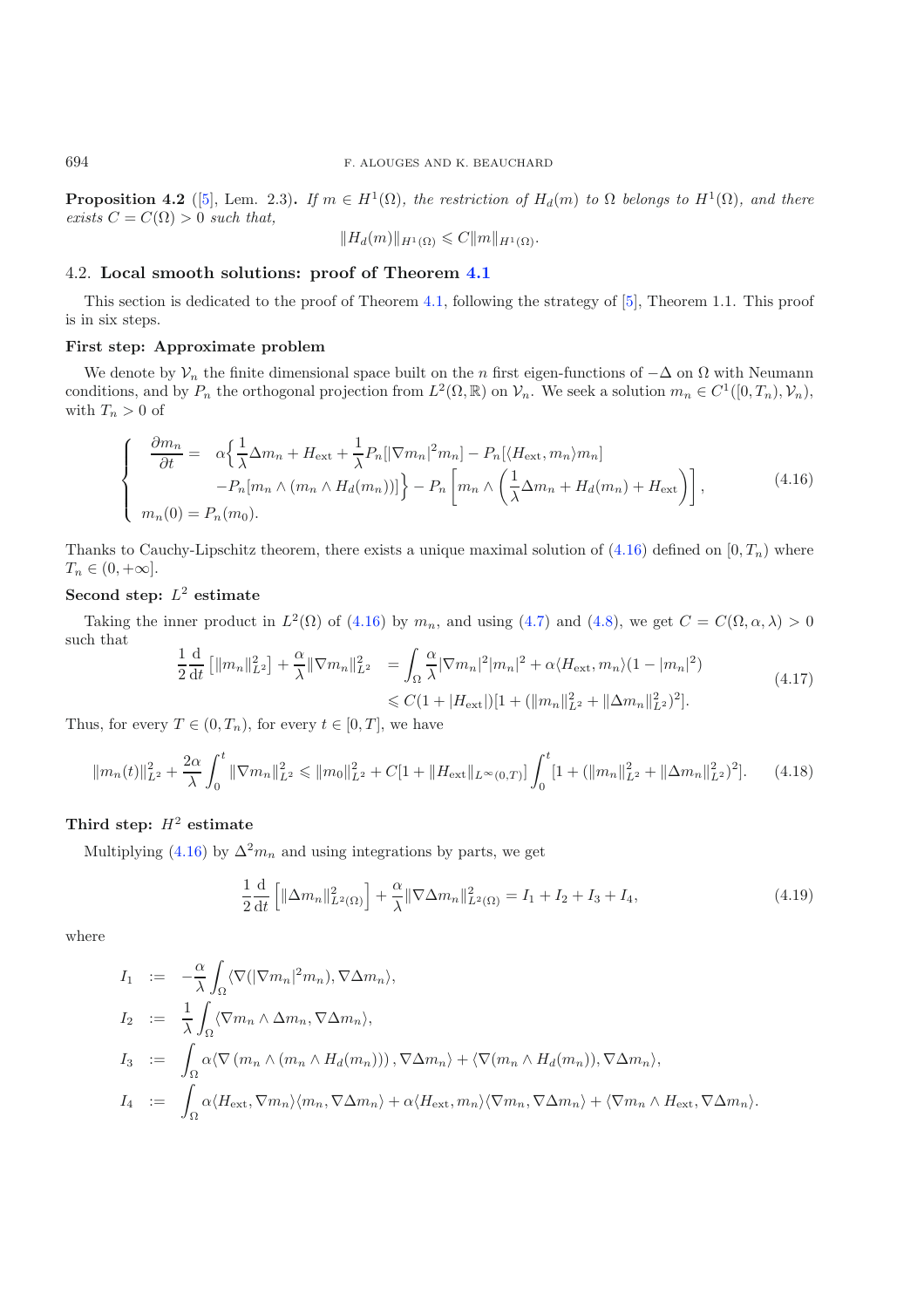Working as in [\[5](#page-35-4)], third step of the proof of Theorem 1.1, we get  $C = C(\Omega, \alpha, \lambda) > 0$  such that we can estimate the first three terms as

$$
|I_1 + I_2 + I_3| \leq C[1 + (||m_n||_{L^2}^2 + ||\Delta m_n||_{L^2}^2)^{5/4}] ||\nabla \Delta m_n||_{L^2}^{3/2}.
$$

For the fourth term, we have, thanks to Cauchy-Schwarz inequality,

$$
|I_4| = \int_{\Omega} (2\alpha |m_n| + 1)|H_{\text{ext}}||\nabla m_n||\nabla \Delta m_n|
$$
  
\$\leqslant (2\alpha ||m\_n||\_{L^{\infty}} + 1)|H\_{\text{ext}}|||\nabla m\_n||\_{L^2}||\nabla \Delta m\_n||\_{L^2}\$.

Using [\(4.7\)](#page-16-2) and [\(4.8\)](#page-16-3), we get  $C = C(\Omega, \alpha)$  such that

$$
|I_4| \leq C |H_{\text{ext}}|(1 + ||m_n||_{L^2}^2 + ||\Delta m_n||_{L^2}^2) ||\nabla \Delta m_n||_{L^2}.
$$

Thus, there exists  $C = C(\Omega, \alpha, \lambda) > 0$  such that

$$
\frac{1}{2}\frac{d}{dt}\left[\|\Delta m_{n}\|_{L^{2}}^{2}\right] + \frac{\alpha}{\lambda}\|\nabla\Delta m_{n}\|_{L^{2}}^{2} \leq C\left(1 + (\|m_{n}\|_{L^{2}}^{2} + \|\Delta m_{n}\|_{L^{2}}^{2})^{5/4}\right) \|\nabla\Delta m_{n}\|_{L^{2}}^{3/2} \n+ C|H_{\text{ext}}|\left(1 + \|m_{n}\|_{L^{2}}^{2} + \|\Delta m_{n}\|_{L^{2}}^{2}\right) \|\nabla\Delta m_{n}\|_{L^{2}} \n\leq \frac{\alpha}{4\lambda}\|\nabla\Delta m\|_{L^{2}}^{2} + C\left(\frac{4\lambda}{\alpha}\right)^{3}\left[1 + (\|m_{n}\|_{L^{2}}^{2} + \|\Delta m_{n}\|_{L^{2}}^{2})^{5}\right] \n+ \frac{\alpha}{4\lambda}\|\nabla\Delta m\|_{L^{2}}^{2} + C\frac{4\lambda}{\alpha}|H_{\text{ext}}|^{2}\left[1 + (\|m_{n}\|_{L^{2}}^{2} + \|\Delta m_{n}\|_{L^{2}}^{2})^{2}\right].
$$

Simplifying the terms containing  $\|\nabla \Delta m_n\|_{L^2}$ , and summing with [\(4.18\)](#page-18-2), we get, for every  $T \in (0, T_n)$ , for every  $t \in [0, T],$ 

$$
\frac{\mathrm{d}}{\mathrm{d}t} \left[ \|m_n\|_{L^2(\Omega)}^2 + \|\Delta m_n\|_{L^2(\Omega)}^2 \right] + \frac{\alpha}{\lambda} \left[ \|\nabla m_n\|_{L^2(\Omega)}^2 + \|\nabla\Delta m_n\|_{L^2(\Omega)}^2 \right] \leq
$$
\n
$$
C(1 + \|H_{\text{ext}}\|_{L^\infty(0,T)}^2) \left(1 + (\|m_n\|_{L^2(\Omega)}^2 + \|\Delta m_n\|_{L^2(\Omega)}^2)^5 \right),\tag{4.20}
$$

where  $C = C(\Omega, \alpha, \lambda)$ . Thus, there exists  $T^* > 0$  such that:

- for every n, the solution of the approximate problem  $(4.16)$  is defined (at least) on  $(0, T^*)$  (see [\[5\]](#page-35-4), Lem. 2.4);
- for every  $T \in (0, T^*)$ ,  $(m_n)_{n \in \mathbb{N}^*}$  is bounded in

<span id="page-19-0"></span>
$$
L^{2}((0, T), H^{3}(\Omega)) \cap L^{\infty}((0, T), H^{2}(\Omega)) \cap H^{1}((0, T), H^{1}(\Omega, \mathbb{R}^{3})).
$$

## **Fourth step: Convergence**

As in [\[5\]](#page-35-4), these bounds allow to extract converging subsequences and pass to the limit  $n \to +\infty$ . In particular the terms with  $H_{\text{ext}}$  do not pose any difficulty. The proof of the conservation of the punctual norm of m is identical to [\[5](#page-35-4)].

## Fifth step:  $L^2$ -stability

Let  $m_1, m_2$  be two solutions of  $(3.15), T^* := \min\{T_1^*, T_2^*\}, v := m_1 - m_2$  $(3.15), T^* := \min\{T_1^*, T_2^*\}, v := m_1 - m_2$ . We prove that, for every  $T \in (0, T^*)$ , there exists  $C > 0$  such that

$$
\sup_{t \in [0,T]} \|v(t)\|_{L^2(\Omega)} \leq C \|v(0)\|_{L^2(\Omega)}.
$$
\n(4.21)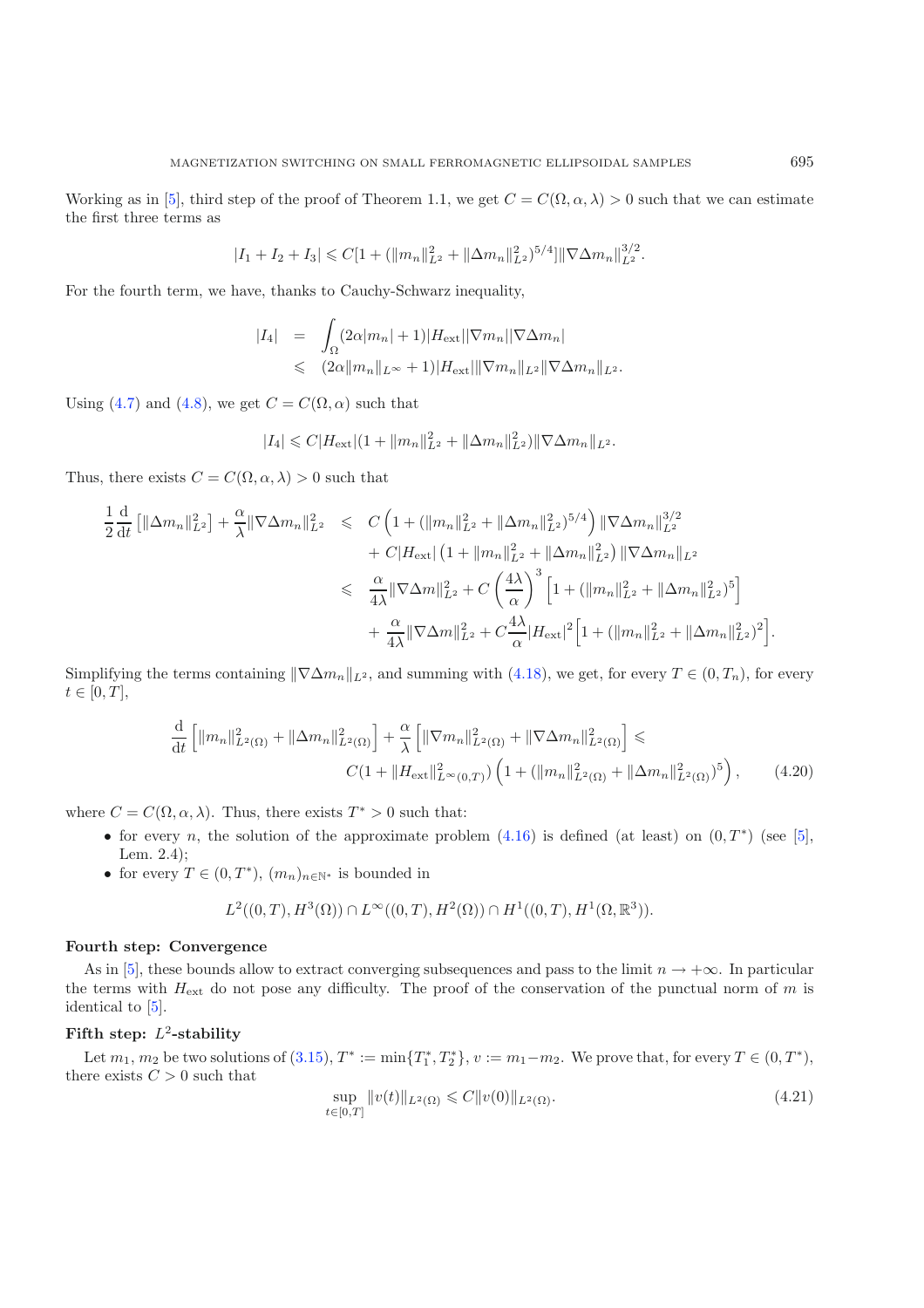One has

$$
\frac{\partial v}{\partial t} = \alpha \Big[ \frac{1}{\lambda} \Delta v + \frac{1}{\lambda} |\nabla m_1|^2 v + \frac{1}{\lambda} (|\nabla m_1|^2 - |\nabla m_2|^2) m_2 \n- v \wedge (m_1 \wedge H_d(m_1)) - m_2 \wedge (v \wedge H_d(m_1)) - m_2 \wedge (m_2 \wedge H_d(v)) \n- \langle H_{\text{ext}}, v \rangle m_1 - \langle H_{\text{ext}}, m_2 \rangle v \Big] \n+ v \wedge \Big( \frac{1}{\lambda} \Delta m_1 + H_d(m_1) \Big) + m_2 \wedge \Big( \frac{1}{\lambda} \Delta v + H_d(v) \Big) + v \wedge H_{\text{ext}}.
$$

Multiplying this equation by v, integrating over  $\Omega$ , using the fact that  $m_1, m_2 \in L^{\infty}((0,T), H^2) \cap L^2((0,T), H^3)$ , we get  $f \in L^1(0,T)$  such that, for every  $t \in [0,T]$ ,

<span id="page-20-1"></span>
$$
\frac{\mathrm{d}}{\mathrm{d} t} \| v \|_{L^2}^2 + \frac{\alpha}{\lambda} \| \nabla v \|_{L^2}^2 \leqslant f(t) \| v \|_{L^2}^2.
$$

<span id="page-20-0"></span>We conclude  $(4.21)$  thanks to Gronwall Lemma.

#### Sixth step:  $H^2$ -stability

With the same notations as in the previous step, we prove that, for every  $T \in (0, T^*)$ , there exists  $C =$  $C(\Omega, \alpha, \lambda) > 0$  such that

$$
\sup_{t \in [0,T]} \|v(t)\|_{H^2(\Omega)} \leqslant C \|v(0)\|_{H^2(\Omega)}.
$$
\n(4.22)

We go back to the Galerkin approximations. Taking the inner product of the equation on  $m_n$  with  $\Delta^2 m_n$ , integrating by parts on  $\Omega$ , integrating in time between 0 and t and taking the limit when n tends to infinity gives the following inequality (thanks to the lower semi continuity of the norms under the weak topology)

$$
\frac{1}{2} \|\Delta v(t)\|_{L^2(\Omega)}^2 + \frac{\alpha}{\lambda} \int_0^t \|\nabla \Delta v\|_{L^2(\Omega)}^2 \le \frac{1}{2} \|\Delta v_0\|_{L^2(\Omega)}^2 + \int_0^t \sum_{j=1}^9 J_j(\tau) d\tau,
$$
\n(4.23)

where  $J_1, \ldots, J_9$  respectively stand for the following expressions

$$
J_1 := \left| \int_{\Omega} \nabla(v \wedge \Delta m_1) \nabla \Delta v \right|,
$$
  
\n
$$
J_2 := \left| \int_{\Omega} \nabla(v \wedge H_d(m_1)) \nabla \Delta v \right|,
$$
  
\n
$$
J_3 := \left| \int_{\Omega} \nabla(m_2 \wedge \Delta v) \nabla \Delta v \right|,
$$
  
\n
$$
J_4 := \left| \int_{\Omega} \nabla(m_2 \wedge H_d(v)) \nabla \Delta v \right|,
$$
  
\n
$$
J_5 := \left| \int_{\Omega} \nabla (|\nabla m_1|^2 v) \nabla \Delta v \right|,
$$
  
\n
$$
J_6 := \left| \int_{\Omega} \nabla ((|\nabla m_1|^2 - |\nabla m_2|^2) m_2) \nabla \Delta v \right|,
$$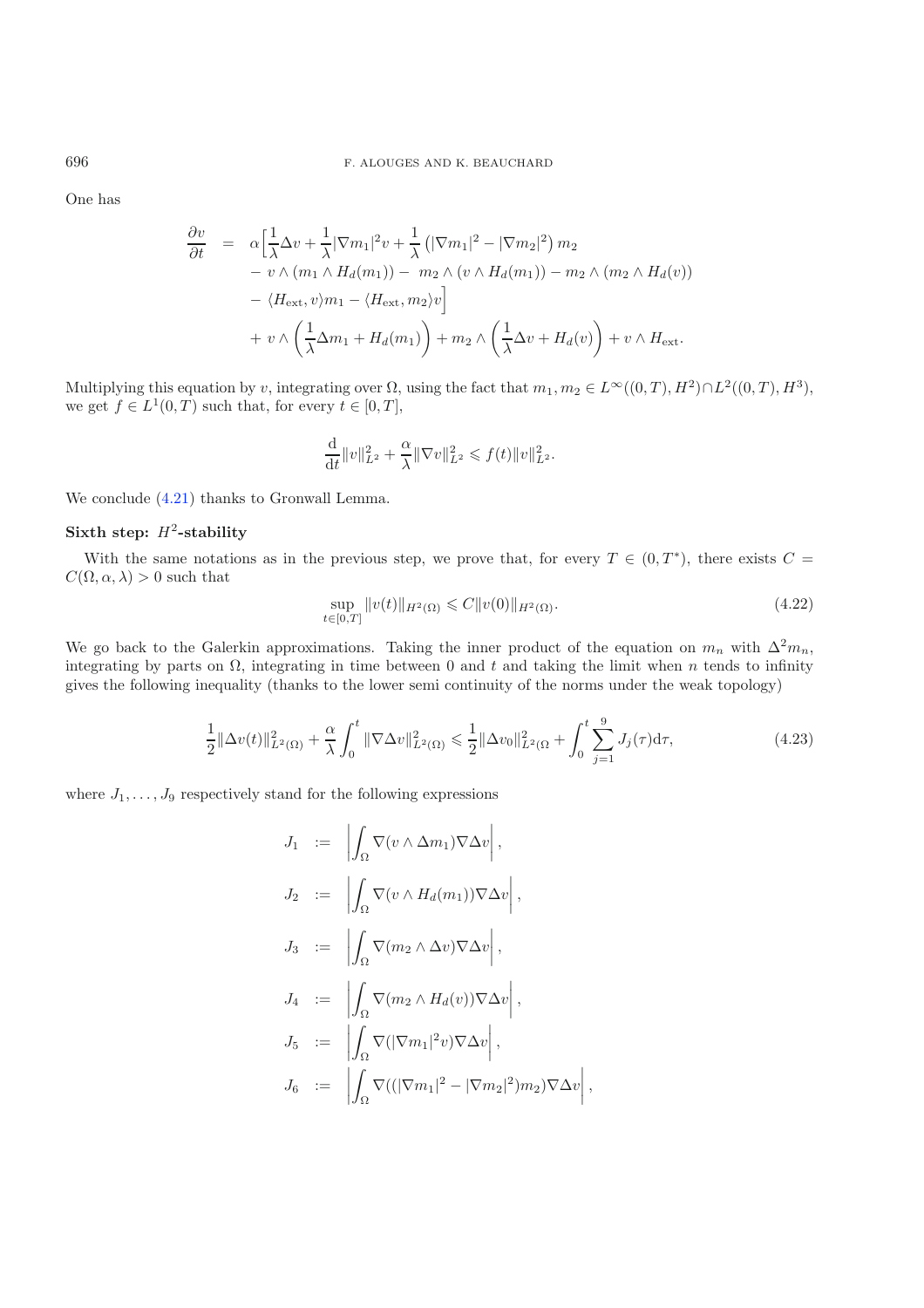<span id="page-21-1"></span>MAGNETIZATION SWITCHING ON SMALL FERROMAGNETIC ELLIPSOIDAL SAMPLES 697

$$
J_7 := \left| \int_{\Omega} \nabla(v \wedge (m_1 \wedge H_d(m_1))) \nabla \Delta v \right|,
$$
  
\n
$$
J_8 := \left| \int_{\Omega} \nabla (m_2 \wedge (v \wedge H_d(m_1) + m_2 \wedge H_d(v))) \nabla \Delta v \right|,
$$
  
\n
$$
J_9 := \left| \int_{\Omega} \alpha \langle \nabla [\langle H_{\text{ext}}, v \rangle m_1], \nabla \Delta v \rangle - \alpha \langle \nabla [\langle H_{\text{ext}}, m_2 \rangle v], \nabla \Delta v \rangle - \langle \nabla v \wedge H_{\text{ext}}, \nabla \Delta v \rangle \right|.
$$

Working as in [\[5\]](#page-35-4), pp. 12–13, there exists  $f_1 \in L^1(0,T)$  such that

$$
\left| \sum_{j=1}^{8} J_j \right| \leq \frac{\alpha}{4\lambda} \|\nabla \Delta v\|_{L^2}^2 + f_1(t) \left( \|v(t)\|_{L^2}^2 + \|\Delta v(t)\|_{L^2}^2 \right). \tag{4.24}
$$

For the last term  $J_9$ , we get from Cauchy-Schwarz inequality that

<span id="page-21-2"></span>
$$
|J_9| \leqslant \int_{\Omega} \left[ \alpha(|m_1| + |m_2|) + 1 \right] |\nabla v| |\nabla \Delta v| |H_{\text{ext}}| + \alpha \left[ |\nabla m_1| + |\nabla m_2| \right] |v| |\nabla \Delta v| |H_{\text{ext}}|
$$
  

$$
\leqslant \left[ \alpha(\|m_1\|_{L^{\infty}} + \|m_2\|_{L^{\infty}}) + 1 \right] ||\nabla v||_{L^2} ||\nabla \Delta v||_{L^2} |H_{\text{ext}}|
$$
  

$$
+ \alpha \left[ ||\nabla m_1||_{L^{\infty}} + ||\nabla m_2||_{L^{\infty}} \right] ||v||_{L^2} ||\nabla \Delta v||_{L^2} |H_{\text{ext}}|.
$$

Using the embeddings  $H^3(\Omega) \to W^{1,\infty}(\Omega)$ ,  $H^2(\Omega) \to H^1(\Omega)$  and  $(4.7)$ , there exists  $C = C(\Omega, \alpha) > 0$  such that

$$
|J_9| \leq C \Big[ 1 + ||m_1||_{H^3} + ||m_2||_{H^3} \Big] |H_{\text{ext}}| (||v||_{L^2}^2 + ||\Delta v||_{L^2}^2)^{1/2} ||\nabla \Delta v||_{L^2}.
$$

Since  $H_{ext} \in L^{\infty}(0,T)$  and  $m_1, m_2 \in L^2((0,T), H^3)$ , this proves the existence of  $f_2 \in L^1(0,T)$  such that

$$
|J_9| \leq \frac{\alpha}{4\lambda} \|\nabla \Delta v\|_{L^2}^2 + f_2(t) \left( \|v\|_{L^2}^2 + \|\nabla \Delta v\|_{L^2}^2 \right). \tag{4.25}
$$

Therefore, using [\(4.23\)](#page-20-0), [\(4.24\)](#page-21-1), [\(4.25\)](#page-21-2) we get  $f \in L^1(0,T)$  such that

$$
\|\Delta v(t)\|_{L^2}^2 + \frac{\alpha}{\lambda} \int_0^t \|\nabla \Delta v\|_{L^2}^2 \le \|\Delta v_0\|_{L^2}^2 + \int_0^t f(\tau) \Big[ \|v(\tau)\|_{L^2}^2 + \|\Delta v(\tau)\|_{L^2}^2 \Big] d\tau.
$$

We conclude  $(4.22)$  by applying Gronwall Lemma.

## <span id="page-21-0"></span>4.3. **2D global solutions: proof of Theorem [4.2](#page-14-2)**

In this section, we give the proof of Theorem [4.2.](#page-14-2) We follow the strategy of [\[5](#page-35-4)], Theorem 1.2, in three steps. Namely, let m be a local solution of  $(3.15)$ . We prove that, under the assumption  $(4.1)$ , m is bounded in  $L^{\infty}((0,T), H^2(\Omega))$  for every  $T > 0$ , which gives the conclusion.

## **First step: Estimate on** ∇m

Multiplying the first equation in [\(3.15\)](#page-12-0) by  $\frac{\partial m}{\partial t}$ , we get

$$
\int_{\Omega} \left| \frac{\partial m}{\partial t} \right|^2 = -\alpha \frac{\mathrm{d}}{\mathrm{d}t} [\mathcal{E}_{\lambda}(m)] + \int_{\Omega} \alpha \left\langle H_{\text{ext}}, \frac{\partial m}{\partial t} \right\rangle + \left\langle m \wedge H_{\lambda}(m), \frac{\partial m}{\partial t} \right\rangle.
$$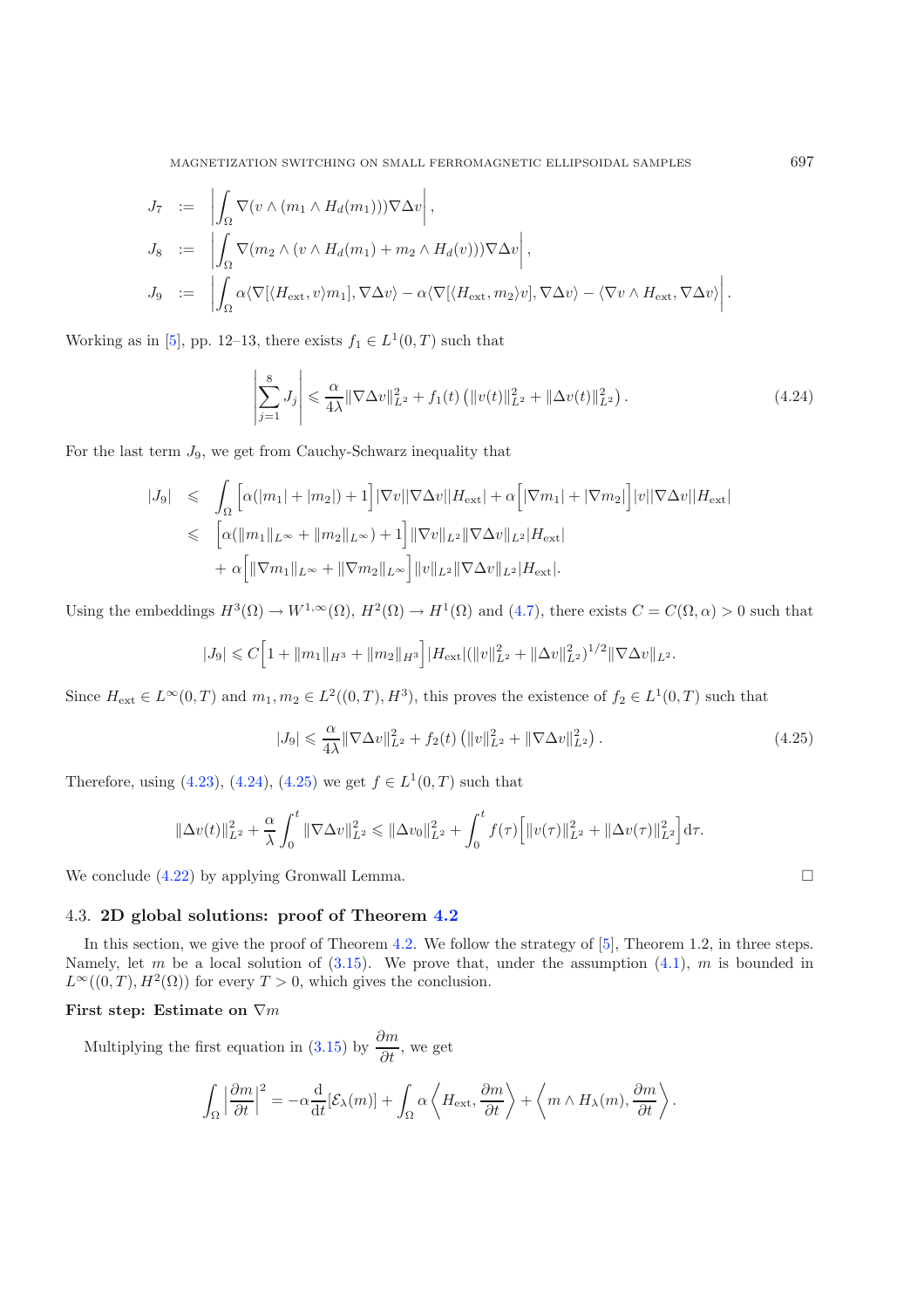Moreover, the first equation in [\(3.15\)](#page-12-0) provides

$$
\left|\frac{\partial m}{\partial t}\right|^2 = (1+\alpha^2)|m\wedge H(m)|^2,
$$

and thus,

$$
\mathcal{E}_{\lambda}(m(t)) + \frac{1}{\alpha} \left(1 - \frac{1}{\sqrt{1 + \alpha^2}}\right) \int_0^t \left\|\frac{\partial m}{\partial t}\right\|_{L^2(\Omega)}^2 \leqslant \mathcal{E}_{\lambda}(m_0) + \int_0^t \left\langle H_{\text{ext}}, \frac{dm_{\sharp}}{dt}\right\rangle.
$$

Thanks to an integration by parts in the last integral and the property  $|m_{\sharp}| \leq 1$ , we get

$$
\mathcal{E}_{\lambda}(m(t)) \leq \mathcal{E}_{\lambda}(m_0) + 2\|H_{\text{ext}}\|_{L^{\infty}} + \|\dot{H}_{\text{ext}}\|_{L^1}.
$$
\n(4.26)

#### **Second step: Estimate on** Δm

Multiplying the first equation of  $(3.15)$  by  $\Delta m$  we get

$$
\frac{1}{2}\frac{\mathrm{d}}{\mathrm{d}t} \|\nabla m\|_{L^2}^2 + \frac{\alpha}{\lambda} \|\Delta m\|_{L^2}^2 = \frac{\alpha}{\lambda} \|\nabla m\|_{L^4}^4 + K_1 + K_2,
$$

where

$$
K_1 := \int_{\Omega} -\alpha \langle H_d(m) - \langle H_d(m), m \rangle m, \Delta m \rangle + \langle m \wedge H_d(m), \Delta m \rangle,
$$
  
\n
$$
K_2 := \alpha \int_{\Omega} |\nabla m|^2 \langle H_{\text{ext}}, m \rangle.
$$

The inequalities  $(4.13)$  and  $(4.26)$  give

$$
\|\nabla m\|_{L^{4}(\Omega)}^{4} \leq C^{*}B_{1}\|\Delta m\|_{L^{2}(\Omega)}^{2},\tag{4.27}
$$

where  $B_1$  is the left hand side of [\(4.1\)](#page-14-4). Thanks to (4.1), there exists  $\epsilon > 0$  such that  $1 - \epsilon - C^*B_1 > 0$ . Using Proposition [4.2,](#page-17-1) we can bound  $K_1$  and  $K_2$  by

<span id="page-22-1"></span>
$$
|K_1| \leq (\alpha+1) ||H_d(m)||_{L^2} ||\Delta m||_{L^2}
$$
  
\n
$$
\leq \frac{\epsilon \alpha}{\lambda} ||\Delta m||_{L^2}^2 + \frac{\lambda}{\epsilon \alpha} (\alpha+1)^2,
$$
  
\n
$$
|K_2| \leq \alpha |H_{\text{ext}}||\nabla m||_{L^2}^2.
$$

Thus, we get

$$
\frac{1}{2}\frac{\mathrm{d}}{\mathrm{d}t}\|\nabla m(t)\|_{L^2}^2+\frac{\alpha}{\lambda}(1-\epsilon-C^*B_1)\|\Delta m\|_{L^2}^2\leqslant \frac{\lambda}{\epsilon\alpha}(\alpha+1)^2+\alpha|H_{\rm ext}|B_1.
$$

Integrating in time, we get the existence of a constant  $B_2 = B_2(\Omega, \alpha, \lambda, \epsilon, \|\nabla m_0\|_{L^2}, \|H_{ext}\|_{L^\infty}, \|\dot{H}_{ext}\|_{L^1}) > 0$ such that

$$
\int_0^t \|\Delta m\|_{L^2}^2 \leq B_2 \Big[ \|\nabla m_0\|_{L^2}^2 + t \Big]. \tag{4.28}
$$

<span id="page-22-0"></span>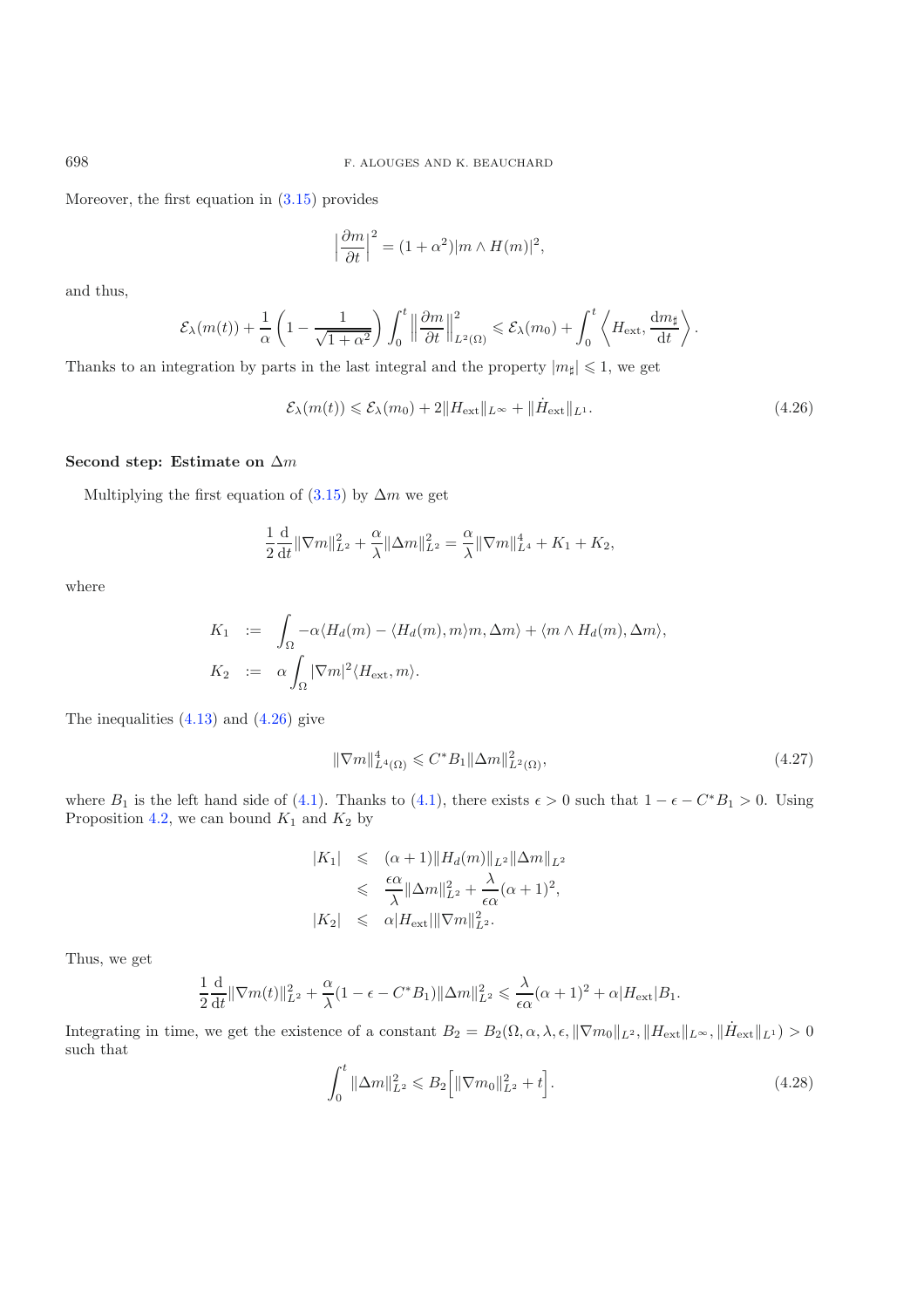#### **Third step: Estimate on**  $\nabla \Delta m_n$

Let us consider the solutions of [\(4.16\)](#page-18-1). In the 2D case, it is possible to give better bounds for the right-hand side of [\(4.19\)](#page-18-3).

<span id="page-23-0"></span>Namely, thanks to Cauchy-Schwarz inequality, we have

$$
|I_1| \leq \frac{\alpha}{\lambda} \int_{\Omega} 2|D^2 m_n||\nabla m_n||m_n||\nabla \Delta m_n| + |\nabla m_n|^3 |\nabla \Delta m_n|
$$
  

$$
\leq \frac{\alpha}{\lambda} \Big[ 2||m_n||_{L^{\infty}} ||\nabla m_n||_{L^{\infty}} ||D^2 m_n||_{L^2} ||\nabla \Delta m_n||_{L^2} + ||\nabla m_n||_{L^6} ||\nabla \Delta m_n||_{L^2} \Big].
$$

Using [\(4.10\)](#page-16-5), [\(4.14\)](#page-17-4) and [\(4.15\)](#page-17-5), we get  $C = C(\Omega) > 0$  such that

$$
|I_1| \leqslant \frac{C\alpha}{\lambda} \Big[ \|m_n\|_{L^\infty} \|\nabla m_n\|_{L^2}^{1/2} \|\Delta m_n\|_{L^2} \|\nabla \Delta m_n\|_{L^2}^{3/2} + \|\nabla m_n\|_{L^2} \|\Delta m_n\|_{L^2}^2 \|\nabla \Delta m_n\|_{L^2} \Big].
$$

Thus, there exists  $C_1 = C_1(\Omega, \alpha, \lambda) > 0$  such that

$$
|I_1| \leq \frac{\alpha}{8\lambda} \|\nabla \Delta m_n\|_{L^2}^2 + C_1 \Big[ \|m_n\|_{L^\infty}^4 \|\nabla m_n\|_{L^2}^2 \|\Delta m_n\|_{L^2}^4 + \|\nabla m_n\|_{L^2}^2 \|\Delta m_n\|_{L^2}^4 \Big].
$$
 (4.29)

For  $I_2$ , we have thanks to Cauchy-Schwarz inequality,

$$
\begin{array}{rcl}\n|I_2| & \leqslant & \frac{1}{\lambda} \int_{\Omega} |\nabla m_n| |\Delta m_n| |\nabla \Delta m_n| \\
& \leqslant & \frac{1}{\lambda} \|\nabla m_n\|_{L^\infty} \|\Delta m_n\|_{L^2} \|\nabla \Delta m_n\|_{L^2},\n\end{array}
$$

<span id="page-23-1"></span>and using [\(4.15\)](#page-17-5), we get  $C_2 = C_2(\Omega, \alpha, \lambda) > 0$  such that

$$
|I_2| \leq \frac{C}{\lambda} \|\nabla m_n\|_{L^2}^{1/2} \|\Delta m_n\|_{L^2} \|\nabla \Delta m_n\|_{L^2}^{3/2}
$$
  

$$
\leq \frac{\alpha}{4\lambda} \|\nabla \Delta m_n\|_{L^2}^2 + C_2 \|\nabla m_n\|_{L^2}^2 \|\Delta m_n\|_{L^2}^4.
$$
 (4.30)

<span id="page-23-2"></span>Thanks to Cauchy-Schwarz inequality, we have

$$
|I_3| \leq \int_{\Omega} \left[ 2\alpha |m_n| + 1 \right] |\nabla m_n| |H_d(m_n)| |\nabla \Delta m_n| + \left[ \alpha |m_n| + 1 \right] |m_n| |\nabla H_d(m_n)| |\nabla \Delta m_n|
$$
  

$$
\leq \left[ 2\alpha ||m_n||_{L^{\infty}} + 1 \right] \left[ ||\nabla m_n||_{L^{\infty}} ||H_d(m_n)||_{L^2} ||\nabla \Delta m_n||_{L^2} + ||m_n||_{L^{\infty}} ||\nabla H_d(m_n)||_{L^2} ||\nabla \Delta m_n||_{L^2} \right]
$$

which, using [\(4.15\)](#page-17-5) and Proposition [4.2,](#page-17-1) gives a constant  $C = C(\Omega) > 0$  such that

$$
|I_3| \leq C \Big[ 2\alpha \|m_n\|_{L^\infty} + 1 \Big] \Big[ \|\nabla m_n\|_{L^2}^{1/2} \|m_n\|_{L^2} \|\nabla \Delta m_n\|_{L^2}^{3/2} + \|m_n\|_{L^\infty} \|m_n\|_{H^1} \|\nabla \Delta m_n\|_{L^2} \Big].
$$

Therefore, there exists  $C_3 = C_3(\Omega, \alpha, \lambda) > 0$  such that

$$
|I_3| \leq \frac{\alpha}{8\lambda} \|\nabla \Delta m_n\|_{L^2}^2 + C_3 \Big[ \|m_n\|_{L^\infty}^4 + 1 \Big] \Big[ \|\nabla m_n\|_{L^2}^2 \|m_n\|_{L^2}^4 + \|m_n\|_{L^\infty}^2 \|m_n\|_{H^1}^2 \Big].
$$
 (4.31)

The last term is estimated thanks to Cauchy-Schwarz inequality. Indeed, one has

$$
|I_4| \leqslant \int_{\Omega} \left[ 2\alpha |m_n| + 1 \right] |H_{\text{ext}}| |\nabla m_n| |\nabla \Delta m_n|
$$
  

$$
\leqslant \left[ 2\alpha ||m_n||_{L^{\infty}} + 1 \right] |H_{\text{ext}}| ||\nabla m_n||_{L^2} ||\nabla \Delta m_n||_{L^2},
$$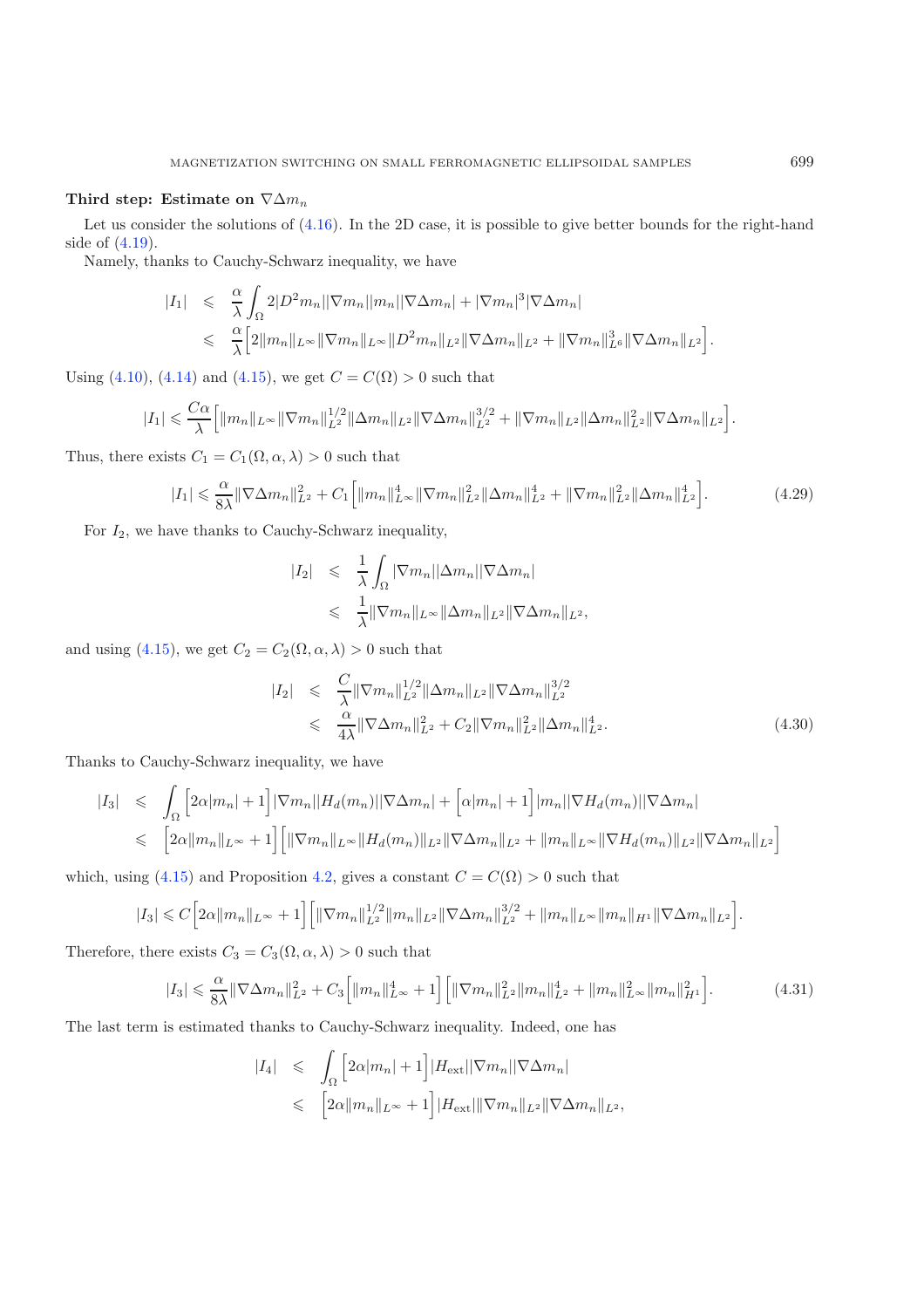### <span id="page-24-1"></span>700 F. ALOUGES AND K. BEAUCHARD

<span id="page-24-2"></span>and thus, there exists  $C_4 = C_4(\Omega, \alpha, \lambda) > 0$  such that

$$
|I_4| \leq \frac{\alpha}{8\lambda} \|\nabla \Delta m_n\|_{L^2}^2 + C_4 [\|m_n\|_{L^\infty}^2 + 1]|H_{\text{ext}}|^2 \|\nabla m_n\|_{L^2}^2. \tag{4.32}
$$

Putting together [\(4.19\)](#page-18-3), [\(4.29\)](#page-23-0), [\(4.30\)](#page-23-1), [\(4.31\)](#page-23-2) and [\(4.32\)](#page-24-1), we get the inequality

$$
\|\Delta m_n(t)\|_{L^2}^2 + \frac{\alpha}{\lambda} \int_0^t \|\nabla \Delta m_n\|_{L^2}^2 \le \|\Delta m_0\|_{L^2}^2 + \int_0^t F(\|m_n\|_{L^2}, \|m_n\|_{L^\infty}, \|\nabla m_n\|_{L^2}, \|\Delta m_n\|_{L^2}).
$$

Considering the liminf when  $n \to +\infty$  in both sides (the norms are lower semi continuous for the weak topology), and using [\(4.26\)](#page-22-0), we get  $C = C(\Omega, \alpha, \lambda, \|H_{ext}\|_{L^\infty}, \|H_{ext}\|_{L^1}, m_0) > 0$  such that

$$
\|\Delta m(t)\|_{L^2}^2 + \frac{\alpha}{\lambda} \int_0^t \|\nabla \Delta m(\tau)\|_{L^2}^2 d\tau \le \|\Delta m_0\|_{L^2}^2 + C \int_0^t (1 + \|\Delta m(\tau)\|_{L^2}^4) d\tau.
$$
 (4.33)

Finally, under assumption [\(4.1\)](#page-14-4), inequality [\(4.28\)](#page-22-1) holds, thus, Gronwall Lemma applied to [\(4.33\)](#page-24-2) proves that, for every  $T > 0$ ,  $\|\Delta m_n(t)\|_{L^2}$  is bounded uniformly with respect to  $t \in [0, T]$ .

## <span id="page-24-0"></span>4.4. **3D Global smooth solutions on ellipsoidal domains: proof of Theorem [4.3](#page-14-3)**

This section is dedicated to the proof of Theorem [4.3.](#page-14-3) This proof involves ideas quite different from those in [\[5\]](#page-35-4).

Let m be a local solution of  $(3.15)$ . We prove that, under the assumptions  $(4.2)$  and  $(4.3)$ , m belongs to  $L^{\infty}((0,T), H^2)$  for every  $T > 0$ , which gives the conclusion.

Let us first notice that it is sufficient to justify  $(4.4)$  for every  $T > 0$ . Indeed, let us assume that  $(4.4)$  holds for every  $T > 0$ . Under the assumption [\(4.3\)](#page-15-1), by continuity, we have  $N(T) < \alpha$  for T small enough. Let

$$
T^* := \sup\{T > 0; N(T) < \alpha\}.
$$

We assume  $T^* < +\infty$ . Then, by continuity  $N(T^*) = \alpha$ , thus [\(4.4\)](#page-15-2) proves that

$$
\|\Delta m(t)\|_{L^2} \leq \|\Delta m_0\|_{L^2}, \quad \forall t \in [0, T^*].
$$

Then, thanks to [\(4.3\)](#page-15-1) and the definition of  $N(T^*)$ , we have  $N(T^*) < \alpha$ . This is in contradiction with the definition of T<sup>\*</sup>. Therefore,  $T^* = +\infty$  and  $m \in L^{\infty}((0, +\infty), H^2(\Omega)).$ 

Now, in order to prove  $(4.4)$ , we go back to the equality  $(4.19)$  for the approximate solutions, and as in the preceding section, we improve the bounds on  $I_1, I_2, I_3, I_4$  in order to get the conclusion.

Thanks to Holder inequality, we have

<span id="page-24-3"></span>
$$
|I_1| \leq \frac{\alpha}{\lambda} \int_{\Omega} 2|D^2 m_n||\nabla m_n||m_n||\nabla \Delta m_n| + |\nabla m_n|^3 |\nabla \Delta m_n|
$$
  

$$
\leq \frac{C\alpha}{\lambda} \Big[ ||D^2 m_n||_{L^3} ||\nabla m_n||_{L^6} ||m_n||_{L^\infty} ||\nabla \Delta m_n||_{L^2} + ||\nabla m_n||_{L^6}^3 ||\nabla \Delta m_n||_{L^2} \Big].
$$

Using [\(4.12\)](#page-17-3) and [\(4.9\)](#page-16-4), we get a constant  $C = C(\Omega)$  such that

$$
|I_1| \leqslant \frac{C\alpha}{\lambda} [\|m_n\|_{L^\infty} \|\Delta m_n\|_{L^2}^{3/2} \|\nabla \Delta m_n\|_{L^2}^{3/2} + \|\Delta m_n\|_{L^2}^3 \|\nabla \Delta m_n\|_{L^2}],
$$

which, using [\(4.11\)](#page-17-2), gives the existence of  $C_1 = C_1(\Omega) > 0$  such that

$$
|I_1| \leq \frac{C_1 \alpha}{\lambda} \|\nabla \Delta m_n\|_{L^2}^2 \left( \|m_n\|_{L^\infty} \|\Delta m_n\|_{L^2} + \|\Delta m_n\|_{L^2}^2 \right). \tag{4.34}
$$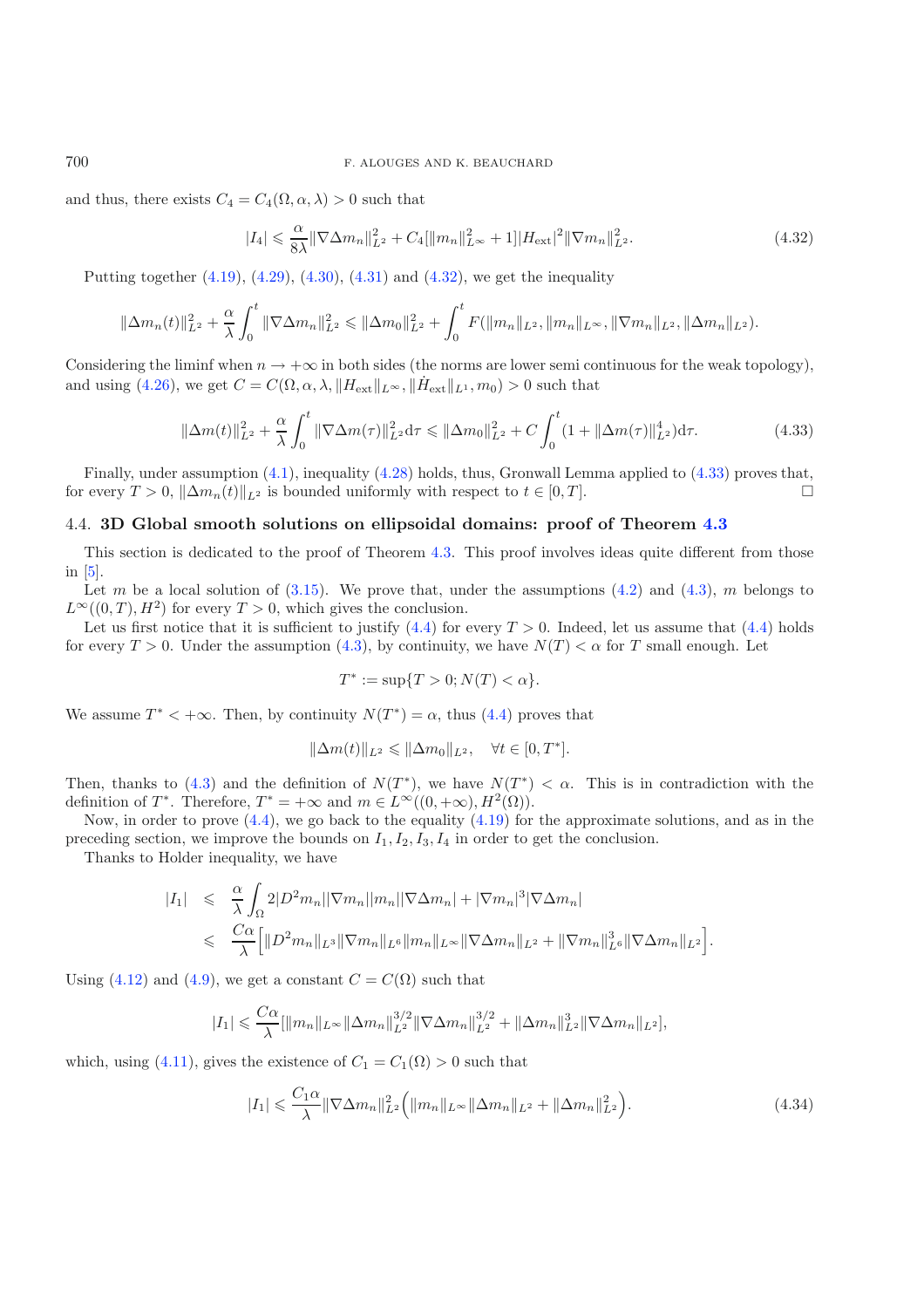As far as  $I_2$  is concerned, using Holder inequality, we can estimate

<span id="page-25-3"></span>
$$
|I_2| \leq \frac{1}{\lambda} \int_{\Omega} |\nabla m_n| |\Delta m_n| |\nabla \Delta m_n|
$$
  
\n
$$
\leq \frac{1}{\lambda} ||\nabla m_n||_{L^6} ||\Delta m_n||_{L^3} ||\nabla \Delta m_n||_{L^2}
$$
  
\n
$$
\leq \frac{C}{\lambda} ||\Delta m_n||_{L^2}^{3/2} ||\nabla \Delta m_n||_{L^2}^{3/2}
$$

using [\(4.9\)](#page-16-4) and [\(4.12\)](#page-17-3), with a constant  $C = C(\Omega)$ . Thanks to [\(4.11\)](#page-17-2), we get  $C_2 = C_2(\Omega)$  such that

$$
|I_2| \leqslant \frac{C_2}{\lambda} \|\Delta m_n\|_{L^2} \|\nabla \Delta m_n\|_{L^2}^2.
$$
\n(4.35)

<span id="page-25-0"></span>For  $I_3$ , Holder inequality leads to

<span id="page-25-1"></span>
$$
|I_3| \leqslant \int_{\Omega} (2\alpha |m_n| + 1) \Big( |\nabla m_n| |H_d(m_n)| |\nabla \Delta m_n| + |m_n| |\nabla H_d(m_n)| |\nabla \Delta m_n| \Big) \leqslant (2\alpha \|m_n\|_{L^{\infty}} + 1) \|\nabla \Delta m_n\|_{L^2} \Big( \|\nabla m_n\|_{L^6} \|H_d(m_n)\|_{L^3} + \|m_n\|_{L^{\infty}} \|\nabla H_d(m_n)\|_{L^2} \Big). \tag{4.36}
$$

<span id="page-25-2"></span>Thanks to the embedding  $H^1(\Omega) \to L^3(\Omega)$  and Proposition [4.2,](#page-17-1) there exists  $C = C(\Omega) > 0$  such that

$$
||H_d(m_n)||_{L^3} \leqslant C||H_d(m_n)||_{H^1} \leqslant C||m_n||_{H^1}.
$$
\n(4.37)

The second part is more subtle. As emphasized in the Remark [4.3,](#page-16-6) the proof takes advantage of the particular structure of the stray field on an ellipsoid. Indeed, we have

$$
H_d(m) = H_d(m_{\sharp}) + H_d(m - m_{\sharp})
$$

where  $H_d(m_\sharp)$  is constant over  $\Omega$ , thus thanks to Proposition [4.2](#page-17-1) and Poincaré inequality, there exists  $C =$  $C(\Omega) > 0$  such that

$$
\|\nabla H_d(m)\|_{L^2} = \|\nabla H_d(m - m_{\sharp})\|_{L^2} \leq C \|m - m_{\sharp}\|_{H^1} \leq C \|\nabla m\|_{L^2}.
$$
\n(4.38)

<span id="page-25-4"></span>Using [\(4.36\)](#page-25-0), [\(4.37\)](#page-25-1) and [\(4.38\)](#page-25-2), we get a constant  $C = C(\Omega) > 0$  such that

$$
|I_3| \leq C(2\alpha \|m_n\|_{L^{\infty}} + 1) \|\nabla \Delta m_n\|_{L^2} \left( \|\Delta m_n\|_{L^2} \|m_n\|_{H^1} + \|m_n\|_{L^{\infty}} \|\nabla m_n\|_{L^2} \right)
$$
  

$$
\leq C_3(2\alpha \|m_n\|_{L^{\infty}} + 1) (\|m_n\|_{H^1} + \|m_n\|_{L^{\infty}}) \|\nabla \Delta m_n\|_{L^2}^2
$$
(4.39)

<span id="page-25-5"></span>using [\(4.9\)](#page-16-4) and [\(4.11\)](#page-17-2), and for a constant  $C_3 = C_3(\Omega) > 0$ . Eventually, the last term is treated as follows

$$
|I_4| \leq \int_{\Omega} (2\alpha |m_n| + 1) |H_{\text{ext}}| |\nabla m_n| |\nabla \Delta m_n| \tag{4.40}
$$

$$
\leqslant (2\alpha \|m_n\|_{L^{\infty}} + 1) |H_{\text{ext}}| \|\nabla m_n\|_{L^2} \|\nabla \Delta m_n\|_{L^2}
$$
\n(4.41)

$$
\leqslant C_4(2\alpha \|m_n\|_{L^\infty} + 1)|H_{\text{ext}}|\|\nabla\Delta m_n\|_{L^2}^2 \tag{4.42}
$$

thanks to [\(4.9\)](#page-16-4) and [\(4.11\)](#page-17-2) and where  $C_4 = C_4(\Omega)$ .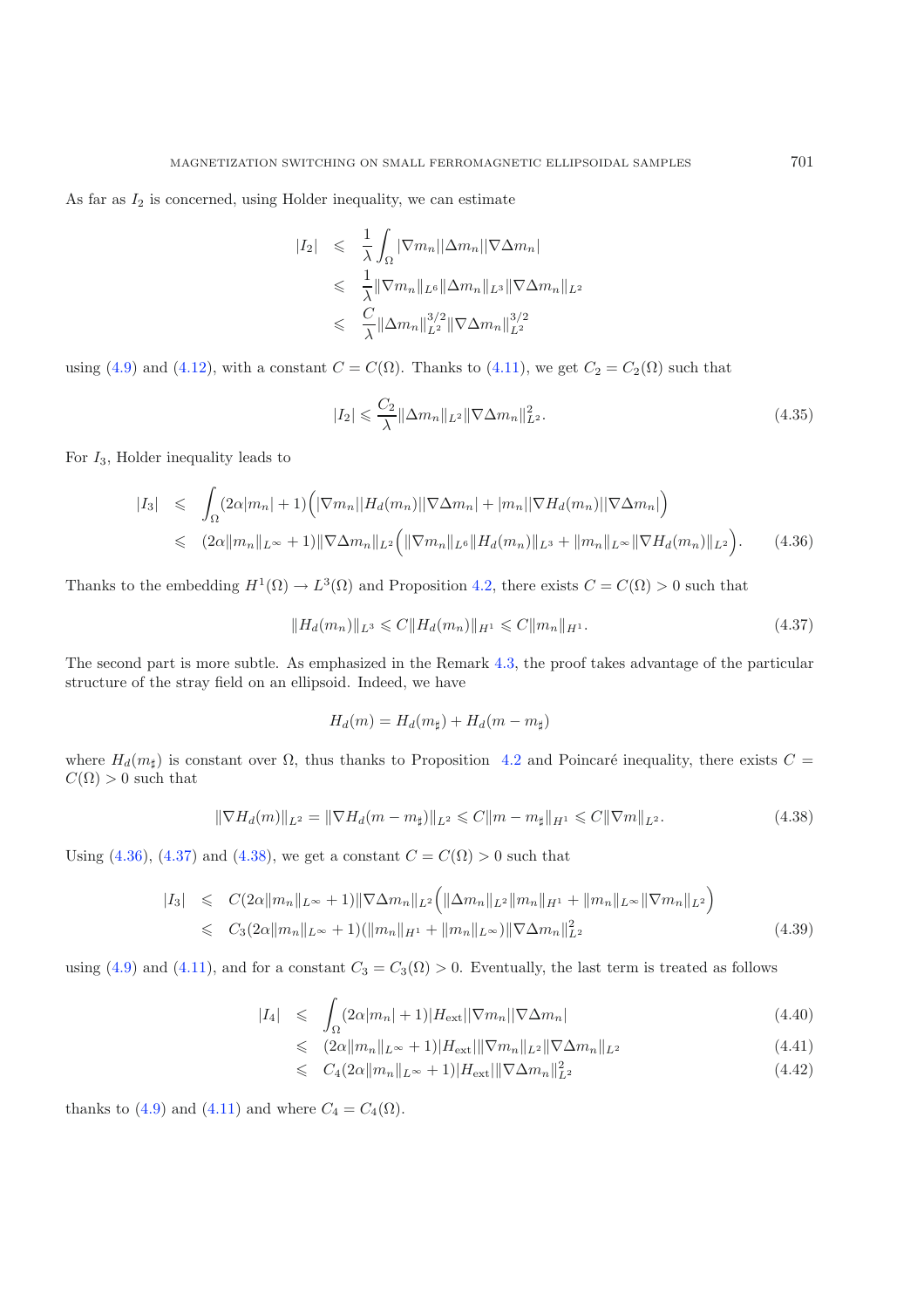Finally, integrating [\(4.19\)](#page-18-3) between  $t = 0$  and  $t = T$ , using [\(4.34\)](#page-24-3), [\(4.35\)](#page-25-3), [\(4.39\)](#page-25-4), [\(4.42\)](#page-25-5), letting  $n \to +\infty$  and using  $|m| \equiv 1$ , we get  $C_{\sharp} = C_{\sharp}(\Omega) > 0$  such that

$$
\begin{aligned} \|\Delta m(T)\|_{L^2}^2+\frac{2\alpha}{\lambda}\int_0^T\|\nabla\Delta m(t)\|_{L^2}^2\mathrm{d}t&\leqslant \|\Delta m_0\|_{L^2}^2\\ &\qquad+\int_0^TC_\sharp(\alpha+1)\|\nabla\Delta m\|_{L^2}^2\Big(\frac{1}{\lambda}[\|\Delta m\|_{L^2}+\|\Delta m\|_{L^2}^2]+\|\nabla m\|_{L^2}+1+|H_{\text{ext}}|\Big). \end{aligned}
$$

Let us assume that  $\lambda \in (0,1)$  is sufficiently small so that

$$
C_{\sharp}(\Omega)(\alpha+1)(1+\|H_{\rm ext}\|_{L^{\infty}})<\frac{\alpha}{\lambda},
$$

which is a consequence of [\(4.3\)](#page-15-1) if  $C^{**}$  is chosen so that  $C^{**} > C_{\sharp}$ . Then, we have

$$
\|\Delta m(T)\|_{L^{2}}^{2} + \frac{\alpha}{\lambda} \int_{0}^{T} \|\nabla \Delta m(t)\|_{L^{2}}^{2} dt \leq \|\Delta m_{0}\|_{L^{2}}^{2} + \int_{0}^{T} C_{\sharp}(\alpha+1) \|\nabla \Delta m\|_{L^{2}}^{2} \left(\frac{1}{\lambda} \Big[\|\Delta m\|_{L^{2}} + \|\Delta m\|_{L^{2}}^{2}\Big] + \|\nabla m\|_{L^{2}}\right).
$$

Since  $\lambda \in (0,1)$ , thanks to  $(4.9)$  with  $p = 2$ , there exists  $C = C(\Omega) > 0$  such that

$$
\|\nabla m\|_{L^2}\leqslant \frac{C}{\lambda}\|\Delta m\|_{L^2},
$$

and thus, there exists  $C^{**} = C^{**}(\Omega) > C_{\sharp}(\Omega)$  such that

<span id="page-26-1"></span>
$$
\begin{aligned} \|\Delta m(T)\|_{L^2}^2&+\frac{\alpha}{\lambda}\int_0^T\|\nabla\Delta m(t)\|_{L^2}^2\mathrm{d}t\leqslant \|\Delta m_0\|_{L^2}^2\\ &+\int_0^T C^{**}\frac{(\alpha+1)}{\lambda}\|\nabla\Delta m\|_{L^2}^2\Big[\|\Delta m\|_{L^2}+\|\Delta m\|_{L^2}^2\Big]\mathrm{d}t. \end{aligned}
$$

This last estimation leads to  $(4.4)$ .

<span id="page-26-2"></span>**Remark 4.4.** The same result holds with the same proof, when  $\Omega$  is a 2D ellipsoid, instead of a 3D one. However, the result is weaker that the one of Theorem [4.2](#page-14-2) because the initial condition needs to be close to constants in  $H^2(\Omega)$ . In Theorem [4.2](#page-14-2) instead, one only needs an initial condition close to constants in  $H^1(\Omega)$ .

## <span id="page-26-0"></span>5. Exponential stabilization of uniform magnetizations on ellipsoidal domains

The goal of this subsection is to propose external magnetic fields  $H_{\text{ext}}$  that produce exponential convergence to global minimizers of the energy  $\mathcal{E}_{\lambda}$ . We consider an ellipsoidal domain  $\Omega$  of  $\mathbb{R}^3$  with  $|\Omega| = 1$ ,  $\alpha > 0$  and we study [\(3.15\)](#page-12-0) and [\(3.16\)](#page-12-1) with  $\lambda > 0$ . On  $\Omega$ , the stray field generated by a uniform magnetization is constant, thus, up to a change of coordinates, we may assume that

$$
\forall x \in \Omega, \ \forall \widetilde{m} \in S^2, \ H_d(\widetilde{m}\chi_{\Omega})(x) = -D\widetilde{m}, \tag{5.1}
$$

where

$$
D = \left(\begin{array}{ccc} \alpha_1 & 0 & 0 \\ 0 & \alpha_2 & 0 \\ 0 & 0 & \alpha_3 \end{array}\right), \, 0 \leqslant \alpha_1 \leqslant \alpha_2 \leqslant \alpha_3. \tag{5.2}
$$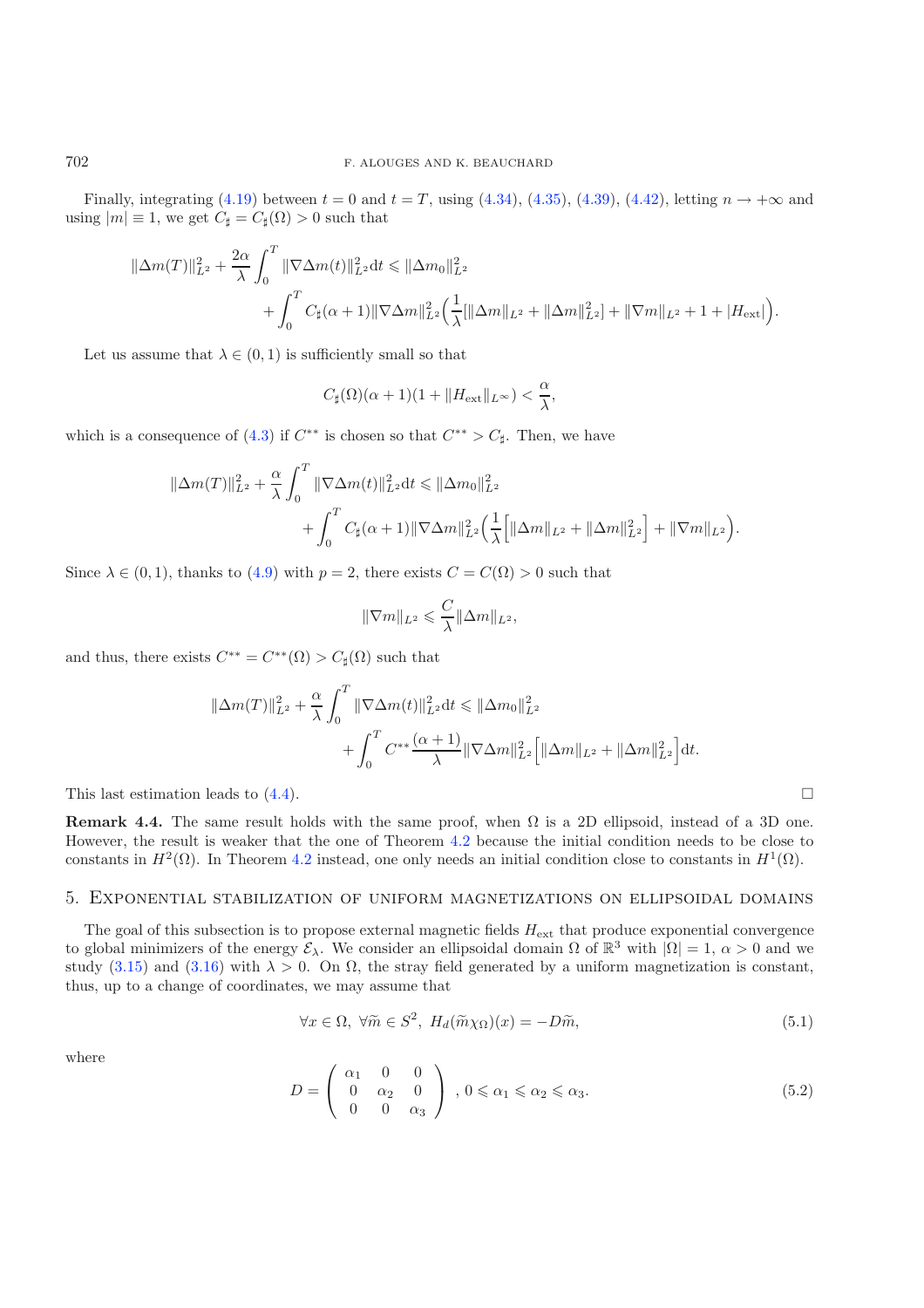<span id="page-27-8"></span>Therefore, for non uniform magnetizations the stray field is given by

<span id="page-27-10"></span><span id="page-27-6"></span><span id="page-27-5"></span>
$$
H_d(m) = -Dm_{\sharp} + \tilde{H}_d(m),\tag{5.3}
$$

where

$$
\tilde{H}_d(m) := H_d(m - m_\sharp \chi_\Omega). \tag{5.4}
$$

Thus, in view of  $(1.8)$ , we have

$$
\|\widetilde{H}_d(m)\|_{L^2} \le \|m - m_{\sharp}\|_{L^2} \tag{5.5}
$$

and Poincaré inequality shows the existence of  $C_d = C_d(\Omega) > 0$  such that

<span id="page-27-4"></span>
$$
\|\widetilde{H}_d(m)\|_{L^2} \leqslant C_d \|\nabla m\|_{L^2}, \quad \forall m \in H^1(\Omega). \tag{5.6}
$$

We are now in a position to state the results. We begin with the description of the minimizers.

<span id="page-27-0"></span>**Proposition 5.1.** *Let*  $\Omega$  *be a* 3*D ellipsoid. There exists*  $\lambda^* = \lambda^*(\Omega) > 0$  *such that, for every*  $\lambda \in (0, \lambda^*)$ *, the micromagnetic energy*  $\mathcal{E}_{\lambda}$  *has exactly two global minimizers:*  $m \equiv e_1$  *and*  $m \equiv -e_1$ *.* 

Physically speaking, it is clear that taking  $H_{ext}$  parallel to  $e_1$  should force the magnetization to converge to  $e_1$ . This is indeed the case, and we even show a slightly stronger result. More precisely, we prove that, to  $e_1$ . This is indeed the case, and we even show a singhtly stronger result. More precisely, we prove that, for  $\lambda$  small enough *(i.e.* for small domains  $\Omega_{\lambda} = \sqrt{\lambda} \Omega$ ), the constant external field  $H_{ext} = \beta e_j$  fo around  $e_j$ , the exponential convergence of the PDE solutions to  $e_j$ , when the parameter  $\beta > 0$  is large enough. When  $j = 1$ , we therefore get the exponential stabilization of the global minimizers of the energy.

<span id="page-27-7"></span>In that aim, let us introduce the modified energy  $E_{\beta,j}$  defined by

$$
E_{\beta,j}(m) := \int_{\Omega} \frac{1}{2\lambda} |\nabla m|^2 + \beta (1 - m_{\sharp}^{(j)}) + \frac{1}{2} \int_{\mathbb{R}^3} |H_d(m)|^2 \tag{5.7}
$$

<span id="page-27-9"></span>that measures the  $H^1$ -distance between m and  $e_i$  since we have

$$
\int_{\Omega} |m - e_j|^2 = 2(1 - m_{\sharp}^{(j)}).
$$
\n(5.8)

<span id="page-27-3"></span>**Proposition 5.2.** *Let*  $j \in \{1,2,3\}$ *. When*  $H_{ext}(t) \equiv \beta e_j$  *for*  $t \in [0,T]$ *, the energy*  $E_{\beta,j}(m)$  *is not increasing on*  $[0, T]$  *along the trajectories of*  $(3.15)$ *, and we have the estimate on a smooth solution* m *of*  $(3.15)$ 

<span id="page-27-1"></span>
$$
\frac{\mathrm{d}E_{\beta,j}}{\mathrm{d}t} \leqslant -\frac{1}{\alpha} \left( 1 - \frac{1}{\sqrt{1 + \alpha^2}} \right) \int_{\Omega} \left| \frac{\partial m}{\partial t} \right|^2 \, on \, (0,T). \tag{5.9}
$$

We now state the main result of this section.

<span id="page-27-2"></span>**Theorem 5.1.** Let  $\Omega$  be a 3D ellipsoid and  $\alpha > 0$ . Let  $\alpha_1, \alpha_2, \alpha_3, \beta_1^*, \beta_2^*, \beta_3^*$  be the real numbers defined by [\(5.1\)](#page-26-1), [\(5.2\)](#page-26-2) *and*

<span id="page-27-11"></span>
$$
\beta_1^* := \alpha_1 + \frac{\alpha_3 - \alpha_2}{2\alpha}, \quad \beta_2^* := \alpha_2 + \frac{\alpha_3 - \alpha_1}{2\alpha}, \quad \beta_3^* := \alpha_3 + \frac{\alpha_2 - \alpha_1}{2\alpha}.
$$
 (5.10)

Let  $j \in \{1, 2, 3\}$  and  $\beta > \beta_i^*$ . There exists  $\lambda^* = \lambda^*(\Omega, \alpha, \beta) > 0$ ,  $\eta = \eta(\Omega, \alpha) > 0$ ,  $\nu = \nu(\Omega, \alpha, \beta, \lambda) > 0$ ,  $K(\Omega, \alpha, \beta, \lambda) > 0$  such that, for every  $m_0 \in H^2(\Omega, S^2)$  with  $\frac{\partial m_0}{\partial \nu} \equiv 0$  on  $\partial \Omega$ ,  $E_{\beta, j}(m_0) \leq \beta$  and

$$
\|\Delta m_0\|_{L^2} < \eta \tag{5.11}
$$

*there exists a unique global solution of* [\(3.15\)](#page-12-0) *and* [\(3.16\)](#page-12-1) *with*  $H_{ext} \equiv \beta e_i$  *which satisfies* 

$$
||m(t) - e_j||_{H^1(\Omega)} \le K||m_0 - e_j||_{H^1(\Omega)} e^{-\nu t}.
$$
\n(5.12)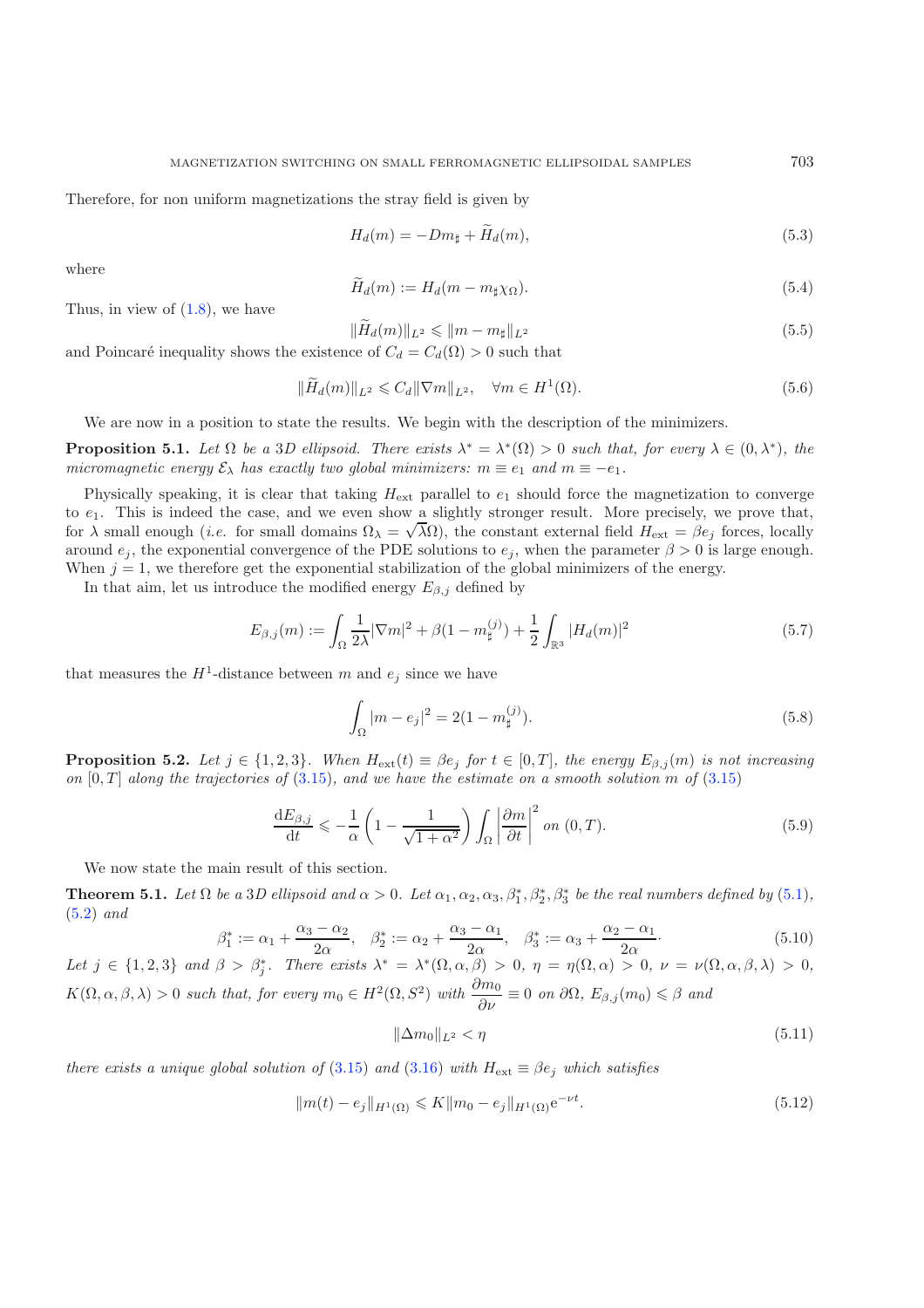**Remark 5.1.** The same result holds in 2D when  $\Omega$  is an ellipse and with [\(5.11\)](#page-27-1) replaced by

$$
\|\nabla m_0\|_{L^2}<\eta.
$$

**Remark 5.2.** The constants  $\lambda^* = \lambda^*(\Omega, \alpha, \beta) > 0$ ,  $\eta = \eta(\Omega, \alpha) > 0$ ,  $\nu = \nu(\alpha, \beta, \lambda) > 0$ , will be explicit in the proof.

**Remark 5.3.** In view of [\(4.6\)](#page-15-3), when  $\Omega$  is a 3D ellipsoid,  $\lambda$  small enough,  $\beta$  large enough and  $m_0$  close enough to a constant in  $H^2$  then the solution  $m(t)$  of [\(3.15\)](#page-12-0), [\(3.16\)](#page-12-1) with  $H_{\text{ext}} = \beta e_j$  converges exponentially to  $e_j$ in  $H<sup>s</sup>(\Omega)$  for every  $s < 2$ . Indeed, by interpolation, we have for every  $\theta \in (0,1]$ ,

$$
\begin{array}{rcl} \|m(t)-e_j\|_{H^{\theta+2(1-\theta)}} & \leqslant & \displaystyle \|m(t)-e_j\|_{H^1}^{\theta}\|m(t)-e_j\|_{H^2}^{1-\theta}\\ & \leqslant & C(\Omega,\alpha,\beta,\lambda)\|m_0\|_{H^2}\|m(t)-e_j\|_{H^1}^{\theta}. \end{array}
$$

**Remark 5.4.** When  $\Omega$  is a 3D ellipsoid,  $\lambda$  small enough,  $\beta$  large enough,  $m_0 \in H^4(\Omega, S^2)$  is in a  $H^2$ -neighborhood of constant magnetizations, and when  $H_{ext} \equiv \beta e_i$ , then, it can be shown with arguments similar to those used in this article, that smooth solutions belong to

$$
C^1([0, +\infty), H^2) \cap C^0([0, +\infty), H^4)
$$

and satisfy

$$
\forall t > 0, \ \|\Delta^2 m(t)\|_{L^2} \le \|\Delta^2 m_0\|_{L^2},
$$
  

$$
\forall t > 0, \ \frac{\mathrm{d}}{\mathrm{d}t} \|\Delta m(t)\|_{L^2}^2 + \frac{\alpha}{\lambda} \|\nabla \Delta m(t)\|_{L^2}^2 \le 0.
$$

Thus, thanks to interpolation theory, the exponential convergence of  $m(t)$  to  $e_i$  holds in  $H<sup>s</sup>(\Omega)$ , for every  $s < 4$ . Generalizing the method, one can prove that the convergence in Theorem [5.1](#page-27-2) may hold in any  $H^s(\Omega)$  for  $s > 0$ provided the initial condition is close enough to constant magnetizations in a space  $H^{s'}(\Omega)$  where  $s' > s$  is well chosen.

The rest of this section, devoted to the proof of Theorem [5.1,](#page-27-2) is organized as follows. In Section [5.1,](#page-28-0) we prove Propositions [5.1](#page-27-0) and [5.2.](#page-27-3) In Section [5.2,](#page-29-0) we prove the exponential convergence to zero of  $\|\nabla m(t)\|_{L^2}$ . In Section [5.3,](#page-31-0) we deduce from the previous result the exponential convergence to zero of  $|m_\sharp(t) - e_j|$  (or  $\|m(t) - e_j\|_{L^2}$  in view of [\(5.8\)](#page-27-4)). Finally, in Section [5.4,](#page-33-0) we prove Theorem [5.1](#page-27-2) and give explicitly the different constants.

#### <span id="page-28-0"></span>5.1. **Proof of Propositions [5.1](#page-27-0) and [5.2](#page-27-3)**

We give here the proofs of Propositions  $5.1$  and  $5.2$ .

*Proof of Proposition* [5.1](#page-27-0). From [\(5.3\)](#page-27-5) and [\(5.4\)](#page-27-6), one has

$$
||H_d(m)||_{L^2}^2 = \langle Dm_{\sharp}, m_{\sharp} \rangle + ||H_d(m - m_{\sharp}\chi_{\Omega})||_{L^2}^2 - 2\int_{\Omega} \langle H_d(m_{\sharp}\chi_{\Omega}), H_d(m - m_{\sharp}\chi_{\Omega}) \rangle.
$$

In the previous equality, the last integral vanishes, since it coincides with

$$
\int_{\Omega} \langle H_d(m_{\sharp}\chi_{\Omega}), m - m_{\sharp} \rangle
$$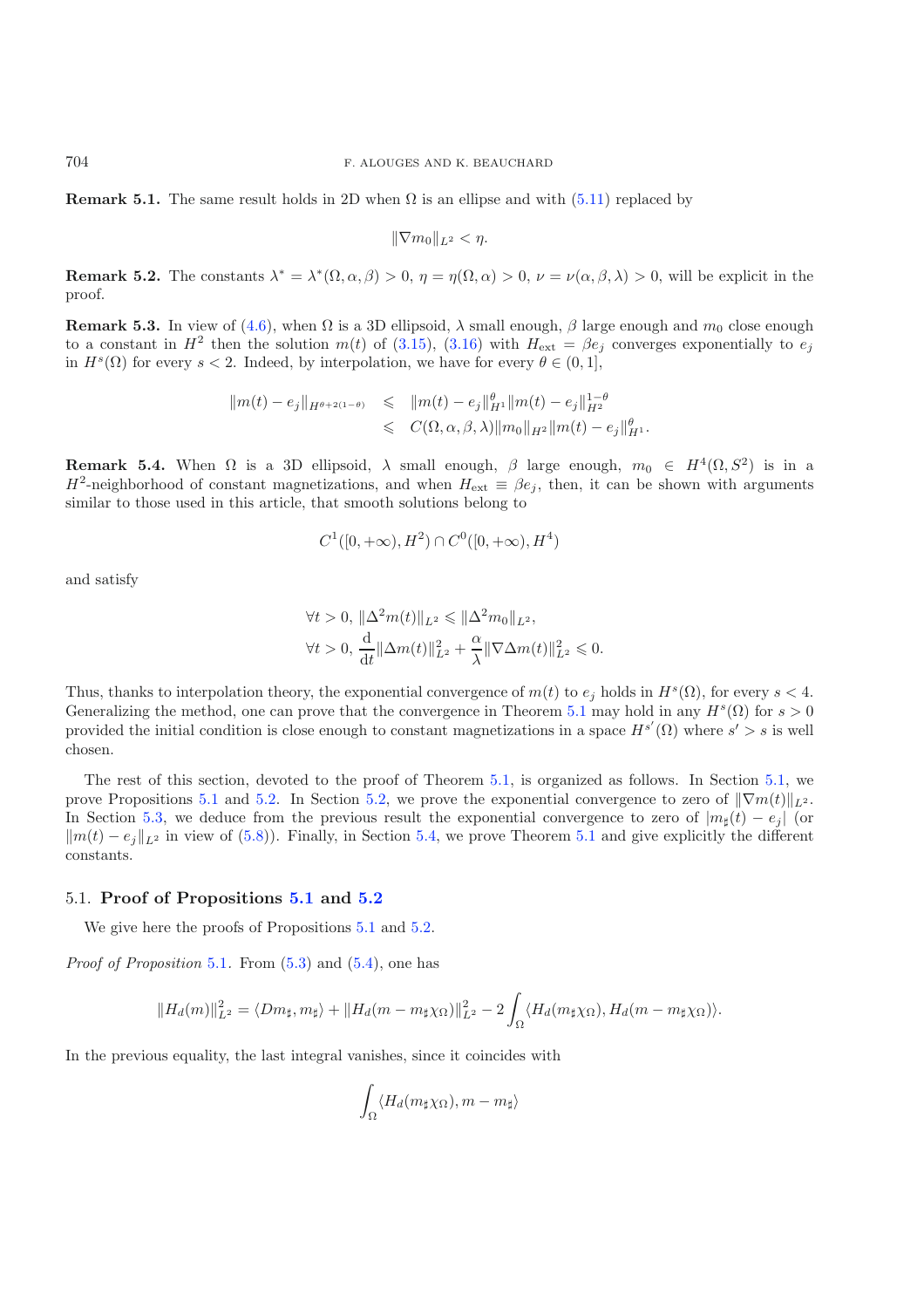which is zero because  $H_d(m_\sharp \chi_{\Omega})$  is constant on  $\Omega$ . Therefore, we have

$$
\mathcal{E}_{\lambda}(m) = \int_{\Omega} \frac{1}{2\lambda} ||\nabla m||_{L^{2}}^{2} + \frac{1}{2} \int_{\mathbb{R}^{3}} ||H_{d}(m)||_{L^{2}}^{2}
$$
  
\n
$$
\geq \frac{1}{2\lambda} ||\nabla m||_{L^{2}}^{2} + \frac{\langle Dm_{\sharp}, m_{\sharp} \rangle}{2}.
$$

Noticing that  $|m_{\sharp}|^2 + \frac{1}{|\Omega|} ||m - m_{\sharp}||_{L^2}^2 = 1$ , and using Poincare inequality, we get a constant  $C_P = C_P(\Omega) > 0$ such that

$$
\mathcal{E}_{\lambda}(m) \geqslant \frac{1}{2}\left(\frac{C_P}{\lambda}-\frac{\alpha_1}{|\Omega|}\right)\|m-m_{\sharp}\|_{L^2}^2+\frac{1}{2}\left(\langle Dm_{\sharp},m_{\sharp}\rangle-\alpha_1|m_{\sharp}|^2\right)+\frac{\alpha_1}{2}.
$$

For  $\lambda < \lambda^* = \frac{C_P |\Omega|}{\alpha_1}$  this is always greater than  $\mathcal{E}_{\lambda}(e_1 \chi_{\Omega}) = \frac{\alpha_1}{2}$ , with equality if and only if  $m = m_{\sharp} = e_1$ .  $\Box$ 

<span id="page-29-1"></span>*Proof of Proposition* [5.2](#page-27-3). Taking the scalar product in  $L^2(\Omega)$  of the first equation of [\(3.15\)](#page-12-0) with  $\frac{\partial m}{\partial t}$ , we get

<span id="page-29-6"></span>
$$
\int_{\Omega} \left| \frac{\partial m}{\partial t} \right|^2 = -\alpha \frac{\mathrm{d} E_{\beta,j}}{\mathrm{d} t} + \int_{\Omega} \left\langle m \wedge H_{\lambda}(m), \frac{\partial m}{\partial t} \right\rangle.
$$

This gives [\(5.9\)](#page-27-7) because

$$
\left|\frac{\partial m}{\partial t}\right|^2 = (1+\alpha^2)|m \wedge H(m)|^2.
$$

#### <span id="page-29-0"></span>5.2. **Exponential convergence of**  $\|\nabla m\|_{L^2}$

<span id="page-29-4"></span>We now pass to exponential convergence results.

<span id="page-29-3"></span>**Proposition 5.3.** (1) Let  $\Omega$  be a 2*D* ellipsoid with  $|\Omega| = 1$ ,  $\alpha > 0$ ,  $H_{ext} \in L^{\infty}(\mathbb{R}_+,\mathbb{R}^3)$  with  $\dot{H}_{ext} \in L^1(\mathbb{R}_+,\mathbb{R}^3)$ , *and*  $c = c(\Omega) > 0$  *be the largest constant such that* 

<span id="page-29-2"></span>
$$
c\|\nabla u\|_{L^2(\Omega)} \le \|\Delta u\|_{L^2(\Omega)}, \quad \forall u \in H^2(\Omega) \text{ with } \frac{\partial u}{\partial \nu} \equiv 0 \text{ on } \partial\Omega. \tag{5.13}
$$

*There exists*  $C^* = C^*(\Omega) > 0$  *such that, for every*  $\lambda > 0$  *with* 

$$
0 < \lambda < \frac{\alpha c^2}{4[\|H_{\text{ext}}\|_{L^\infty} + \mathcal{C}^*(\alpha + 1)]},\tag{5.14}
$$

*for every*  $m_0 \in H^2(\Omega, S^2)$  *with*  $\frac{\partial m_0}{\partial \nu} \equiv 0$  *on*  $\partial \Omega$ *, and* 

<span id="page-29-5"></span>
$$
\|\nabla m_0\|_{L^2}^2 + \lambda (\|H_d(m_0)\|_{L^2}^2 + 4\|H_{\text{ext}}\|_{L^\infty} + 2\|\dot{H}_{\text{ext}}\|_{L^1}) < \frac{1}{\mathcal{C}^*},\tag{5.15}
$$

*there exists a global solution of*  $(3.15)$  *with initial condition*  $m(0) = m_0$  *and this solution satisfies* 

$$
\|\nabla m(t)\|_{L^2} \le \|\nabla m_0\|_{L^2} e^{-\frac{\alpha c^2}{2\lambda}t}, \quad \forall t > 0.
$$
\n(5.16)

(2) Let  $\Omega$  be a 3*D* ellipsoidal domain with  $|\Omega| = 1$ ,  $\alpha > 0$ ,  $H_{ext} \in C^0 \cap L^{\infty}(\mathbb{R}_+, \mathbb{R}^3)$  and  $c = c(\Omega) > 0$  be the *largest constant such that* [\(5.13\)](#page-29-1) *holds. There exists*  $C^{**} = C^{**}(\Omega, \alpha) > 0$  *such that, for every*  $\lambda \in (0,1)$  *with* 

$$
\mathcal{C}^{**}(1 + \|H_{\text{ext}}\|_{L^\infty}) < \frac{\alpha}{\lambda},\tag{5.17}
$$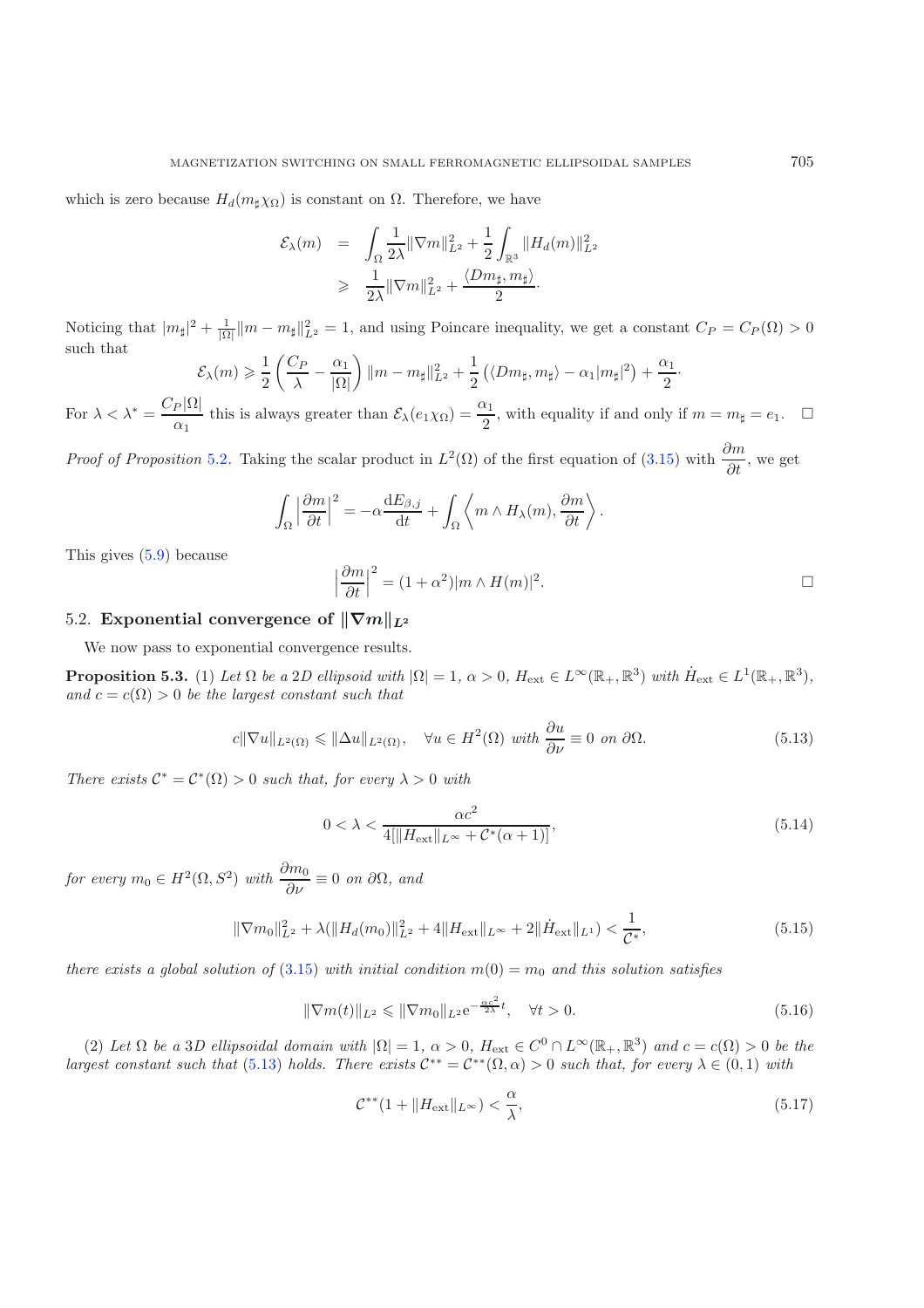*for every*  $m_0 \in H^2(\Omega, S^2)$  *with*  $\frac{\partial m_0}{\partial \nu} \equiv 0$  *on*  $\partial \Omega$ *, and* 

$$
\mathcal{C}^{**}[\|\Delta m_0\|_{L^2} + \|\Delta m_0\|_{L^2}^2] < \alpha,\tag{5.18}
$$

*there exists a global solution of* [\(3.15\)](#page-12-0) *with initial condition*  $m(0) = m_0$  *and this solution satisfies* [\(5.16\)](#page-29-2)*.* 

**Remark 5.5.** The constants  $\mathcal{C}^* = \mathcal{C}^*(\Omega)$  and  $\mathcal{C}^{**} = \mathcal{C}^{**}(\Omega, \alpha)$  will be given explicitly.

**Remark 5.6.** Let us notice that the exponential convergence of  $\|\nabla m(t)\|_{L^2}$  to zero holds with any  $H_{\text{ext}}$  =  $H_{ext}(t)$  in the suitable functional space. One does not need  $H_{ext} \equiv \beta e_j$  here.

*Proof of Proposition* [5.3](#page-29-3). First, notice that if  $C^* > C^{*4}$  where  $C^*$  is as in Theorem [4.2](#page-14-2) (resp.  $C^{**} > C^{**}(\alpha + 1)$ , where  $C^{**}$  is as in Thm. [4.3\)](#page-14-3), then, under the assumption  $(5.15)$  (resp.  $(5.17)$  and  $(5.18)$ ), then Theorem [4.2](#page-14-2) (resp. Thm. [4.3\)](#page-14-3) ensures the existence of global solutions.

The beginning of the proof is the same in the 2D and 3D situations. We estimate the behavior of the energy

$$
\widetilde{E}(m):=\frac{1}{2}\int_{\Omega}|\nabla m|^2
$$

<span id="page-30-1"></span>by taking the scalar product in  $L^2(\Omega)$  of the first equation of [\(3.15\)](#page-12-0) with  $\Delta m$ . We get

$$
\frac{\mathrm{d}\tilde{E}}{\mathrm{d}t} = -\frac{\alpha}{\lambda} \|\Delta m\|_{L^2}^2 + \frac{\alpha}{\lambda} \|\nabla m\|_{L^4}^4 - \int_{\Omega} |\nabla m|^2 \langle H_{\text{ext}}, m \rangle \n+ \int_{\Omega} -\alpha \langle \Delta m, H_d(m) \rangle - \alpha |\nabla m|^2 \langle H_d(m), m \rangle + \langle \Delta m, m \wedge H_d(m) \rangle.
$$
\n(5.19)

Using  $|m| \equiv 1$ , we have

<span id="page-30-2"></span>
$$
-\int_{\Omega} |\nabla m|^2 \langle H_{\text{ext}}, m \rangle \leqslant |H_{\text{ext}}| \|\nabla m\|_{L^2}^2
$$
  

$$
\leqslant \frac{|H_{\text{ext}}|}{c^2} \|\Delta m\|_{L^2}^2.
$$
 (5.20)

Next, thanks to an integration by part, the property  $\frac{\partial m}{\partial \nu} \equiv 0$  on  $\partial \Omega$  leads to

$$
\int_{\Omega} \alpha \langle \Delta m, H_d(m) \rangle + \langle \Delta m, m \wedge H_d(m) \rangle = \int_{\Omega} \alpha \langle \Delta m, \widetilde{H}_d(m) \rangle + \langle \Delta m, m \wedge \widetilde{H}_d(m) \rangle,
$$

<span id="page-30-3"></span>and using  $(5.6)$ ,  $(5.13)$  and  $|m| \equiv 1$ , we deduce that

$$
\int_{\Omega} \alpha \langle \Delta m, H_d(m) \rangle + \langle \Delta m, m \wedge H_d(m) \rangle \le (\alpha + 1) C_d ||\Delta m||_{L^2} ||\nabla m||_{L^2}
$$
\n
$$
\le \frac{(\alpha + 1) C_d ||\Delta m||_{L^2}^2}{c} ||\Delta m||_{L^2}^2. \tag{5.21}
$$

<span id="page-30-4"></span>Eventually, Cauchy-Schwarz inequality, [\(1.8\)](#page-1-4) and [\(4.9\)](#page-16-4) implies that there exists  $C_1 = C_1(\Omega) > 0$  such that

$$
\alpha \int_{\Omega} |\nabla m|^2 \langle H_d(m), m \rangle \leq \alpha \int_{\Omega} |\nabla m|^2 |H_d(m)|
$$
  
\n
$$
\leq \alpha ||\nabla m||_{L^4}^2 ||H_d(m)||_{L^2}
$$
  
\n
$$
\leq \alpha C_1 ||\Delta m||_{L^2}^2.
$$
\n(5.22)

<span id="page-30-0"></span>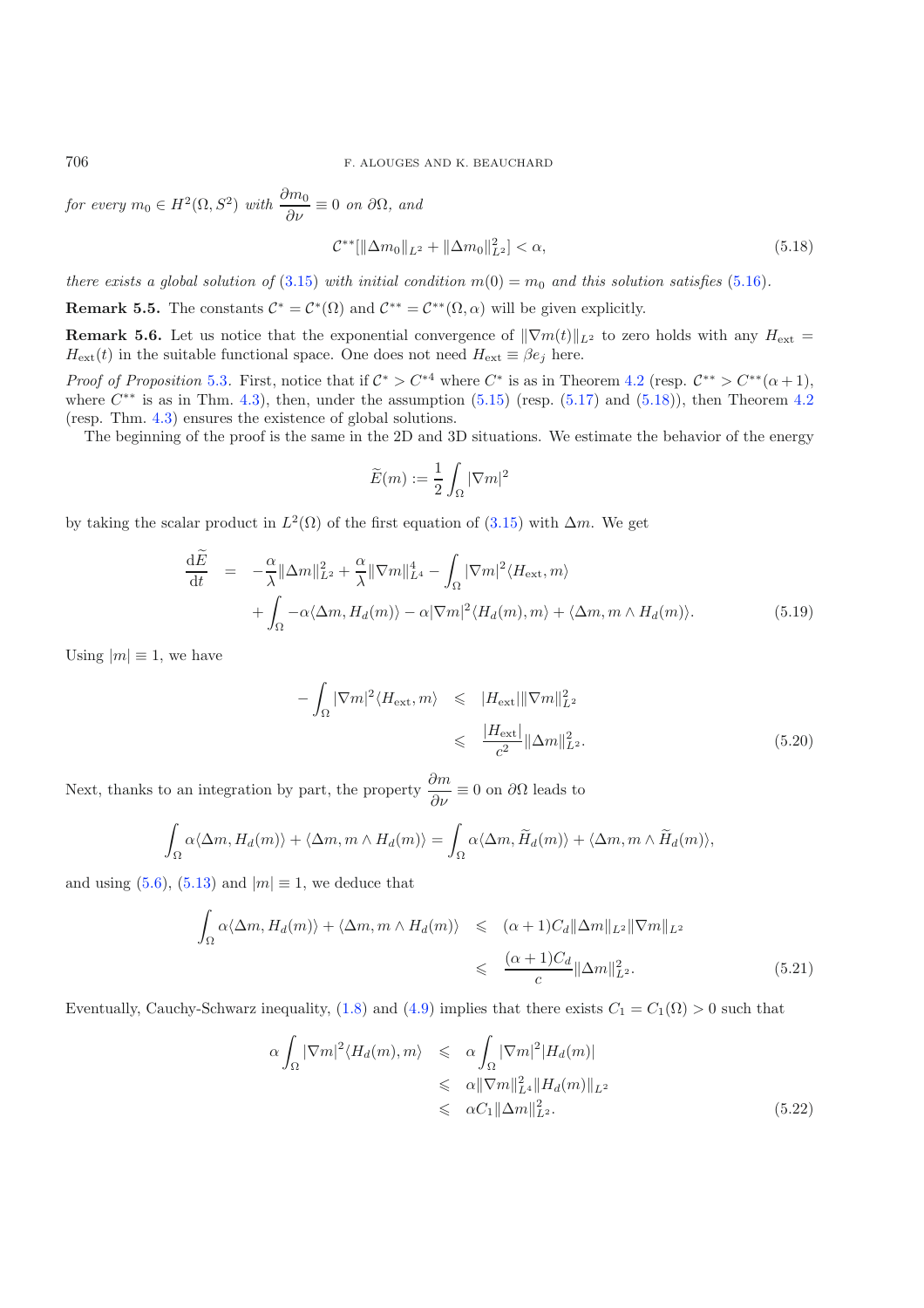#### <span id="page-31-1"></span>**First case:** Ω **is a 2D ellipse**

In the same way as in the first step of the proof of Theorem [4.2,](#page-14-2) we get

$$
\mathcal{E}_{\lambda}(m(t)) \leq \mathcal{E}_{\lambda}(m_0) + 2\|H_{\text{ext}}\|_{L^{\infty}} + \|\dot{H}_{\text{ext}}\|_{L^1}.
$$
\n(5.23)

<span id="page-31-2"></span>Thanks to  $(4.13)$  and  $(5.23)$ , we have

<span id="page-31-4"></span>
$$
\frac{\alpha}{\lambda} \|\nabla m\|_{L^4}^4 \leq \frac{\alpha C^{*4}}{\lambda} \|\nabla m\|_{L^2}^2 \|\Delta m\|_{L^2}^2 \leq \alpha C^{*4} \Big( 2\mathcal{E}_{\lambda}(m_0) + 4 \|H_{\text{ext}}\|_{L^\infty} + 2 \|\dot{H}_{\text{ext}}\|_{L^1} \Big) \|\Delta m\|_{L^2}^2.
$$
\n(5.24)

Finally, using [\(5.19\)](#page-30-1) and [\(5.20\)](#page-30-2), [\(5.21\)](#page-30-3), [\(5.22\)](#page-30-4), [\(5.24\)](#page-31-2), we get

$$
\frac{\mathrm{d}}{\mathrm{d}t}\widetilde{E}(m) \leqslant -\Big[\frac{\alpha}{\lambda} - \alpha C^{*4}\Big(2\mathcal{E}_{\lambda}(m_0) + 4\|H_{\text{ext}}\|_{L^{\infty}} + 2\|\dot{H}_{\text{ext}}\|_{L^1}\Big) - \frac{|H_{\text{ext}}|}{c^2} - \frac{(\alpha+1)C_d}{c} - \alpha C_1\Big] \|\Delta m\|_{L^2}^2.
$$

Let us assume that  $(5.14)$  and  $(5.15)$  hold with the constant  $\mathcal{C}^*$  defined by

$$
C^* := \max\Big\{4C^{*4}; C_d c + C_1 c^2\Big\}.
$$

Then, we have

$$
\frac{\mathrm{d}\tilde{E}}{\mathrm{d}t} \leqslant -\frac{\alpha c^2}{\lambda} \tilde{E},\tag{5.25}
$$

which gives the conclusion.

## **Second case:** Ω **is a 3D ellipsoid**

Thanks to [\(4.9\)](#page-16-4) and [\(4.6\)](#page-15-3), we get  $C_2 = C_2(\Omega) > 0$  such that

<span id="page-31-3"></span>
$$
\frac{\alpha}{\lambda} \|\nabla m\|_{L^4}^4 \leqslant \frac{\alpha C_2}{\lambda} \|\Delta m\|_{L^2}^4
$$
\n
$$
\leqslant \frac{\alpha C_2}{\lambda} \|\Delta m_0\|_{L^2}^2 \|\Delta m\|_{L^2}^2. \tag{5.26}
$$

Finally, using [\(5.19\)](#page-30-1) and [\(5.20\)](#page-30-2), [\(5.21\)](#page-30-3), [\(5.22\)](#page-30-4), [\(5.26\)](#page-31-3), we get

$$
\frac{\mathrm{d}}{\mathrm{d}t}\widetilde{E}(m)\leqslant-\Big[\frac{\alpha}{\lambda}-\frac{\alpha}{\lambda}C_2\|\Delta m_0\|_{L^2}^2-\frac{|H_{\rm ext}|}{c^2}-\frac{(\alpha+1)C_d}{c}-\alpha C_1\Big]\|\Delta m\|_{L^2}^2.
$$

Let us assume that [\(5.17\)](#page-29-5) and [\(5.18\)](#page-30-0) hold with the constant  $\mathcal{C}^{**}$  such that

$$
C^{**} := \max \Big\{ C^{**}(\alpha + 1), 4\alpha C_2, \frac{4}{c^2}, \frac{4(\alpha + 1)C_d}{c} + 4\alpha C_1 \Big\}.
$$

Then, we have  $(5.25)$  which gives the conclusion.

## <span id="page-31-0"></span>5.3. Exponential convergence of  $m_\sharp$

Now we study the solutions of [\(3.15\)](#page-12-0) with the external magnetic field  $H_{ext} \equiv \beta e_j$ ,  $j \in \{1, 2, 3\}$ .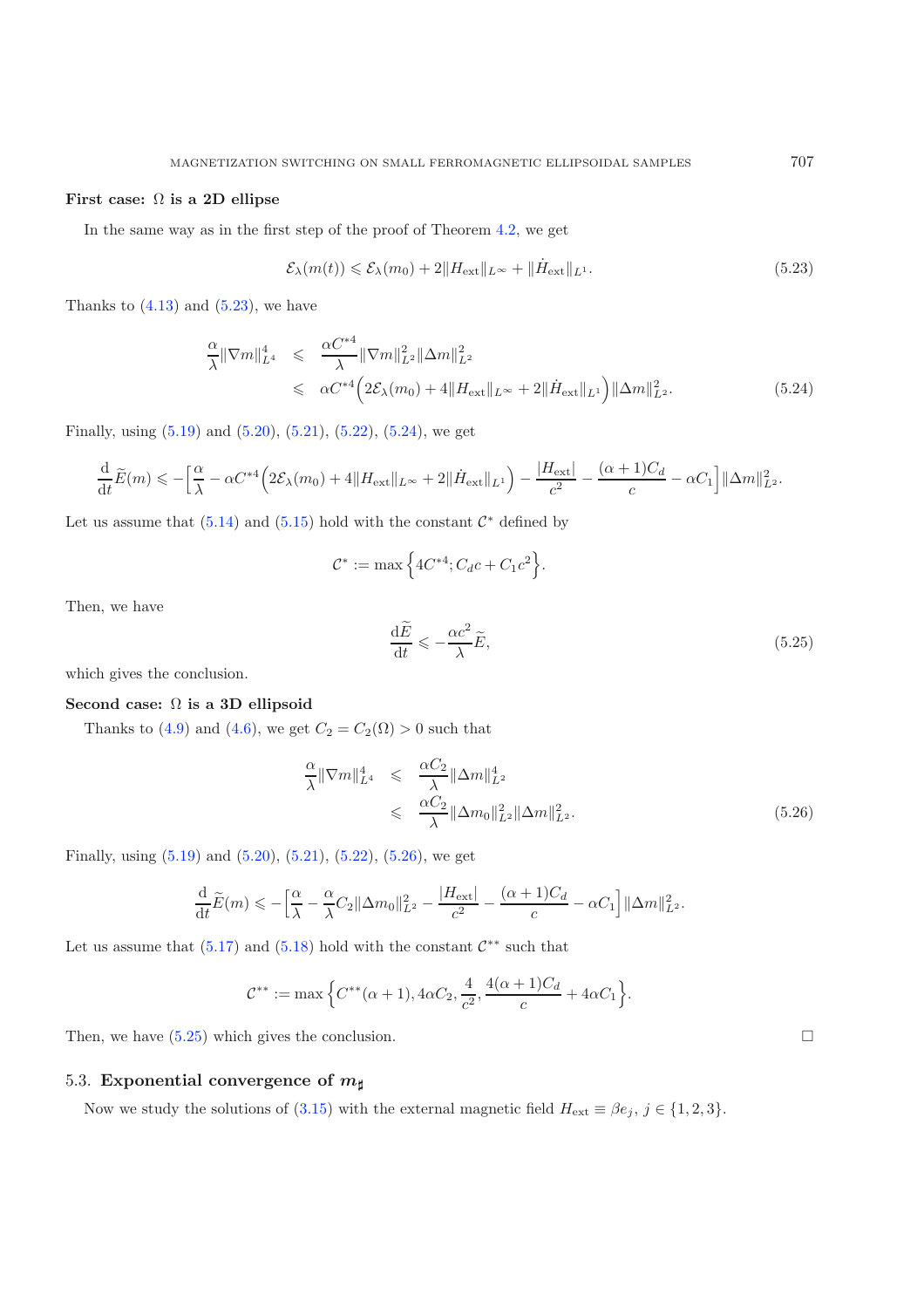<span id="page-32-0"></span>**Proposition 5.4.** Let  $\beta_k^*$ ,  $k = 1, 2, 3$  be defined by [\(5.10\)](#page-27-9). Let  $j \in \{1, 2, 3\}$  and  $\beta > \beta_j^*$ . Let m be a global *smooth solution of* [\(3.15\)](#page-12-0) *with*  $H_{ext} \equiv \beta e_j$  *such that* 

- $E_{\beta,j}(m_0) \leqslant \beta;$
- *there exists*  $\delta > 0$  *such that*

$$
\|\nabla m(t)\|_{L^2}\leqslant \|\nabla m_0\|_{L^2}e^{-\delta t},\quad \forall t>0.
$$

*Then, there exists*  $C > 0$  *(that does not depend on m) such that* 

$$
|m_{\sharp}(t) - e_j| \leq C (|m_{\sharp}(0) - e_j| + ||\nabla m_0||_{L^2}) e^{-\nu t}
$$

*where*  $\nu := \min{\{\alpha(\beta - \beta_j), \delta\}}$ .

*Proof of Proposition* [5.4](#page-32-0)*.* We define

$$
f_j(t) := \int_{\Omega} -\frac{\alpha}{\lambda} |\nabla m|^2 m^{(j)} + \alpha \beta m^{(j)} (m^{(j)} - m^{(j)}_{\sharp}) + \alpha \langle Dm_{\sharp}, m_{\sharp} - m \rangle m^{(j)} - \alpha \Big[ \tilde{H}_d(m)^{(j)} - \langle \tilde{H}_d(m), m \rangle m^{(j)} \Big] + (m \wedge \tilde{H}_d(m))^{(j)}.
$$

First case:  $j = 1$ 

Integrating over  $\Omega$  the first component of the first equality of [\(3.15\)](#page-12-0) with  $H_{ext} \equiv \beta e_1$ , we get

$$
\frac{\mathrm{d}}{\mathrm{d}t}[1-m_{\sharp}^{(1)}]=-\alpha\beta(1-(m_{\sharp}^{(1)})^2)-(\alpha_3-\alpha_2)m_{\sharp}^{(2)}m_{\sharp}^{(3)}+\alpha(\alpha_1-\langle Dm_{\sharp},m_{\sharp}\rangle)m_{\sharp}^{(1)}+f_1(t).
$$

Since  $E_{\beta,1}(m_0) \leq \beta$  and  $t \mapsto E_{\beta,1}[m(t)]$  is not increasing (see Prop. [5.2\)](#page-27-3), we have  $m_{\sharp}^{(1)}(t) \geq 0, \forall t \geq 0$ . Thanks to that inequality and  $|m_{\sharp}(t)| \leq 1$ , we get

$$
\alpha(\alpha_1 - \langle Dm_{\sharp}, m_{\sharp} \rangle) m_{\sharp}^{(1)} \leq \alpha \alpha_1 (1 - |m_{\sharp}^{(1)}|^2) m_{\sharp}^{(1)}
$$
  

$$
\leq \alpha \alpha_1 [1 - (m_{\sharp}^{(1)})^2].
$$

Using  $|m_{\sharp}| \leq 1$ , we get

$$
(\alpha_3 - \alpha_2)|m_{\sharp}^{(2)}m_{\sharp}^{(3)}| \leq \frac{\alpha_3 - \alpha_2}{2} [(m_{\sharp}^{(2)})^2 + (m_{\sharp}^{(3)})^2]
$$
  

$$
\leq \frac{\alpha_3 - \alpha_2}{2} (1 - (m_{\sharp}^{(1)})^2).
$$

Thanks to the two previous inequalities, we get

$$
\frac{\mathrm{d}}{\mathrm{d}t}[1-m_{\sharp}^{(1)}] \leqslant -\alpha\beta_1[1-m_{\sharp}^{(1)}] + f_1(t), \text{ where } \beta_1 := \beta - \beta_1^*.
$$

Thanks to [\(5.5\)](#page-27-10) and Poincaré formula, there exists  $C_P = C_P(\Omega) > 0$  such that

$$
\alpha \langle Dm_{\sharp}, m - m_{\sharp} \rangle m^{(1)} \leq \alpha \alpha_3 C_P ||\nabla m||_{L^2},
$$
  

$$
\int_{\Omega} -\alpha [\widetilde{H}_d(m) - \langle \widetilde{H}_d(m), m \rangle m] + (m \wedge \widetilde{H}_d(m))^{(1)} \leq (\alpha + 1) C_d ||\nabla m||_{L^2(\Omega)},
$$
  

$$
\alpha \beta \int_{\Omega} m^{(1)} [m^{(1)} - m_{\sharp}^{(1)}] \leq \alpha \beta C_P ||\nabla m||_{L^2(\Omega)},
$$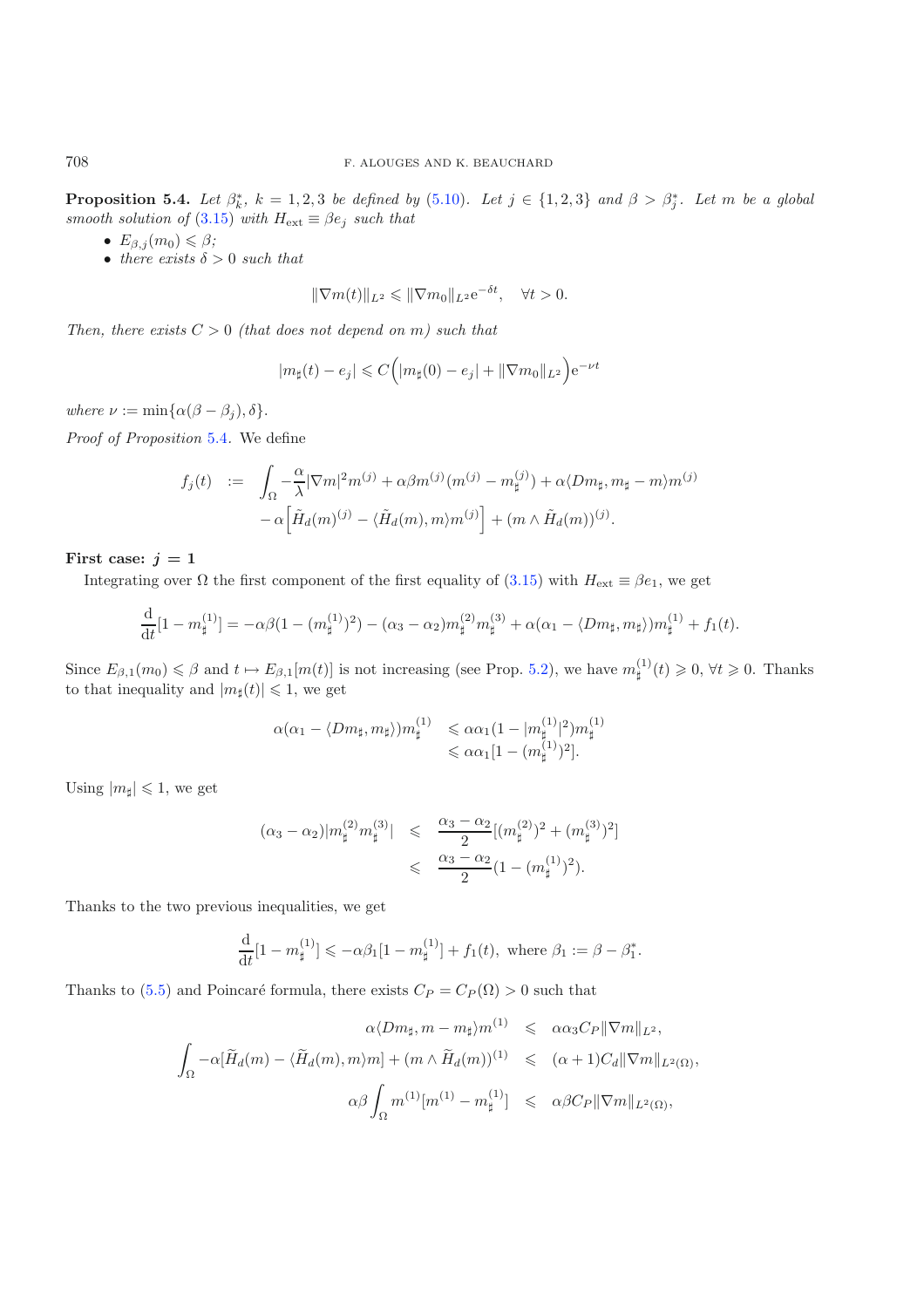thus

$$
|f_1(t)| \leq F_1 e^{-\delta t}, \quad \forall t > 0,
$$

where

$$
F_1 := (\alpha \alpha_3 + \alpha + 1 + \alpha \beta) C_P ||\nabla m_0||_{L^2} + \frac{\alpha}{\lambda} ||\nabla m_0||_{L^2}^2.
$$

Finally, we get

$$
(1 - m_{\sharp}^{(1)})(t) \leq (1 - m_{\sharp}^{(1)})(0)e^{-\alpha\beta_1 t} + \frac{F_1}{|\alpha\beta_1 - \delta|}|e^{-\alpha\beta_1 t} - e^{-\delta t}|,
$$

which gives the conclusion.

## Second case:  $j = 2$

As in the first case, we have

$$
\frac{\mathrm{d}}{\mathrm{d}t}[1-m_\sharp^{(2)}] = -\alpha\beta(1-(m_\sharp^{(2)})^2) + (\alpha_3-\alpha_1)m_\sharp^{(1)}m_\sharp^{(3)} + \alpha(\alpha_2-\langle Dm_\sharp,m_\sharp\rangle)m_\sharp^{(2)} + f_2(t).
$$

We have

$$
\alpha(\alpha_2 - \langle Dm_{\sharp}, m_{\sharp} \rangle) m_{\sharp}^{(2)} \leq \alpha \alpha_2 [1 - (m_{\sharp}^{(2)})^2],
$$
  

$$
(\alpha_3 - \alpha_1) |m_{\sharp}^{(2)} m_{\sharp}^{(3)}| \leq \frac{\alpha_3 - \alpha_1}{2} (1 - (m_{\sharp}^{(2)})^2),
$$

thus

$$
\frac{\mathrm{d}}{\mathrm{d}t}[1-m_{\sharp}^{(2)}] \leq \alpha \beta_2 [1-m_{\sharp}^{(2)}] + f_2(t) \text{ where } \beta_2 := \beta - \beta_2^*.
$$

We conclude in the same way as in the first case.

#### Third case:  $j = 3$

We have

$$
\frac{d}{dt}[1 - m_{\sharp}^{(3)}] = -\alpha \beta (1 - (m_{\sharp}^{(3)})^2) + (\alpha_1 - \alpha_2) m_{\sharp}^{(1)} m_{\sharp}^{(2)} + \alpha (\alpha_3 - \langle Dm_{\sharp}, m_{\sharp} \rangle) m_{\sharp}^{(3)} + f_3(t).
$$

We have

$$
\alpha(\alpha_3 - \langle Dm_{\sharp}, m_{\sharp} \rangle) m_{\sharp}^{(3)} \leq \alpha \alpha_3 [1 - (m_{\sharp}^{(3)})^2]
$$
  

$$
(\alpha_2 - \alpha_1) |m_{\sharp}^{(1)} m_{\sharp}^{(2)}| \leq \frac{\alpha_2 - \alpha_1}{2} (1 - (m_{\sharp}^{(3)})^2),
$$

thus

$$
\frac{\mathrm{d}}{\mathrm{d}t}[1-m_{\sharp}^{(3)}] \leq \alpha\beta_3[1-m_{\sharp}^{(3)}] + f_3(t) \text{ where } \beta_3 := \beta - \beta_3^*.
$$

We conclude in the same way as in the first case.  $\Box$ 

## <span id="page-33-0"></span>5.4. **Conclusion: proof of Theorem [5.1](#page-27-2)**

In this section, we deduce from Propositions [5.3](#page-29-3) and [5.4](#page-32-0) the values of the constants in Theorem [5.1.](#page-27-2)

#### **2D case:**

Let  $\Omega$  be a 2D ellipsoid domain,  $\alpha > 0$ ,  $\lambda > 0$ ,  $j \in \{1, 2, 3\}$ ,  $\beta > \beta_i^*$ ,  $m_0 \in H^2(\Omega, S^2)$  with  $\partial m_0/\partial \nu \equiv 0$  on  $\partial \Omega$ and  $E_{\beta,j}(m_0) \leq \beta$ . Let  $\mathcal{C}^* = \mathcal{C}^*(\Omega)$  and  $c = c(\Omega)$  be as in Proposition [5.3.](#page-29-3) We assume

$$
\lambda<\lambda_*(\Omega,\alpha,\beta):=\min\Big\{\frac{\alpha c^2}{4[\beta+\mathcal{C}^*(\alpha+1)]},\frac{1}{2\mathcal{C}^*[1+4\beta]}\Big\}
$$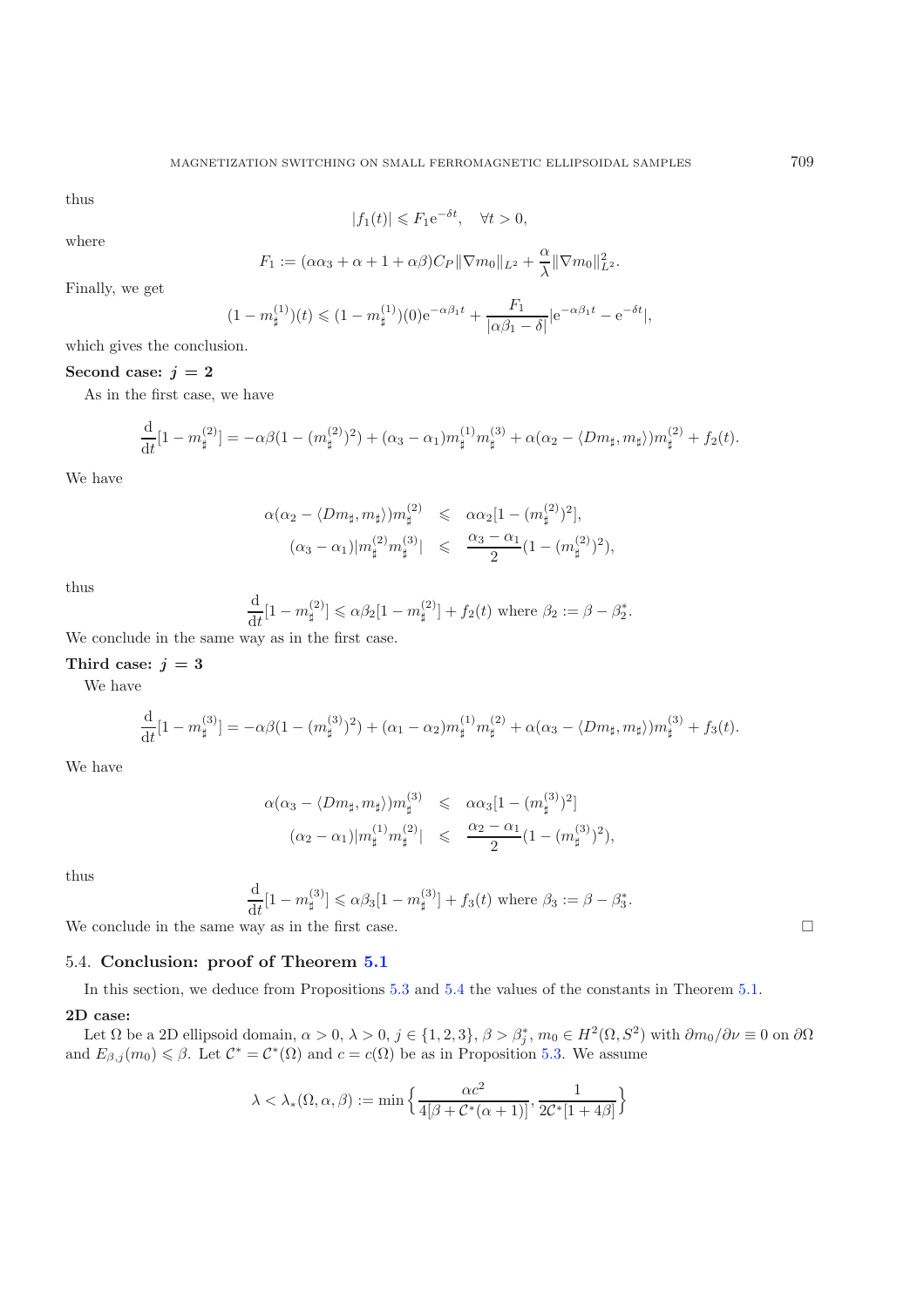and

$$
\|\nabla m_0\|_{L^2} \leqslant \eta(\Omega, \alpha) := \frac{1}{\sqrt{2}\mathcal{C}^*}.
$$

Then,  $(5.14)$  and  $(5.15)$  hold, thus  $(5.16)$  is satisfied. Applying Proposition [5.4,](#page-32-0) and using  $(5.8)$ , we get  $(5.12)$ with

$$
\nu = \nu(\Omega, \alpha, \beta, \lambda) := \min\left\{\frac{\alpha c^2}{2\lambda}, \alpha(\beta - \beta_j^*)\right\}.
$$
\n(5.27)

#### **3D case:**

Let  $\Omega$  be a 3D ellipsoid,  $\alpha > 0$ ,  $\lambda \in (0,1)$ ,  $j \in \{1,2,3\}$ ,  $\beta > \beta_i^*$ ,  $m_0 \in H^2(\Omega, S^2)$  with  $\partial m_0/\partial \nu \equiv 0$  on  $\partial \Omega$ and  $E_{\beta,j}(m_0) \leq \beta$ . Let  $\mathcal{C}^{**} = \mathcal{C}^{**}(\Omega, \alpha)$  and  $c = c(\Omega)$  be as in Proposition [5.3.](#page-29-3) We assume

$$
\lambda < \lambda_*(\Omega,\alpha,\beta) := \frac{\alpha}{\mathcal{C}^*[1+\beta]}
$$

and

$$
\|\Delta m_0\|_{L^2} < \eta(\Omega,\alpha) := \min\left\{1, \frac{\alpha}{2\mathcal{C}^{**}}\right\}.
$$

<span id="page-34-0"></span>Then,  $(5.17)$  and  $(5.18)$  hold, thus  $(5.16)$  is satisfied. Applying Proposition [5.4,](#page-32-0) and using  $(5.8)$ , we get  $(5.12)$ with [\(5.27\)](#page-34-1).

### 6. Magnetization switching on ellipsoidal domains: PDE study

We use the notation  $\beta_1^*$  defined in [\(5.10\)](#page-27-9),  $H_{\text{ext}}(m)$  defined by [\(2.5\)](#page-4-6).

**Proposition 6.1.** *Let*  $\Omega$  *be a* 2*D* (resp. 3*D)* ellipsoid domain,  $\alpha > 0$ ,  $\beta > \beta_1^*$ ,  $\lambda_* = \lambda_*(\Omega, \alpha, \beta)$  *be as in Theorem* [5.1](#page-27-2),  $T > 0$ ,  $m_{\text{ref}} \in H^2((0,T), S^2)$  *be such that*  $-m_{\text{ref}}(0) = m_{\text{ref}}(T) = e_1$ . We define  $H_{\text{ext}} \in L^{\infty}(\mathbb{R}_+, \mathbb{R}^3)$ *by*

$$
H_{\rm ext}(t) := \begin{cases} H_{\rm ext}(m_{\rm ref}(t)) & \text{if } 0 \leq t \leq T, \\ \beta e_1 & \text{if } t > T, \end{cases}
$$

*where*  $H_{ext}(m_{ref})$  *is defined by* [\(2.5\)](#page-4-6)*. There exists*  $\eta > 0$  *such that, for every*  $m_0 \in H^2(\Omega, S^2)$  *(resp.*  $m_0 \in H$  $H^3(\Omega, S^2)$  with  $\frac{\partial m_0}{\partial \nu} \equiv 0$  on  $\partial \Omega$  and  $\|m_0 + e_1\|_{H^1(\Omega)} < \eta$  (resp.  $\|m_0 + e_1\|_{H^2(\Omega)} < \eta$ ), the solution of [\(3.15\)](#page-12-0) *converges exponentially to*  $e_1$  *in*  $H^1(\Omega)$ *.* 

*Proof.* We use the continuity with respect to initial conditions for the  $C^0([0,T], H^2)$ -topology and we apply Theorem [5.1](#page-27-2) on  $(T, +\infty)$ .

# 7. Conclusion

In this paper, we have given a first contribution to the mathematical study of the switching of the magnetization inside a three dimensional small particle. This opens improvements in several directions. First, our results are still restricted to ellipsoidal particles and should be generalized to different shapes. It turns out to be not a simple technical difficulty and we plan to investigate this problem in the near future. Also, the case, particularly relevant in practice of an array of particles should be investigated. Indeed, it is absolutely crucial that the particles behave independently, and switching one particle must not perturb the other ones. Eventually, we plan to consider other types of control like the one that models the spin injection technique.

Let us finish by pointing out several differences between Landau-Lifschitz equations and the harmonic maps heat flow into spheres. Although the equations look quite similar, the gyromagnetic term in the magnetic model make them very different from the point of view of mathematical analysis. Indeed, a lot more results are known in the more geometrical case of the harmonic maps equation, like explicit blow-up solutions in finite time [\[7](#page-35-12)[,9\]](#page-35-13), global regular solutions if the energy is small  $\left[17\right]$  $\left[17\right]$  $\left[17\right]$  or if the energy is non-increasing in time  $\left[11\right]$ , or if the initial

<span id="page-34-1"></span>